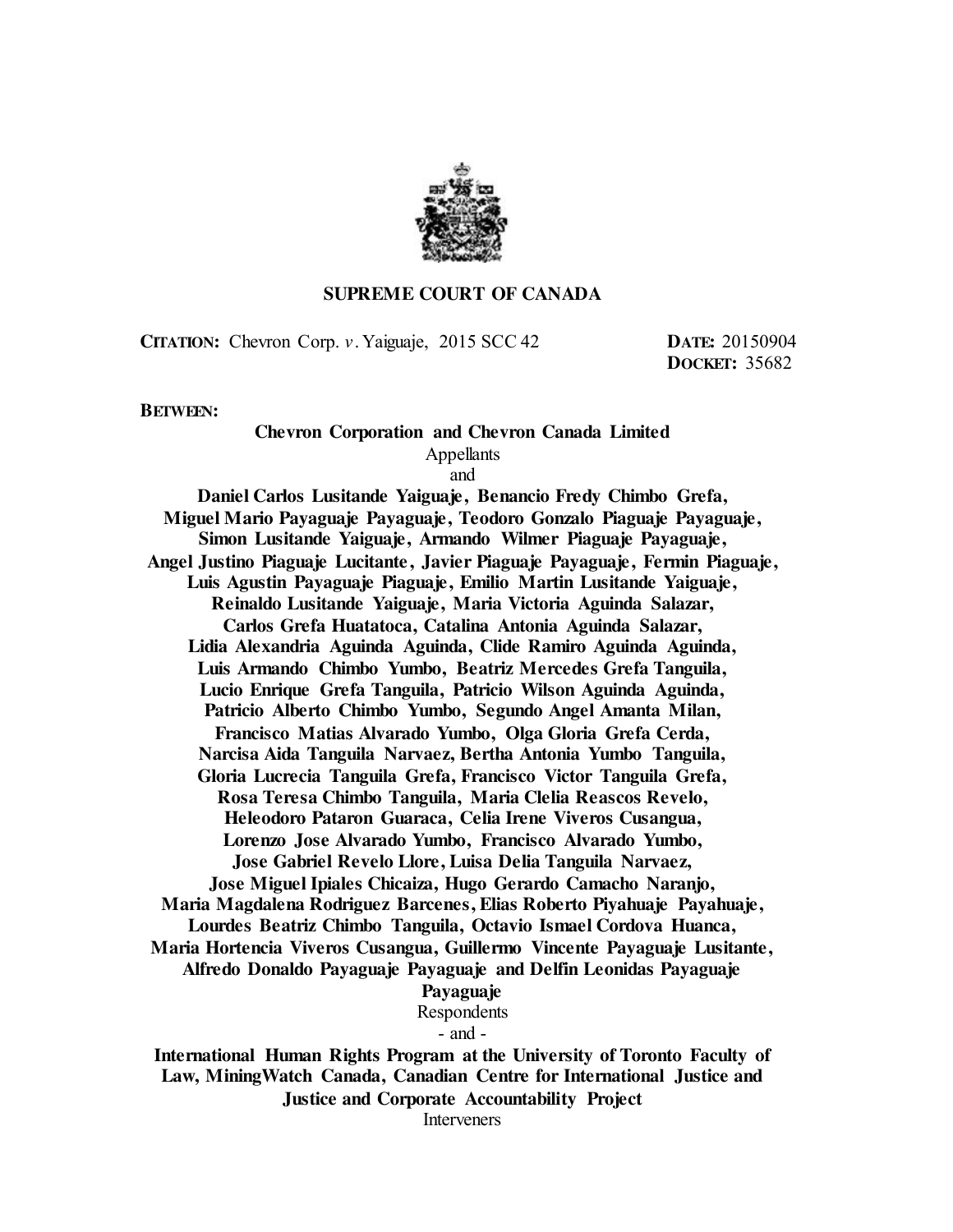**CORAM:** McLachlin C.J. and Abella, Rothstein, Cromwell, Karakatsanis, Wagner and Gascon JJ.

**REASONS FOR JUDGMENT:** (paras. 1 to 96)

Gascon J. (McLachlin C.J. and Abella, Rothstein, Cromwell, Karakatsanis and Wagner JJ. concurring)

**NOTE:** This document is subject to editorial revision before its reproduction in final form in the *Canada Supreme Court Reports*.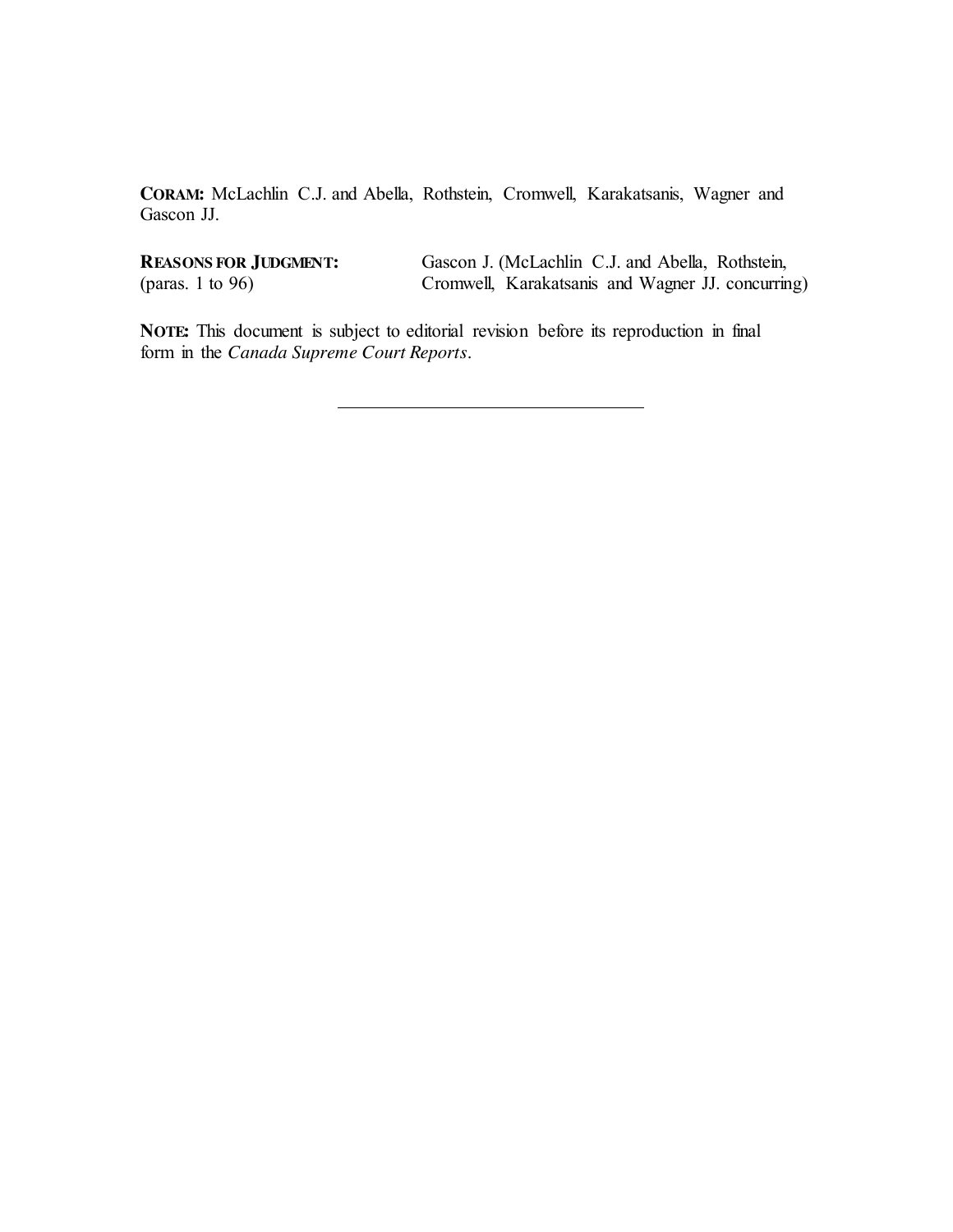CHEVRON CORP. *v.* YAIGUAJE

**Chevron Corporation and Chevron Canada Limited** *Appellants*

*v.*

**Daniel Carlos Lusitande Yaiguaje, Benancio Fredy Chimbo Grefa, Miguel Mario Payaguaje Payaguaje, Teodoro Gonzalo Piaguaje Payaguaje, Simon Lusitande Yaiguaje, Armando Wilmer Piaguaje Payaguaje, Angel Justino Piaguaje Lucitante, Javier Piaguaje Payaguaje, Fermin Piaguaje, Luis Agustin Payaguaje Piaguaje, Emilio Martin Lusitande Yaiguaje, Reinaldo Lusitande Yaiguaje, Maria Victoria Aguinda Salazar, Carlos Grefa Huatatoca, Catalina Antonia Aguinda Salazar, Lidia Alexandria Aguinda Aguinda, Clide Ramiro Aguinda Aguinda, Luis Armando Chimbo Yumbo, Beatriz Mercedes Grefa Tanguila, Lucio Enrique Grefa Tanguila, Patricio Wilson Aguinda Aguinda, Patricio Alberto Chimbo Yumbo, Segundo Angel Amanta Milan, Francisco Matias Alvarado Yumbo, Olga Gloria Grefa Cerda, Narcisa Aida Tanguila Narvaez, Bertha Antonia Yumbo Tanguila, Gloria Lucrecia Tanguila Grefa, Francisco Victor Tanguila Grefa, Rosa Teresa Chimbo Tanguila, Maria Clelia Reascos Revelo, Heleodoro Pataron Guaraca, Celia Irene Viveros Cusangua, Lorenzo Jose Alvarado Yumbo, Francisco Alvarado Yumbo, Jose Gabriel Revelo Llore, Luisa Delia Tanguila Narvaez, Jose Miguel Ipiales Chicaiza, Hugo Gerardo Camacho Naranjo, Maria Magdalena Rodriguez Barcenes, Elias Roberto Piyahuaje Payahuaje, Lourdes Beatriz Chimbo Tanguila, Octavio Ismael Cordova Huanca, Maria Hortencia Viveros Cusangua, Guillermo Vincente Payaguaje Lusitante, Alfredo Donaldo Payaguaje Payaguaje and Delfin Leonidas Payaguaje Payaguaje** *Respondents*

and

**International Human Rights Program at the University of Toronto Faculty of Law, MiningWatch Canada, Canadian Centre for International Justice and Justice and Corporate Accountability Project** *Interveners*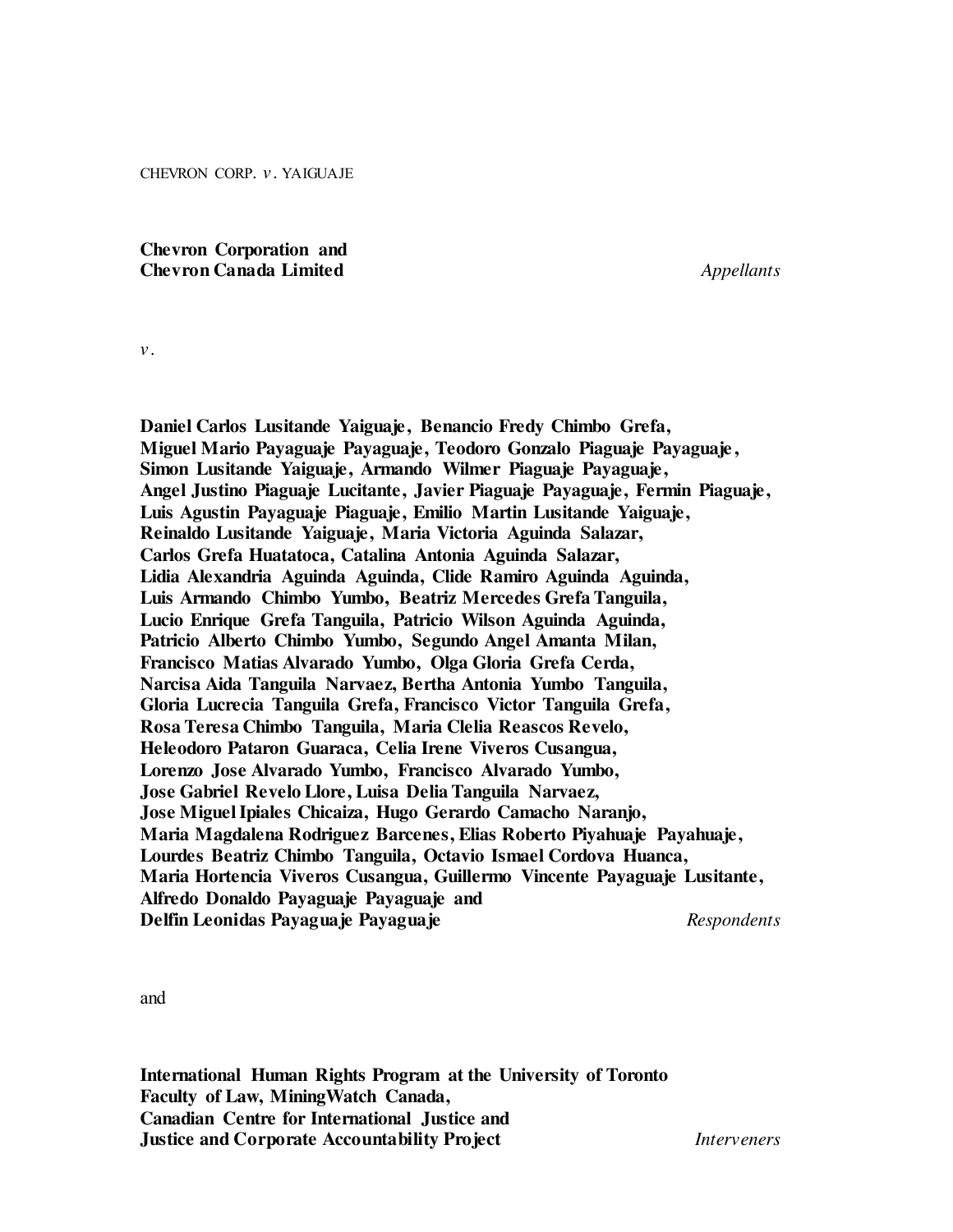**Indexed as: Chevron Corp.** *v.* **Yaiguaje**

**2015 SCC 42**

File No.: 35682.

2014: December 11; 2015: September 4.

Present: McLachlin C.J. and Abella, Rothstein, Cromwell, Karakatsanis, Wagner and Gascon JJ.

ON APPEAL FROM THECOURT OF APPEAL FOR ONTARIO

*Private international law — Foreign judgments — Recognition — Enforcement — Foreign judgment creditor sought recognition and enforcement of foreign judgment in Ontario against U.S. foreign judgment debtor's and Canadian seventh-level indirect subsidiary — Foreign judgment debtor served ex juris at U.S. head office — Subsidiary served in juris at place of business in Ontario — Whether a real and substantial connection must exist between defendant or dispute and Ontario for jurisdiction to be established — Whether Ontario courts have jurisdiction over foreign judgment debtor's subsidiary when subsidiary is a third party to the judgment for which recognition and enforcement is sought.*

The oil-rich Lago Agrio region of Ecuador has long attracted the exploration and extraction activities of global oil companies, including Texaco. As a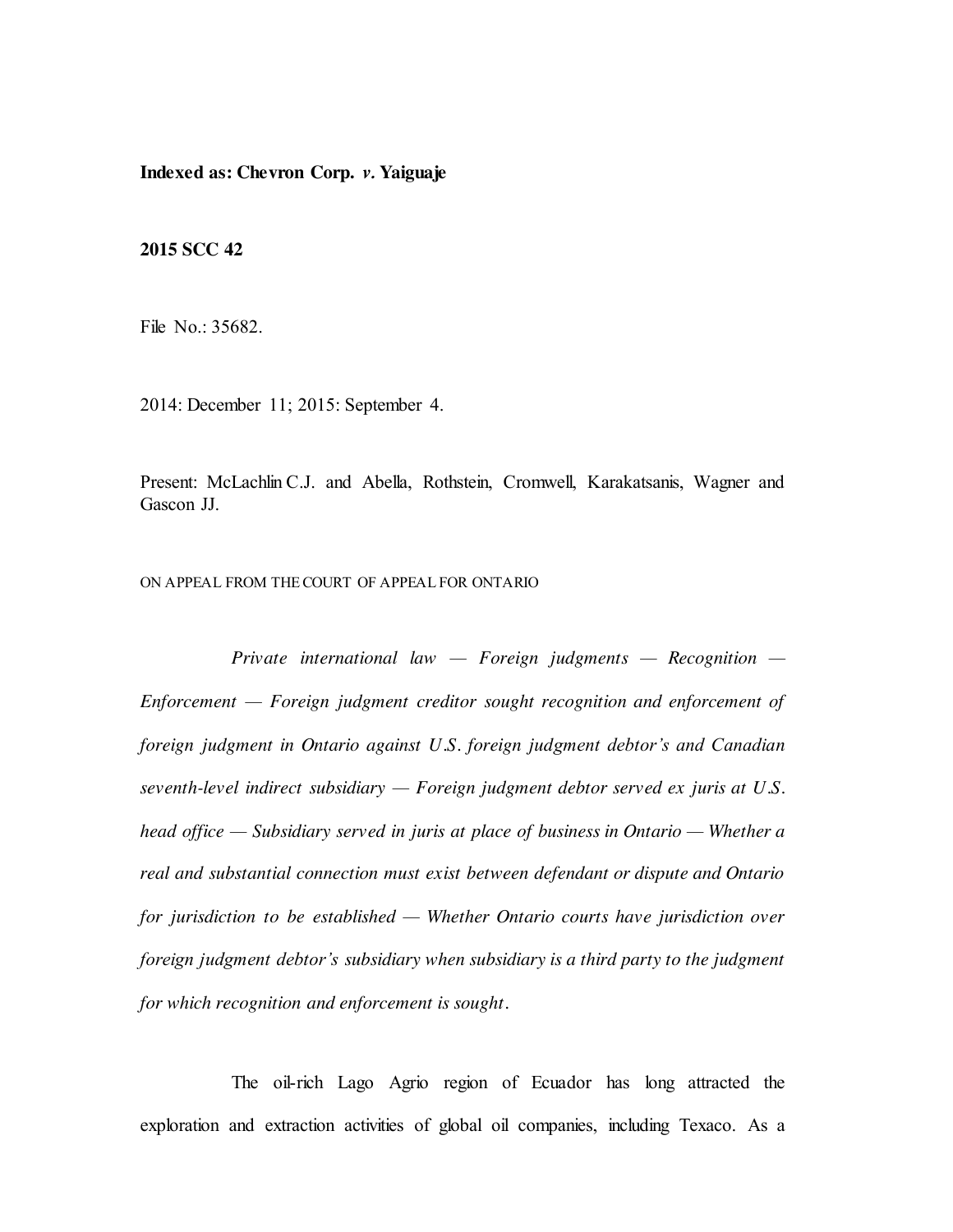result of those activities, the region is said to have suffered extensive environmental pollution that has disrupted the lives and jeopardized the futures of its residents. For over 20 years, the 47 respondents/plaintiffs, who represent approximately 30,000 indigenous Ecuadorian villagers, have been seeking legal accountability and financial and environmental reparation for harms they allegedly suffered due to Texaco's former operations in the region. Texaco has since merged with Chevron, a U.S. corporation. The Appellate Division of the Provincial Court of Justice of Sucumbíos affirmed an Ecuadorian trial judge's award of US\$8.6 billion in environmental damages and US\$8.6 billion in punitive damages against Chevron. Ecuador's Court of Cassation upheld the judgment except on the issue of punitive damages. In the end, the total amount owed was reduced to US\$9.51 billion.

Since the initial judgment, Chevron has fought the plaintiffs in the U.S. courts and has refused to acknowledge or pay the debt. As Chevron does not hold any Ecuadorian assets, the plaintiffs commenced an action for recognition and enforcement of the Ecuadorian judgment in the Ontario Superior Court of Justice. It served Chevron at its head office in California, and served Chevron Canada, a seventh-level indirect subsidiary of Chevron, first at an extra-provincially registered office in British Columbia, and then at its place of business in Ontario. *Inter alia*, the plaintiffs sought the Canadian equivalent of the award resulting from the judgment of the Appellate Division of the Provincial Court of Justice of Sucumbíos. Chevron and Chevron Canada each sought orders setting aside service *ex juris* of the amended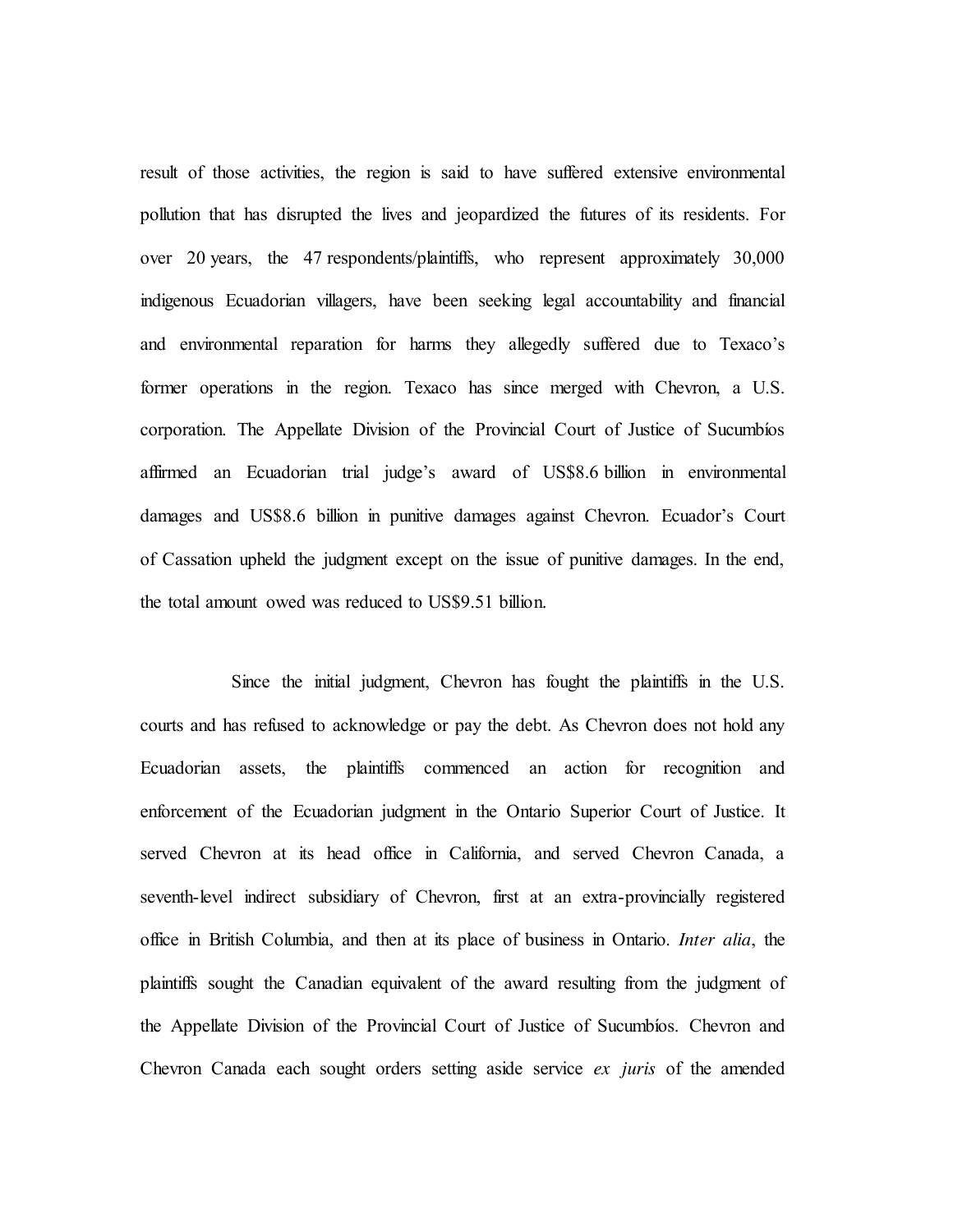statement of claim, declaring that the court had no jurisdiction to hear the action, and dismissing or permanently staying the action.

The motion judge ruled in the plaintiffs' favour with respect to jurisdiction. However, he exercised the court's power to stay the proceeding on its own initiative pursuant to s. 106 of the Ontario *Courts of Justice Act*. The Court of Appeal held this was not an appropriate case in which to impose a discretionary stay under s. 106. On the jurisdictional issue, it held that, as the foreign court had a real and substantial connection with the subject matter of the dispute or with the defendant, an Ontario court has jurisdiction to determine whether the foreign judgment should be recognized and enforced in Ontario against Chevron. With respect to Chevron Canada, in view of its bricks-and-mortar business in Ontario and its significant relationship with Chevron, the Court of Appeal found that an Ontario court has jurisdiction to adjudicate a recognition and enforcement action that also named it as a defendant.

*Held*: The appeal should be dismissed.

Canadian courts, like many others, have adopted a generous and liberal approach to the recognition and enforcement of foreign judgments. To recognize and enforce such a judgment, the only prerequisite is that the foreign court had a real and substantial connection with the litigants or with the subject matter of the dispute, or that the traditional bases of jurisdiction were satisfied. There is no need to demonstrate a real and substantial connection between the dispute or the defendant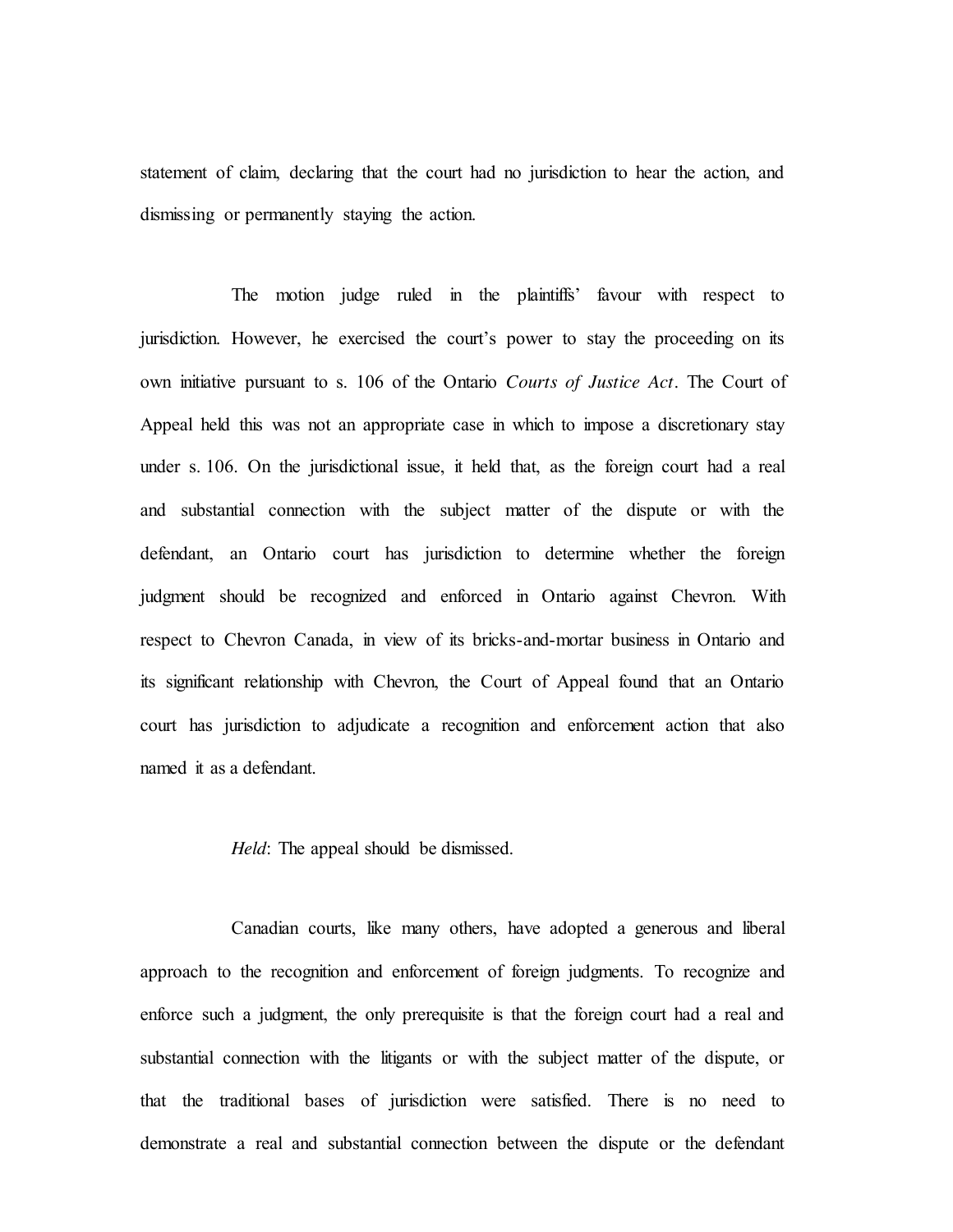and the enforcing forum. In actions to recognize and enforce foreign judgments within the limits of the province, it is the act of service on the basis of a foreign judgment that grants an Ontario court jurisdiction over the defendant. To conclude otherwise would undermine the important values of order and fairness that underlie all conflicts rules, and would be inconsistent with this Court's statement that the doctrine of comity must be permitted to evolve concomitantly with international business relations, cross-border transactions, and mobility.

This Court has never required there to be a real and substantial connection between the defendant or the action and the enforcing court for jurisdiction to exist in recognition and enforcement proceedings. An unambiguous statement by this Court that a real and substantial connection is not necessary will have the benefit of providing a fixed, clear and predictable rule, allowing parties to predict with reasonable confidence whether a court will assume jurisdiction in a case with an international or interprovincial aspect and will help to avert needless and wasteful jurisdictional inquiries.

Two considerations of principle support the view that the real and substantial connection test should not be extended to an enforcing court in an action for recognition and enforcement. First, the crucial difference between an action at first instance and an action for recognition and enforcement is that, in the latter case, the only purpose of the action is to allow a pre-existing obligation to be fulfilled. As the enforcing court is not creating a new substantive obligation, there can be no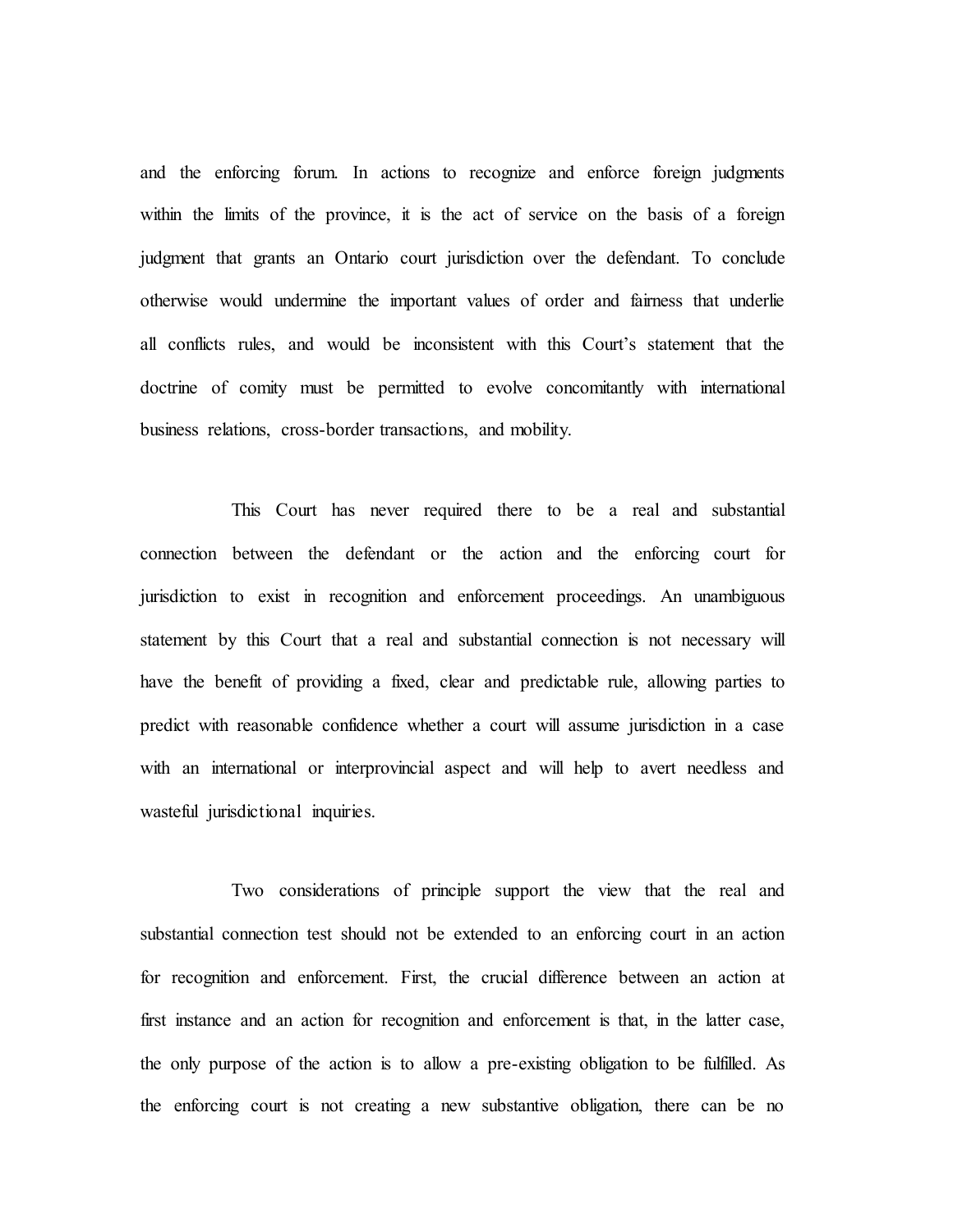concern that the parties are situated elsewhere, or that the facts underlying the dispute are properly addressed in another court. The only important element is the foreign judgment and the legal obligation it has created. Furthermore, enforcement is limited to measures that can be taken only within the confines of the jurisdiction and in accordance with its rules, and the enforcing court's judgment has no coercive force outside its jurisdiction. Similarly, enforcement is limited to seizable assets found within its territory. As a result, any potential constitutional concerns relating to conflict of laws simply do not arise in recognition and enforcement cases: since the obligation created by a foreign judgment is universal, each jurisdiction has an equal interest in the obligation resulting from the foreign judgment, and no concern about territorial overreach could emerge.

Beyond this, it must be remembered that the notion of comity has consistently been found to underlie Canadian recognition and enforcement law. The need to acknowledge and show respect for the legal action of other states has consistently remained one of comity's core components, and militates in favour of recognition and enforcement. Legitimate judicial acts should be respected and enforced, not sidetracked or ignored. The goal of modern conflicts systems rests on the principle of comity, which calls for the promotion of order and fairness, an attitude of respect and deference to other states, and a degree of stability and predictability in order to facilitate reciprocity. This is true of all areas of private international law, including the recognition and enforcement of foreign judgments. In recognition and enforcement proceedings, order and fairness are protected by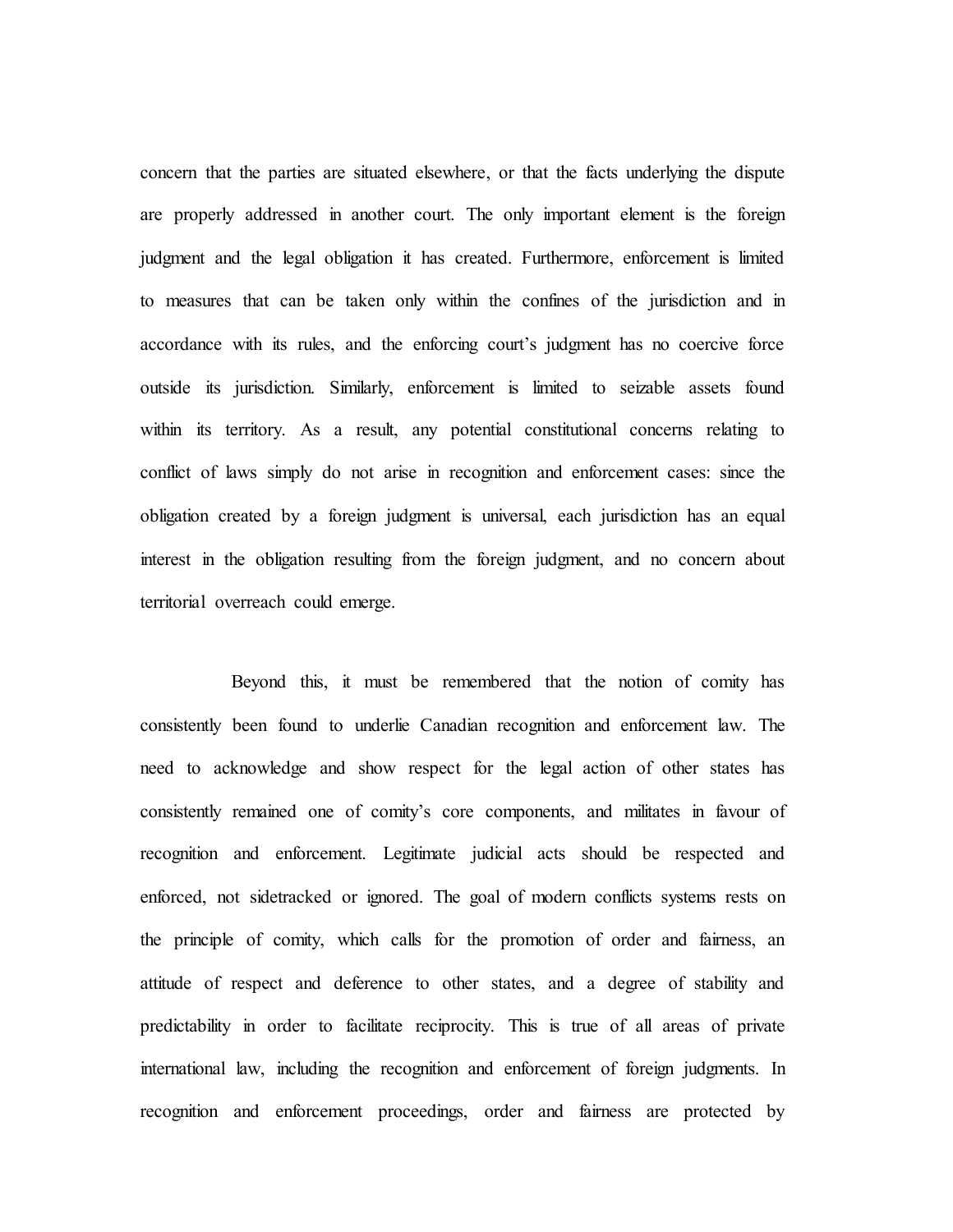ensuring that a real and substantial connection existed between the foreign court and the underlying dispute. If such a connection did not exist, or if the defendant was not present in or attorn to the foreign jurisdiction, the resulting judgment will not be recognized and enforced in Canada. No unfairness results to judgment debtors from having to defend against recognition and enforcement proceedings — through their own behaviour and legal noncompliance, they have made themselves the subject of outstanding obligations, so they may be called upon to answer for their debts in various jurisdictions. They are also provided with the opportunity to convince the enforcing court that there is another reason why recognition and enforcement should not be granted. Requiring a defendant to be present or to have assets in the enforcing jurisdiction would only undermine order and fairness: presence will frequently be absent given the very nature of the proceeding at issue, and requiring assets in the enforcing jurisdiction when recognition and enforcement proceedings are instituted would risk depriving creditors of access to funds that might eventually enter the jurisdiction. In today's globalized world and electronic age, to require that a judgment creditor wait until the foreign debtor is present or has assets in the province before a court can find that it has jurisdiction in recognition and enforcement proceedings would be to turn a blind eye to current economic reality.

Finding that there is no requirement of a real and substantial connection between the defendant or the action and the enforcing court in an action for recognition and enforcement is also supported by the choices made by the Ontario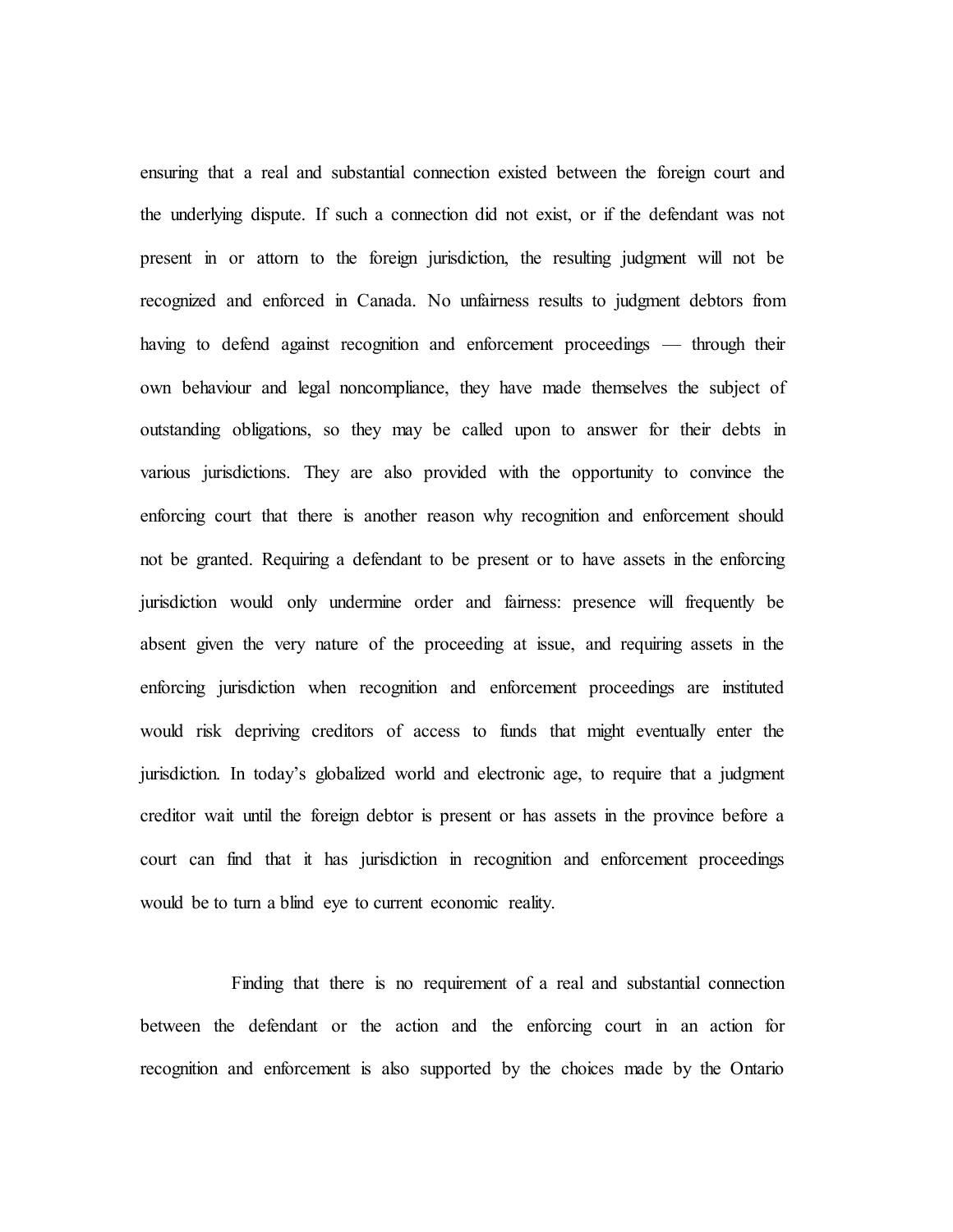legislature, all other common law provinces and territories, Quebec, other international common law jurisdictions and most Canadian conflict of laws scholars.

In this case, jurisdiction is established with respect to Chevron. It attorned to the jurisdiction of the Ecuadorian courts, it was served *ex juris* at its head office, and the amended statement of claim alleged that it was a foreign debtor pursuant to a judgment of an Ecuadorian court. While this judgment has since been varied by a higher court, this occurred after the amended statement of claim had been filed; even if the total amount owed was reduced, the judgment remains largely intact. The plaintiffs have sufficiently pleaded the Ontario courts' jurisdiction over Chevron.

The question of whether jurisdiction exists over Chevron Canada should begin and end with traditional, presence-based jurisdiction. Where jurisdiction stems from the defendant's presence in the jurisdiction, there is no need to consider whether a real and substantial connection exists. To establish traditional, presence-based jurisdiction over an out-of-province corporate defendant, it must be shown that the defendant was carrying on business in the forum at the time of the action. This is a question of fact: the court must inquire into whether the company has some direct or indirect presence in the state asserting jurisdiction, accompanied by a degree of business activity which is sustained for a period of time. Here, the motion judge's factual findings have not been contested. They are sufficient to establish presence-based jurisdiction. Chevron Canada has a physical office in Ontario, where it was served. Its business activities at this office are sustained; it has representatives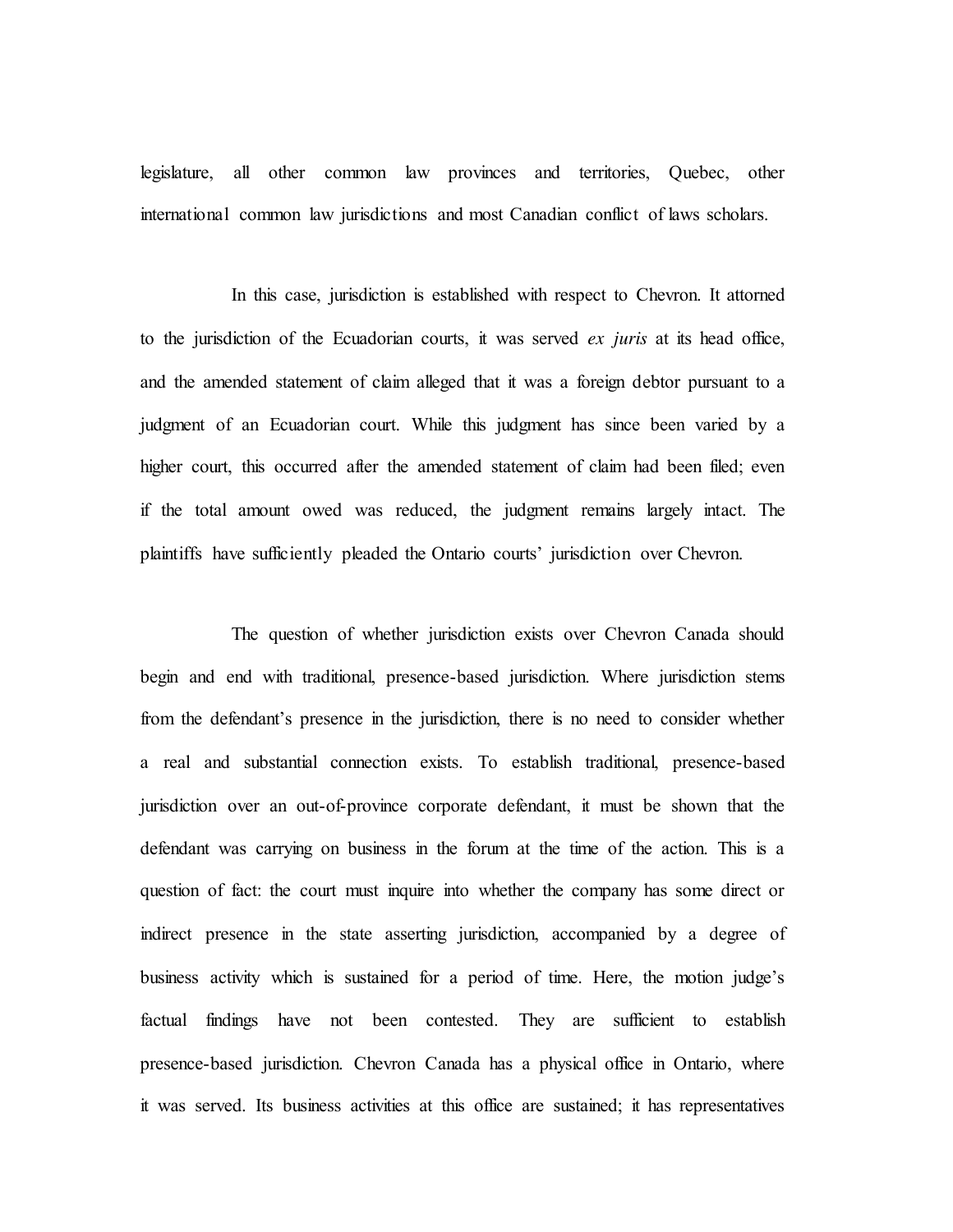who provide services to customers in the province. Canadian courts have found that jurisdiction exists in such circumstances. The motion judge's analysis was correct, and the Ontario Court of Appeal had no need to go beyond these considerations to find jurisdiction.

The establishment of jurisdiction does not mean that the plaintiffs will necessarily succeed in having the Ecuadorian judgment recognized and enforced. A finding of jurisdiction does nothing more than afford the plaintiffs the opportunity to seek recognition and enforcement of the Ecuadorian judgment. Once past the jurisdictional stage, Chevron and Chevron Canada can use the available procedural tools to try to dispose of the plaintiffs' allegations. This possibility is foreign to and remote from the questions that must be resolved on this appeal. Further, the conclusion that the Ontario courts have jurisdiction in this case should not be understood to prejudice future arguments with respect to the distinct corporate personalities of Chevron and Chevron Canada or whether Chevron Canada's shares or assets will be available to satisfy Chevron's debt.

#### **Cases Cited**

**Applied:** *Morguard Investments Ltd. v. De Savoye*, [1990] 3 S.C.R. 1077; *Beals v. Saldanha*, 2003 SCC 72, [2003] 3 S.C.R. 416; **distinguished:** *Club Resorts Ltd. v. Van Breda*, 2012 SCC 17, [2012] 1 S.C.R. 572; **referred to:** *Aguinda v. Texaco, Inc.*, 303 F.3d 470 (2002); *Chevron Corp. v. Donziger*, 768 F. Supp. 2d 581 (2011); *Chevron Corp. v. Naranjo*, 667 F.3d 232 (2012); *Chevron Corp. v.*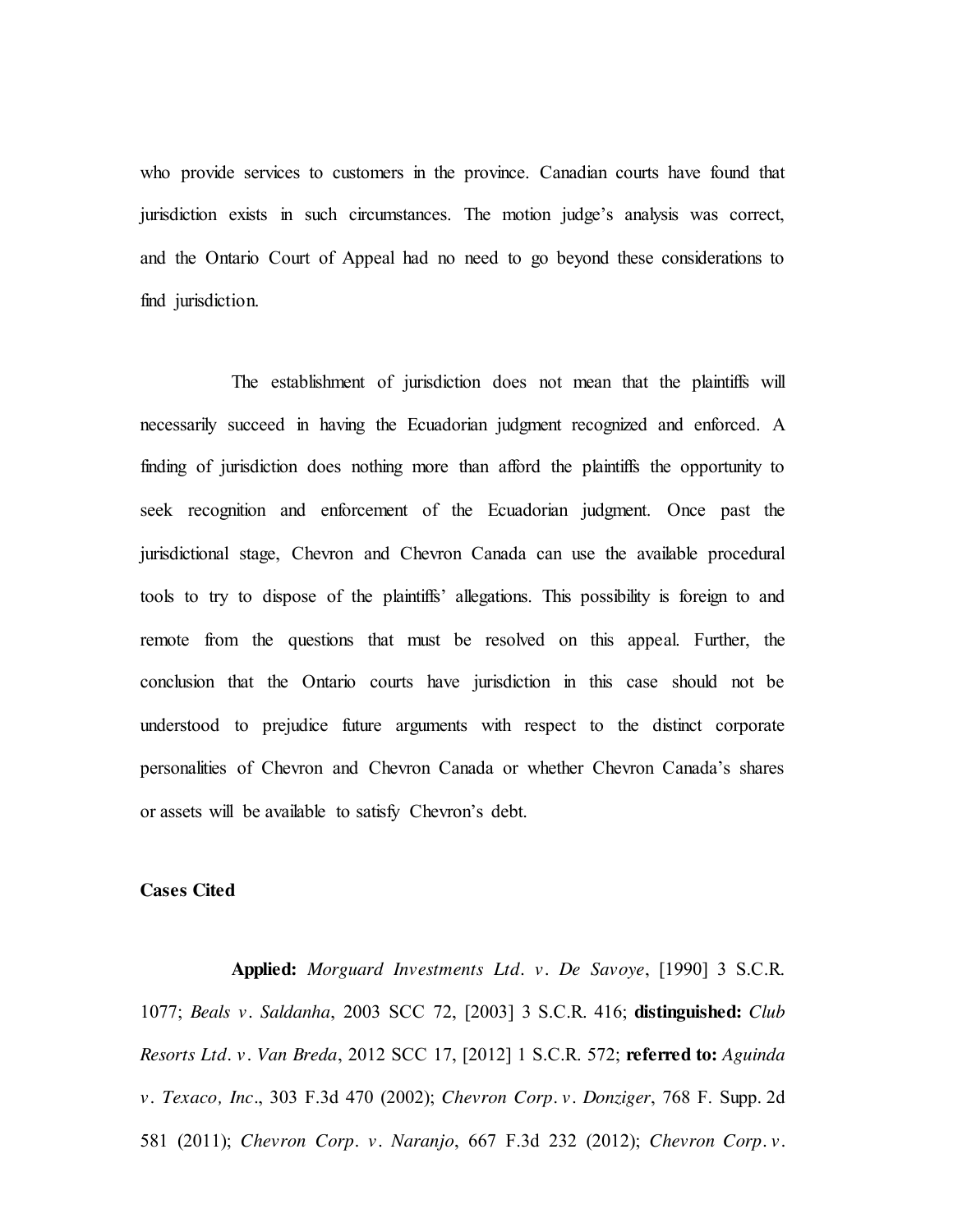*Donziger*, 974 F. Supp. 2d 362 (2014); *Pro Swing Inc. v. Elta Golf Inc.*, 2006 SCC 52, [2006] 2 S.C.R. 612; *Hunt v. T&N plc*, [1993] 4 S.C.R. 289; *Hilton v. Guyot*, 159 U.S. 113 (1895); *Spencer v. The Queen*, [1985] 2 S.C.R. 278; *Tolofson v. Jensen*, [1994] 3 S.C.R. 1022; *BNP Paribas (Canada) v. Mécs* (2002), 60 O.R. (3d) 205; *Tasarruf Mevduati Sigorta Fonu v. Demirel*, [2007] EWCA Civ 799, [2007] 1 W.L.R. 2508; *Yukos Capital S.A.R.L. v. OAO Tomskneft VNK*, [2014] IEHC 115; *Lenchyshyn v. Pelko Electric, Inc.*, 723 N.Y.S.2d 285 (2001); *Abu Dhabi Commercial Bank PJSC v. Saad Trading, Contracting and Financial Services Co.*, 986 N.Y.S.2d 454 (2014); *Haaksman v. Diamond Offshore (Bermuda), Ltd.*, 260 S.W.3d 476 (2008); *Pure Fishing, Inc. v. Silver Star Co.*, 202 F. Supp. 2d 905 (2002); *Electrolines, Inc. v. Prudential Assurance Co.*, 677 N.W.2d 874 (2004); *Base Metal Trading, Ltd. v. OJSC "Novokuznetsky Aluminum Factory"*, 283 F.3d 208 (2002), *cert.* denied, 537 U.S. 822 (2002); *CSA8-Garden Village LLC v. Dewar*, 2013 ONSC 6229, 369 D.L.R. (4th) 125; *Canada Post Corp. v. Lépine*, 2009 SCC 16, [2009] 1 S.C.R. 549; *Salomon v. Salomon & Co.*, [1897] A.C. 22; *Ontario v. Rothman's Inc.*, 2013 ONCA 353, 115 O.R. (3d) 561; *Muscutt v. Courcelles* (2002), 60 O.R. (3d) 20; *Wilson v. Hull* (1995), 174 A.R. 81; *Ingersoll Packing Co. v. New York Central and Hudson River R.R. Co.* (1918), 42 O.L.R. 330; *Adams v. Cape Industries Plc.*, [1990] 1 Ch. 433; *Incorporated Broadcasters Ltd. v. Canwest Global Communications Corp.* (2003), 63 O.R. (3d) 431; *Prince v. ACE Aviation Holdings Inc.*, 2013 ONSC 2906, 115 O.R. (3d) 721, aff'd 2014 ONCA 285, 120 O.R. (3d) 140; *Abdula v. Canadian Solar Inc.*, 2011 ONSC 5105, 92 B.L.R. (4th) 324, aff'd 2012 ONCA 211, 110 O.R. (3d) 256; *Charron v. Banque provinciale du Canada*, [1936] O.W.N. 315; *Patterson v. EM*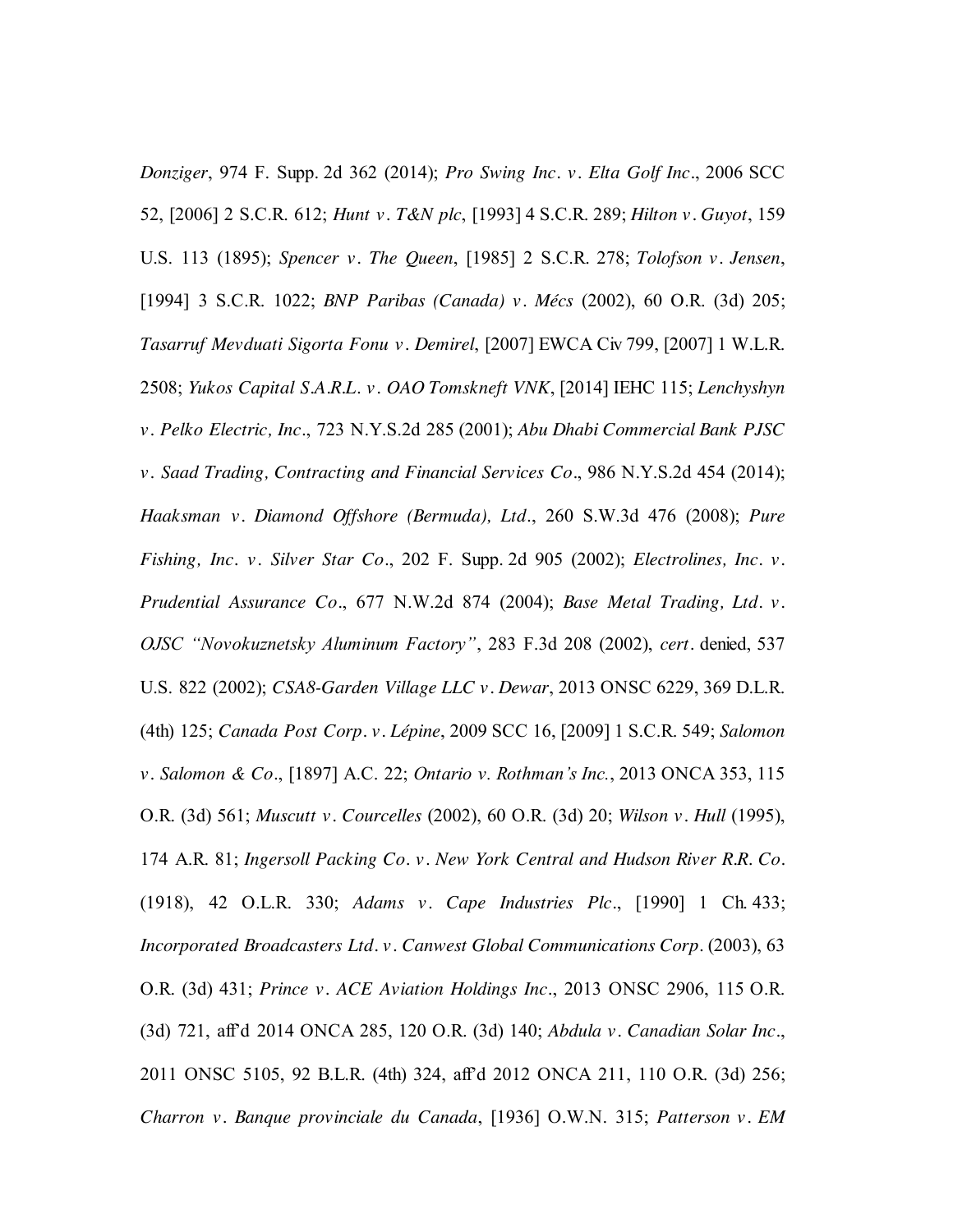*Technologies, Inc.*, 2013 ONSC 5849; *BCE Inc. v. 1976 Debentureholders*, 2008 SCC 69, [2008] 3 S.C.R. 560.

#### **Statutes and Regulations Cited**

*Canada Business Corporations Act*, R.S.C. 1985, c. C-44.

*Civil Code of Québec*, art. 3155.

*Courts of Justice Act*, R.S.O. 1990, c. C.43, s. 106.

*International Commercial Arbitration Act*, R.S.O. 1990, c. I.9, Sch., arts. 35(1),  $36(1)$ .

*Reciprocal Enforcement of Judgments Act*, R.S.O. 1990, c. R.5.

*Reciprocal Enforcement of Judgments (U.K.) Act*, R.S.O. 1990, c. R.6.

*Rules of Civil Procedure*, R.R.O. 1990, Reg. 194, rr. 16.02(1)(c), 17.02, 20, 21.

#### **Authors Cited**

- Black, Vaughan. "Enforcement of Judgments and Judicial Jurisdiction in Canada" (1989), 9 *Oxford J. Legal Stud.* 547.
- Black, Vaughan, Stephen G. A. Pitel and Michael Sobkin. *Statutory Jurisdiction: An Analysis of the Court Jurisdiction and Proceedings Transfer Act*. Toronto: Carswell, 2012.
- Blom, Joost. "New Ground Rules for Jurisdictional Disputes: The *Van Breda* Quartet" (2013), 53 *Can. Bus. L.J.* 1.
- Brand, Ronald A. "Federal Judicial Center International Litigation Guide: Recognition and Enforcement of Foreign Judgments" (2013), 74 *U. Pitt. L. Rev.* 491.

Briggs, Adrian. *The Conflict of Laws*, 3rd ed. Oxford: Oxford University Press, 2013.

Castel, J.-G. *Introduction to Conflict of Laws*, 4th ed. Markham, Ont.: Butterworths, 2002.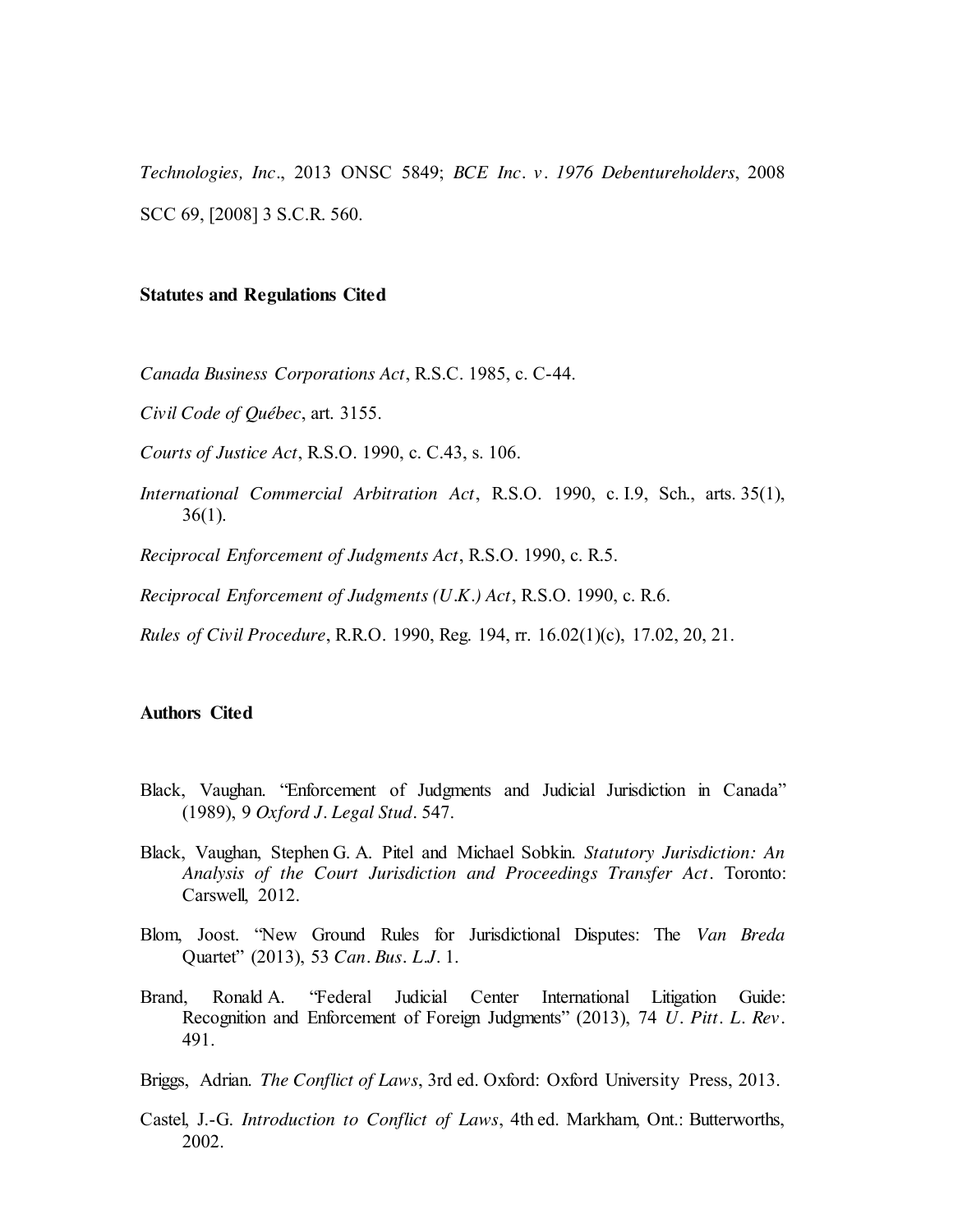- *Dicey and Morris on the Conflict of Laws*, vol. 1, 13th ed. under the general editorship of Lawrence Collins. London: Sweet & Maxwell, 2000.
- Monestier, Tanya J. "A 'Real and Substantial' Mess: The Law of Jurisdiction in Canada" (2007), 33 *Queen's L.J.* 179.
- Monestier, Tanya J. "Jurisdiction and the Enforcement of Foreign Judgments" (2014), 42 *Adv. Q.* 107.
- Monestier, Tanya J. "(Still) a 'Real and Substantial' Mess: The Law of Jurisdiction in Canada" (2013), 36 *Fordham Int'l L.J.* 396.
- Perell, Paul M., and John W. Morden. *The Law of Civil Procedure in Ontario*, 2nd ed. Markham, Ont.: LexisNexis, 2014.
- Pitel, Stephen G. A., and Cheryl D. Dusten. "Lost in Transition: Answering the Questions Raised by the Supreme Court of Canada's New Approach to Jurisdiction" (2006), 85 *Can. Bar Rev.* 61.
- Pitel, Stephen G. A., and Nicholas S. Rafferty. *Conflict of Laws*. Toronto: Irwin Law, 2010.
- Uniform Law Conference of Canada. *Court Jurisdiction and Proceedings Transfer Act* (online: http://www.ulcc.ca/en/uniform-acts-new-order/current-uniformacts/ 739-jurisdiction/civil-jurisdiction/1730-court-jurisdiction-proceedings-transferact).
- Walker, Janet. *Castel & Walker: Canadian Conflict of Laws*, 6th ed. Markham, Ont.: LexisNexis, 2005 (loose-leaf updated June 2015, release 50).
- Watson, Garry D., and Frank Au. "Constitutional Limits on Service Ex Juris: Unanswered Questions from Morguard" (2000), 23 *Adv. Q.* 167.

APPEAL from a judgment of the Ontario Court of Appeal (MacPherson,

Gillese and Hourigan JJ.A.), 2013 ONCA 758, 118 O.R. (3d) 1, 313 O.A.C. 285, 370

- D.L.R. (4th) 132, 52 C.P.C. (7th) 229, 15 B.L.R. (5th) 285, [2013] O.J. No. 5719
- (QL), 2013 CarswellOnt 17574 (WL Can.), setting aside a decision of Brown J., 2013
- ONSC 2527, 361 D.L.R. (4th) 489, 15 B.L.R. (5th) 226, [2013] O.J. No. 1955 (QL),
- 2013 CarswellOnt 5729 (WL Can.). Appeal dismissed.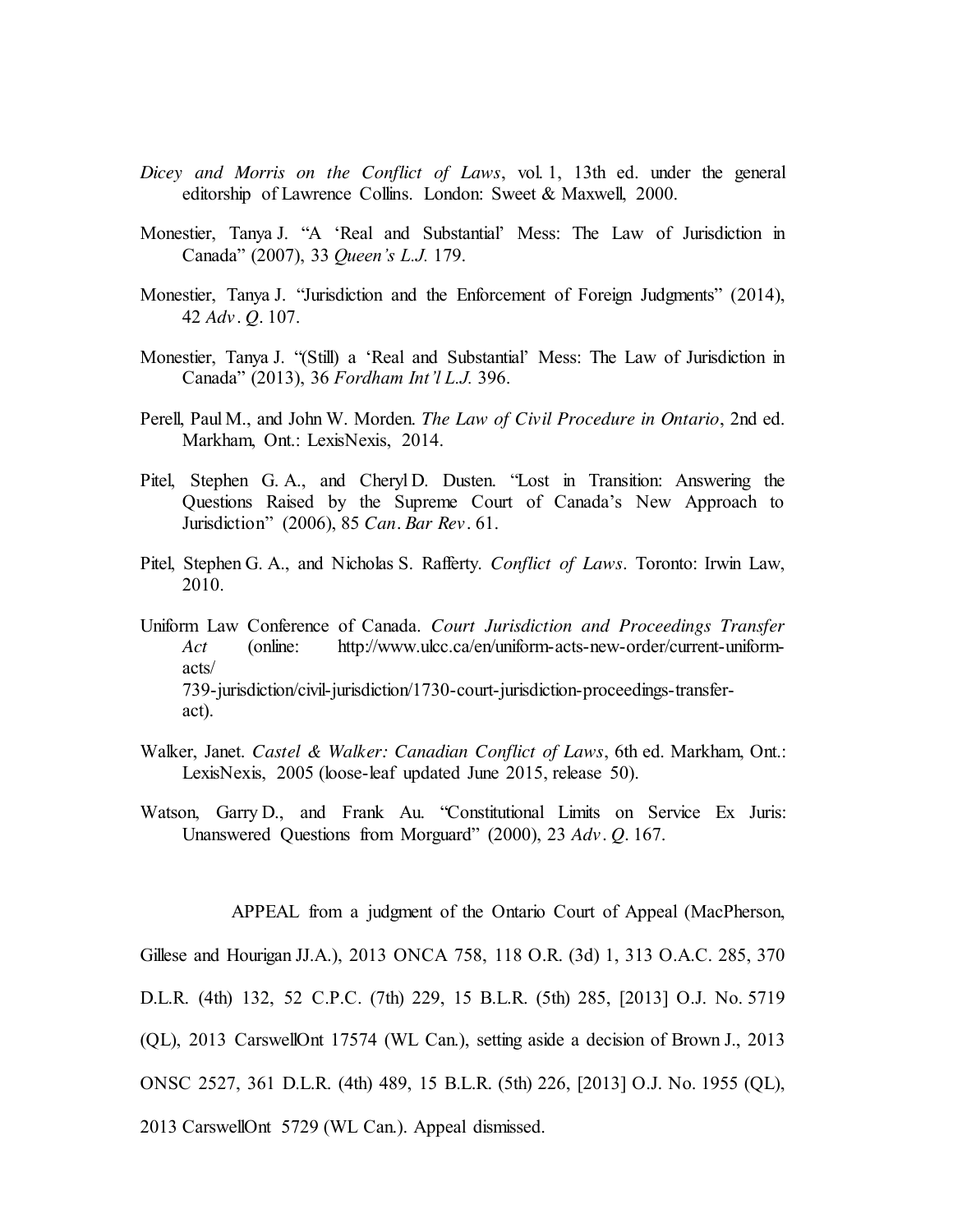*Clarke Hunter, Q.C.*, *Anne Kirker, Q.C.,* and *Robert Frank*, for the appellant Chevron Corporation.

*Benjamin Zarnett*, *Suzy Kauffman* and *Peter Kolla*, for the appellant Chevron Canada Limited.

*Alan J. Lenczner, Q.C., Brendan F. Morrison* and *Chris J. Hutchison*, for the respondents.

*Murray Klippenstein*, *Renu Mandhane* and *W. Cory Wanless*, for the interveners the International Human Rights Program at the University of Toronto Faculty of Law, MiningWatch Canada and the Canadian Centre for International Justice.

*A. Dimitri Lascaris* and *James Yap*, for the intervener the Justice and Corporate Accountability Project.

The judgment of the Court was delivered by

GASCON J. —

I. Overview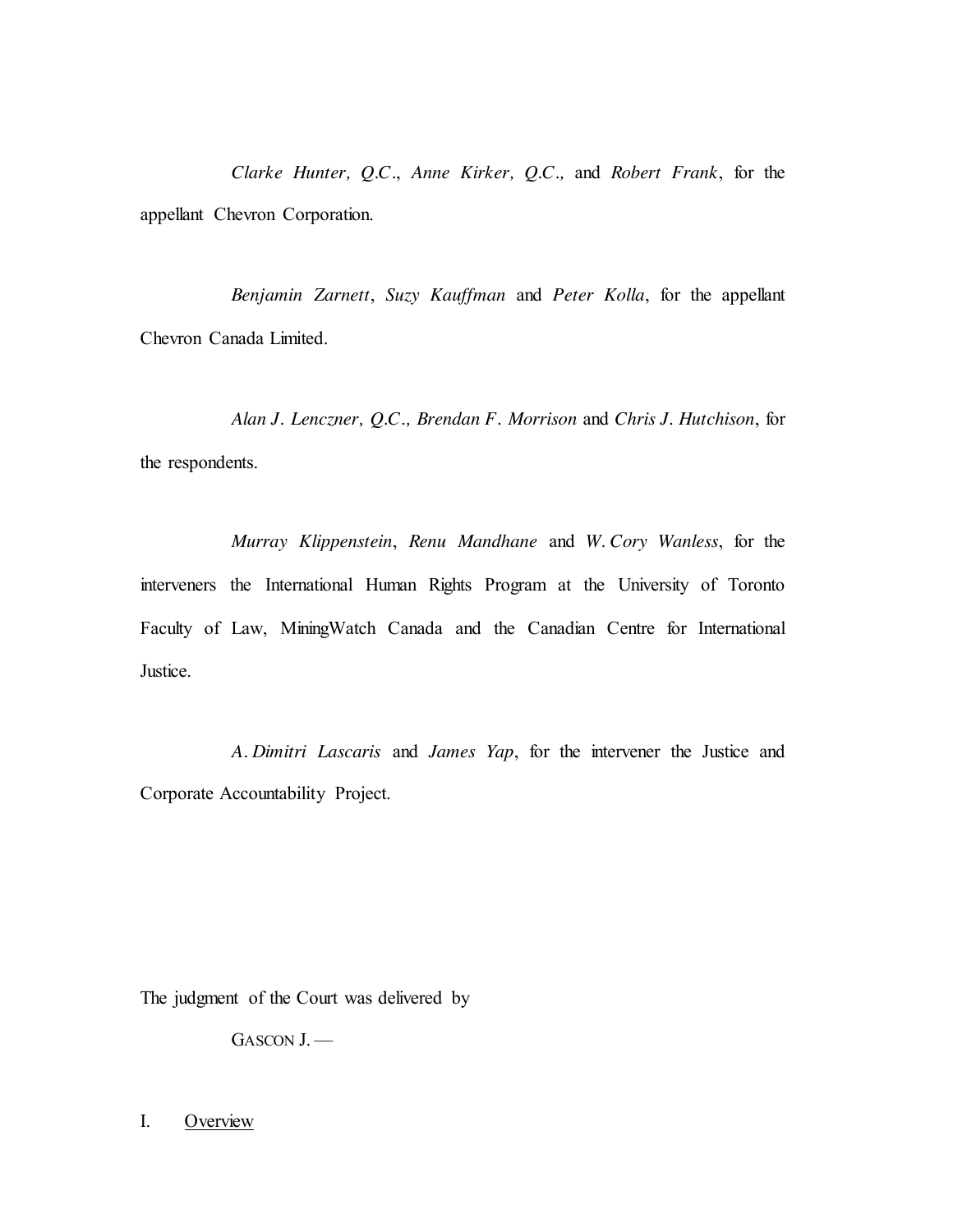[1] In a world in which businesses, assets, and people cross borders with ease, courts are increasingly called upon to recognize and enforce judgments from other jurisdictions. Sometimes, successful recognition and enforcement in another forum is the only means by which a foreign judgment creditor can obtain its due. Normally, a judgment creditor will choose to commence recognition and enforcement proceedings in a forum where the judgment debtor has assets. In this case, however, the Court is asked to determine whether the Ontario courts have jurisdiction to recognize and enforce an Ecuadorian judgment where the foreign judgment debtor, Chevron Corporation ("Chevron"), claims to have no connection with the province, whether through assets or otherwise. The Court is also asked to determine whether the Ontario courts have jurisdiction over a Canadian subsidiary of Chevron, Chevron Canada Limited ("Chevron Canada"), a stranger to the foreign judgment for which recognition and enforcement is being sought.

[2] The courts below found that jurisdiction existed over Chevron. They held that the only connection that must be proven for recognition and enforcement to proceed is one between the foreign court and the original action on the merits; there is no preliminary need to prove a connection with Ontario for jurisdiction to exist in recognition and enforcement proceedings. They also found there to be an independent jurisdictional basis for proceeding against Chevron Canada due to the place of business it operates in the province, and at which it had been duly served.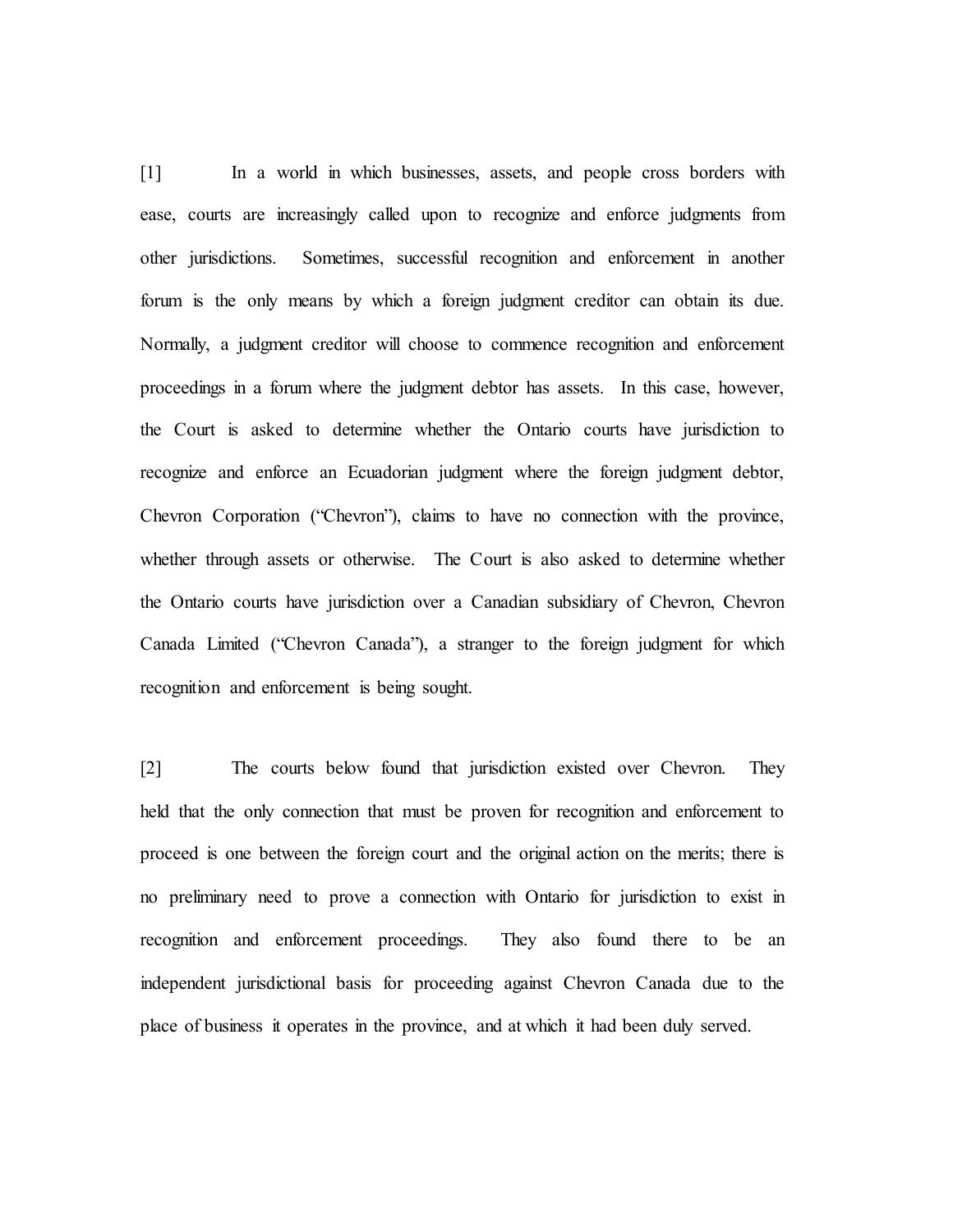[3] I agree with the outcomes reached by the courts below with respect to both Chevron and Chevron Canada and I would dismiss the appeal. In an action to recognize and enforce a foreign judgment where the foreign court validly assumed jurisdiction, there is no need to prove that a real and substantial connection exists between the enforcing forum and either the judgment debtor or the dispute. It makes little sense to compel such a connection when, owing to the nature of the action itself, it will frequently be lacking. Nor is it necessary, in order for the action to proceed, that the foreign debtor contemporaneously possess assets in the enforcing forum. Jurisdiction to recognize and enforce a foreign judgment within Ontario exists by virtue of the debtor being served on the basis of the outstanding debt resulting from the judgment. This is the case for Chevron. Jurisdiction also exists here with respect to Chevron Canada because it was validly served at a place of business it operates in the province. On the traditional jurisdictional grounds, this is sufficient to find jurisdiction.

#### II. Backgrounds and Facts

[4] The dispute underlying the appeal originated in the Lago Agrio region of Ecuador. The oil-rich area has long attracted the exploration and extraction activities of global oil companies, including Texaco, Inc. ("Texaco"). As a result of those activities, the region is said to have suffered extensive environmental pollution that has, in turn, disrupted the lives and jeopardized the futures of its residents. The 47 respondents (the "plaintiffs") represent approximately 30,000 indigenous Ecuadorian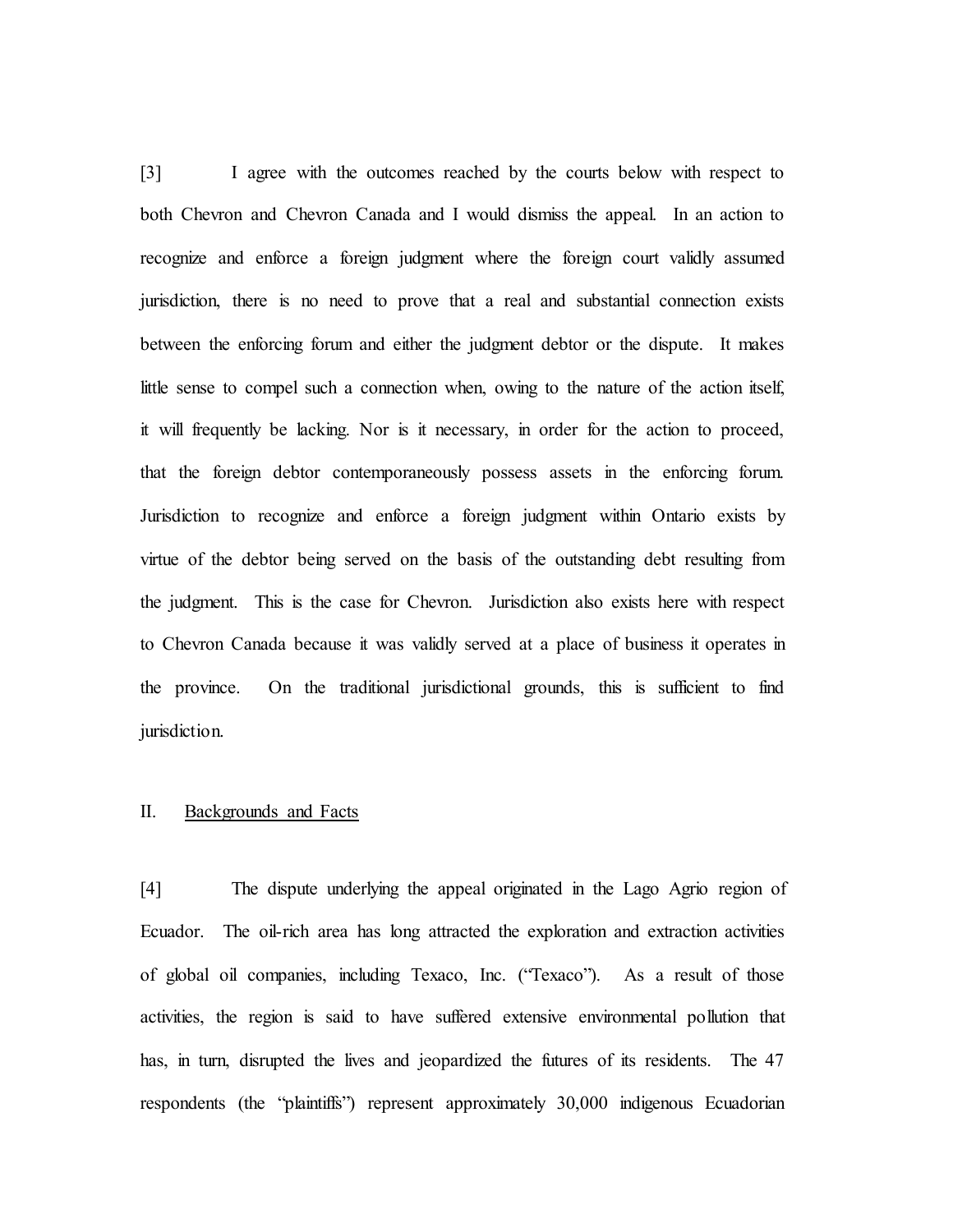villagers. For over 20 years, they have been seeking legal accountability as well as financial and environmental reparation for harms they allegedly have suffered due to Texaco's former operations in the region. Texaco has since merged with Chevron.

[5] In 1993, the plaintiffs filed suit against Texaco in the United States District Court for the Southern District of New York. In 2001, after lengthy interim proceedings, the District Court dismissed their suit on the grounds of international comity and *forum non conveniens*. The following year, the United States Court of Appeals for the Second Circuit upheld that judgment, relying in part on a commitment by Texaco to submit to the jurisdiction of the Ecuadorian courts should its motion to dismiss succeed: *Aguinda v. Texaco, Inc.*, 303 F.3d 470 (2d Cir. 2002).

[6] In 2003, the plaintiffs filed suit against Chevron in the Provincial Court of Justice of Sucumbíos. Several years of litigation ensued. In 2011, Judge Zambrano ruled in the plaintiffs' favour, and ordered Chevron to pay US\$8.6 billion in environmental damages, as well as US\$8.6 billion in punitive damages that were to be awarded unless Chevron apologized within 14 days of the judgment. As Chevron did not apologize, the punitive damages award remained intact. In January 2012, the Appellate Division of the Provincial Court of Justice of Sucumbíos affirmed the trial judgment. In November 2013, Ecuador's Court of Cassation upheld the Appellate Division's judgment, except on the issue of punitive damages. In the end, the total amount owed was reduced to US\$9.51 billion.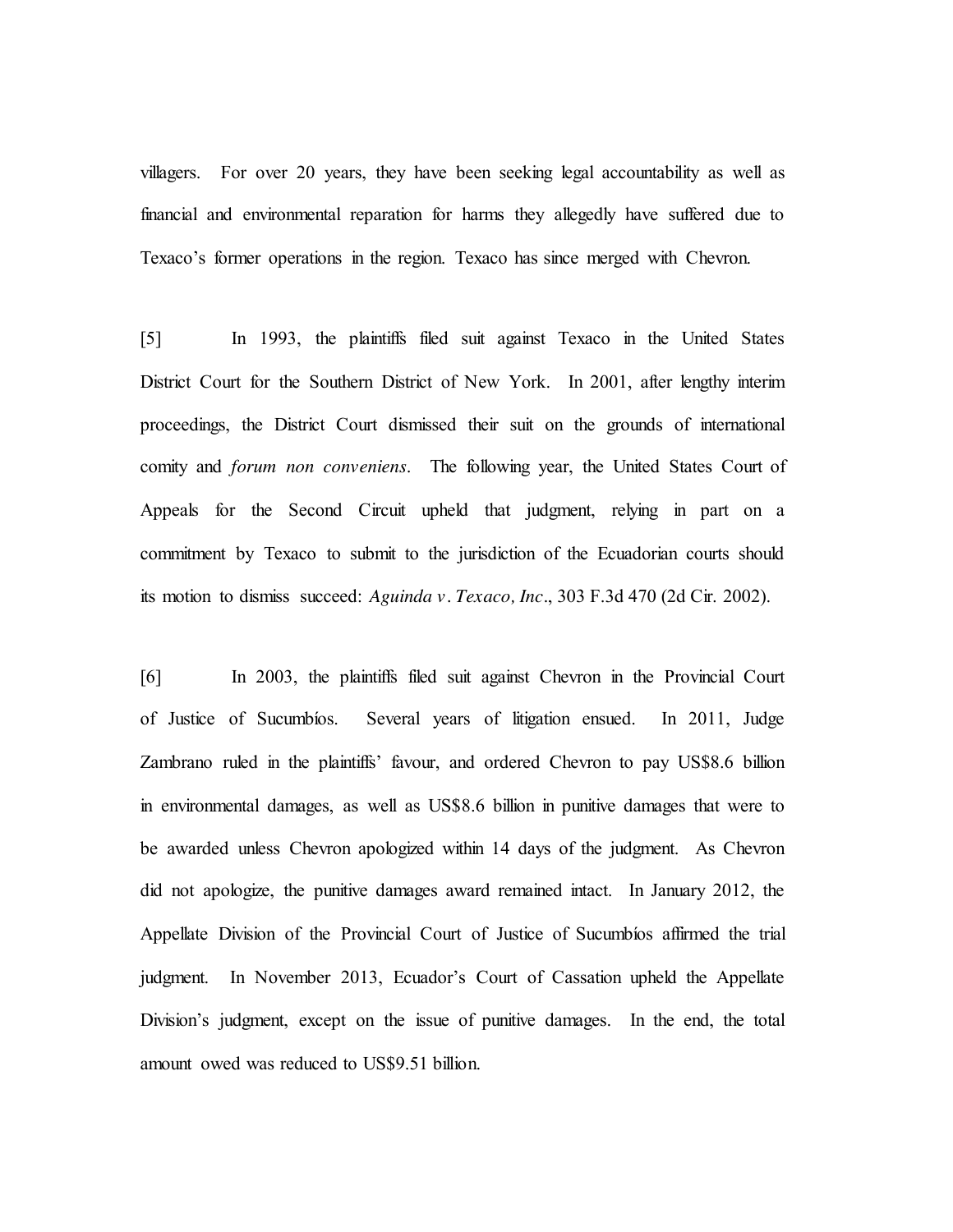[7] Meanwhile, Chevron instituted further U.S. proceedings against the plaintiffs' American lawyer, Steven Donziger, and two of his Ecuadorian clients, seeking equitable relief. Chevron alleged that Mr. Donziger and his team had corrupted the Ecuadorian proceedings by, among other things, ghost-writing the trial judgment and paying Judge Zambrano US\$500,000 to release it as his own. In 2011, Judge Kaplan of the United States District Court for the Southern District of New York granted preliminary relief in the form of a global anti-enforcement injunction with respect to the Ecuadorian judgment: *Chevron Corp. v. Donziger*, 768 F. Supp. 2d 581 (S.D.N.Y. 2011). The United States Court of Appeals for the Second Circuit overturned this injunction in 2012, stressing that "[t]he [plaintiffs] hold a judgment from an Ecuadorian court. They may seek to enforce that judgment in any country in the world where Chevron has assets": *Chevron Corp. v. Naranjo*, 667 F.3d 232 (2d Cir. 2012), at pp. 245-56. In 2014, Judge Kaplan of the District Court held that the Ecuadorian judgment had resulted from fraud committed by Mr. Donziger and others on the Ecuadorian courts: *Chevron Corp. v. Donziger*, 974 F. Supp. 2d 362 (S.D.N.Y. 2014). That decision and the underlying allegations of fraud are not before this Court.

[8] Since the initial judgment, Chevron has refused to acknowledge or pay the debt that the trial court said it owed, and it does not hold any Ecuadorian assets. Faced with this situation, the plaintiffs have turned to the Canadian courts for assistance in enforcing the Ecuadorian judgment, and obtaining their financial due. On May 30, 2012, after the Appellate Division's decision but prior to the release of the 2013 judgment of the Court of Cassation, they commenced an action for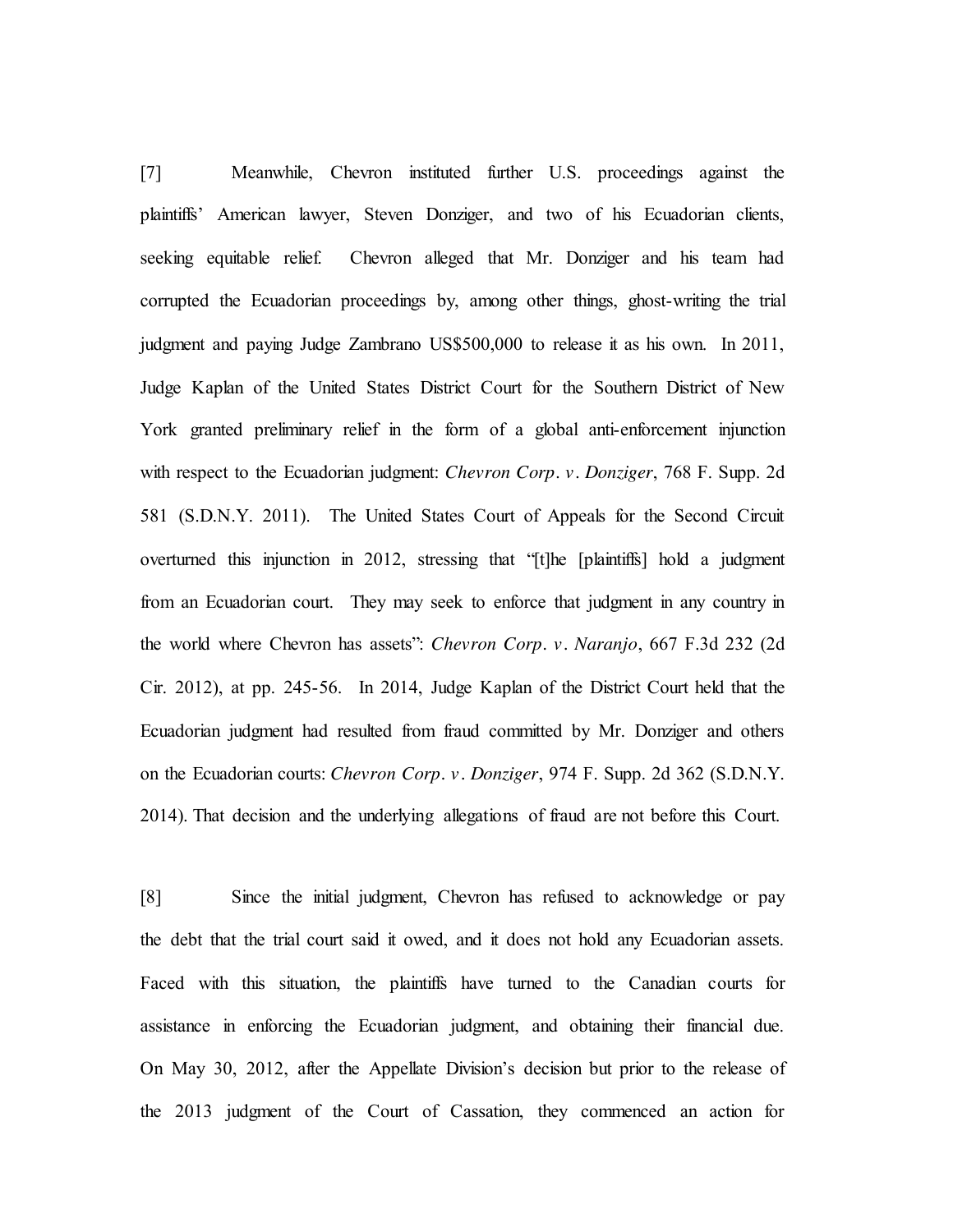recognition and enforcement of the Ecuadorian judgment against Chevron, Chevron Canada and Chevron Canada Finance Limited in the Ontario Superior Court of Justice. The action against the latter has since been discontinued.

[9] Chevron, a U.S. corporation incorporated in Delaware, was served at its head office in San Ramon, California. Chevron Canada, a Canadian corporation governed by the *Canada Business Corporations Act*, R.S.C. 1985, c. C-44, with its head office in Alberta, is a seventh-level indirect subsidiary of Chevron, which has 100 per cent ownership of every company in the chain between itself and Chevron Canada. The plaintiffs initially served Chevron Canada with their amended statement of claim at an extra-provincially registered office in British Columbia. Later, they served the company at a place of business it operates in Mississauga, Ontario.

[10] In serving Chevron in San Ramon, the plaintiffs relied upon Rule 17.02(m) of Ontario's *Rules of Civil Procedure*, R.R.O. 1990, Reg. 194, ("Rules") which provides that service may be effected outside of Ontario without leave where the proceeding consists of a claim "on a judgment of a court outside Ontario". In serving Chevron Canada at its Mississauga office, the plaintiffs relied upon Rule  $16.02(1)(c)$ , which requires that personal service be made on a corporation "by leaving a copy of the document . . . with a person at any place of business of the corporation who appears to be in control or management of the place of business".

[11] In their amended statement of claim, the plaintiffs sought: (a) the Canadian equivalent of the award of US\$18,256,718,000 resulting from the 2012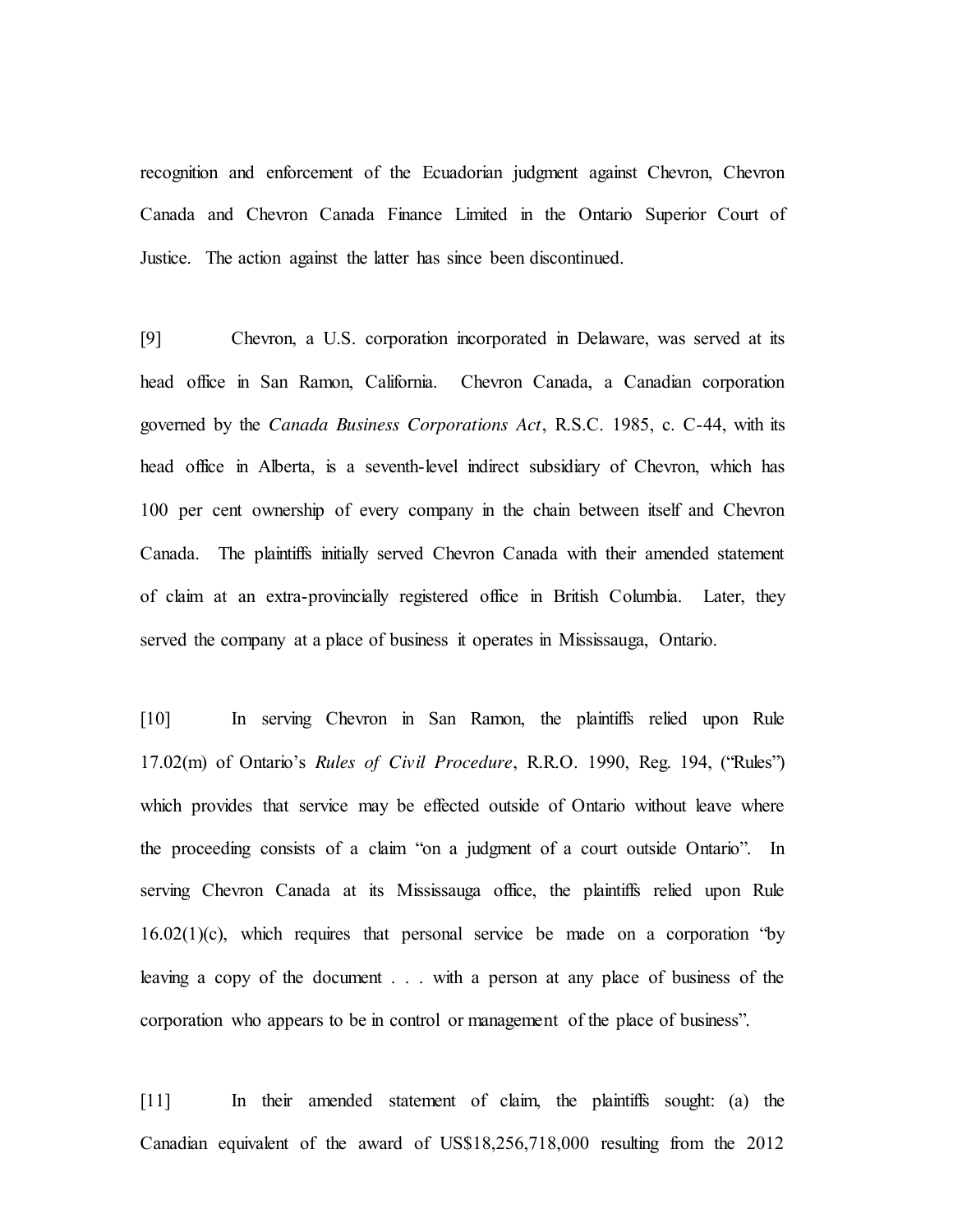judgment of the Appellate Division of the Provincial Court of Justice of Sucumbíos; (b) the Canadian equivalent of costs to be determined by the Ecuadorian court; (c) a declaration that the shares of Chevron Canada are available to satisfy the judgment of the Ontario court; (d) the appointment of an equitable receiver over the shares and assets of Chevron Canada; (e) prejudgment interest from January 3, 2012; and (f) all costs of the proceedings on a substantial indemnity basis, plus all applicable taxes. In response, the appellants each brought a motion in which they sought substantially the same relief: (1) an order setting aside service *ex juris* of the amended statement of claim; and (2) an order declaring that the court had no jurisdiction to hear the action, and dismissing or permanently staying it.

#### III. Judicial History

## A. *Ontario Superior Court of Justice (Commercial List) (Brown J.), 2013 ONSC 2527, 361 D.L.R. (4th) 489*

### (1) Order Setting Aside Service *Ex Juris*

[12] The motion judge was asked to determine the prerequisites for establishing that an Ontario court has jurisdiction in an action to recognize and enforce a foreign judgment. Chevron contended that the "real and substantial connection" test for establishing jurisdiction articulated by this Court in *Club Resorts Ltd. v. Van Breda*, 2012 SCC 17, [2012] 1 S.C.R. 572, applies not only to the question whether a court can assume jurisdiction over a dispute in order to decide its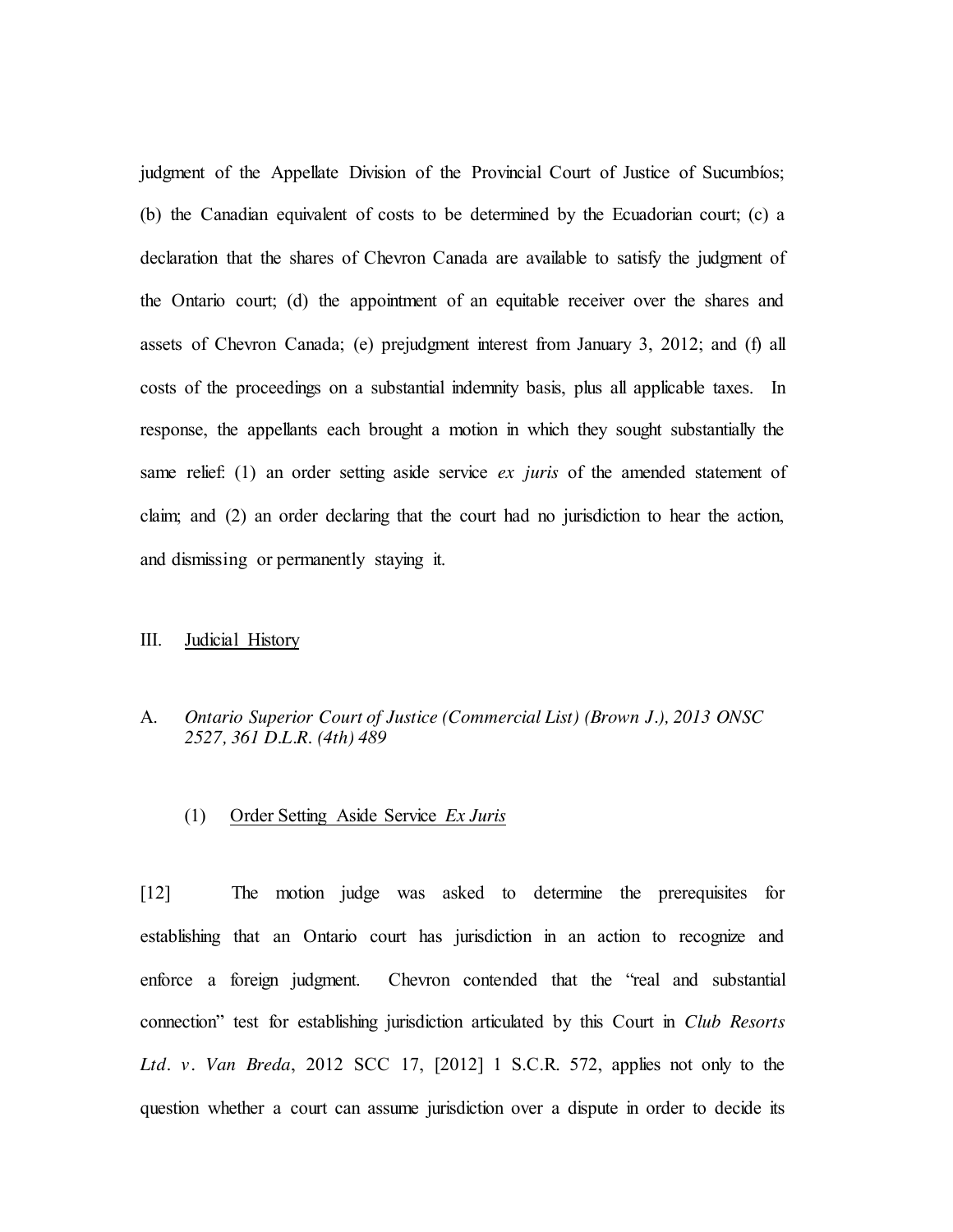merits, but also to whether an enforcing court has jurisdiction in an action to recognize and enforce a foreign judgment. The plaintiffs replied that the "real and substantial connection" test for jurisdiction does not apply to the enforcing court. Rather, in an action for recognition and enforcement, it need only be established that the foreign court had a real and substantial connection with the dispute's parties or with its subject matter. The motion judge ruled in the plaintiffs' favour, dismissing Chevron's motion. He offered five reasons for his conclusion.

[13] First, in his view, this Court's leading cases on recognition and enforcement ― *Morguard Investments Ltd. v. De Savoye*, [1990] 3 S.C.R. 1077, and *Beals v. Saldanha*, 2003 SCC 72, [2003] 3 S.C.R. 416 ― contain no suggestion that a real and substantial connection between the foreign judgment debtor and Ontario is needed. Second, he found that there is nothing in *Van Breda* to suggest that it altered the principles laid down in *Morguard* and *Beals*. Third, requiring that Rule 17.02(m) be read "within the (un-stated) context of the Ontario court otherwise enjoying some real and substantial connection to the defendant would render the sub-rule meaningless" because the Ontario court will, of course, have no connection with the subject matter of the judgment, given that "it is a foreign judgment which by its very nature has no connection with Ontario": para. 80. Nor will there be an *in personam* connection between the defendant and Ontario, as "the sub-rule specifically contemplates that a non-Ontario resident will be the defendant in the action": *ibid*. Fourth, the judge held that there may be legitimate reasons (for instance, the practical reality that assets can exit a jurisdiction quickly) for seeking the recognition and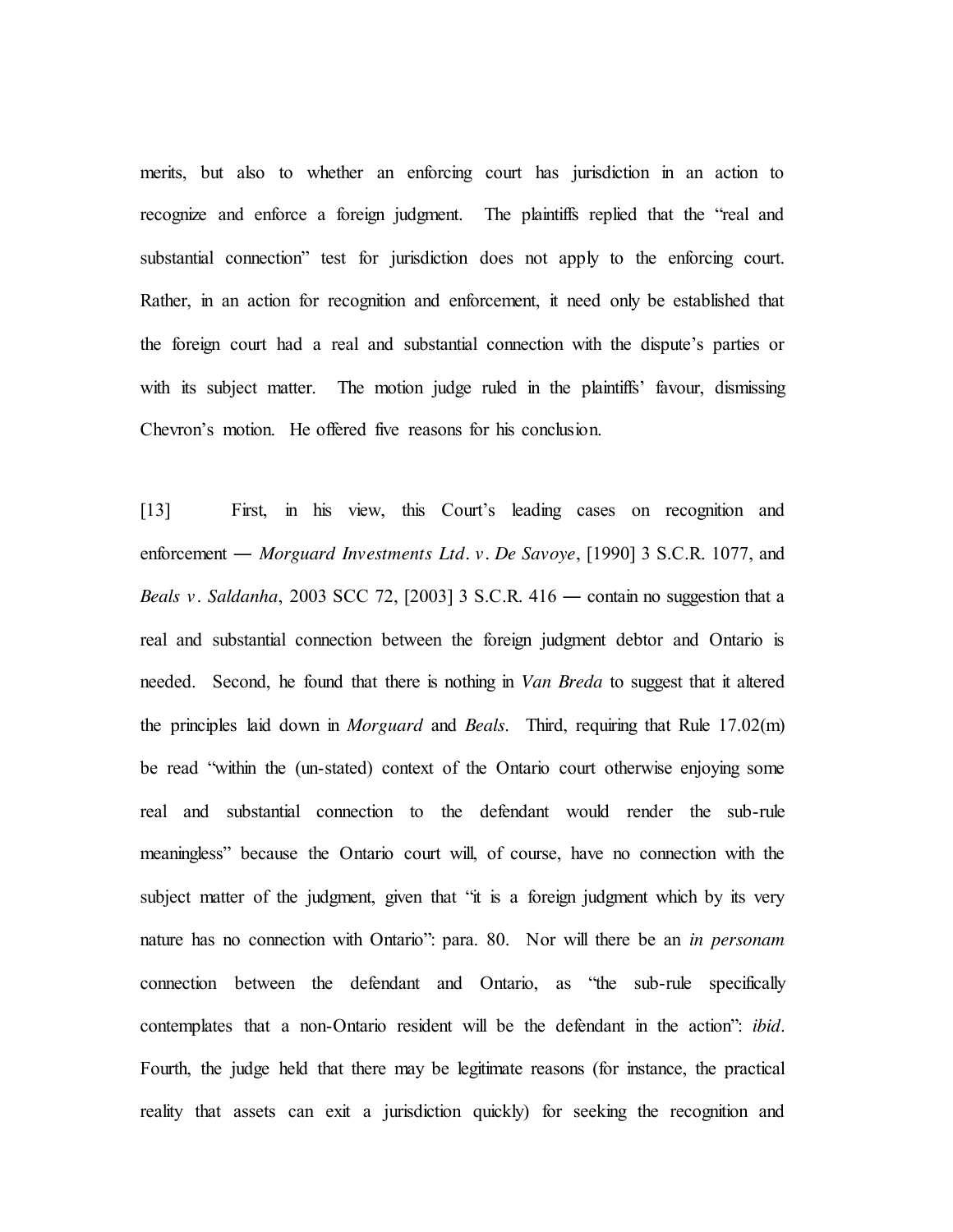enforcement of a foreign judgment against a non-resident debtor who has no assets in Ontario. To insist that the debtor have assets in the jurisdiction before a judgment creditor can seek recognition and enforcement could harm the creditor's ability to recover the debt. Fifth, the motion judge considered two analogous Ontario statutes ― the *Reciprocal Enforcement of Judgments (U.K.) Act*, R.S.O. 1990, c. R.6, and the *International Commercial Arbitration Act*, R.S.O. 1990, c. I.9 ― and found that neither of these legislative schemes establishes a requirement that the defendant be located or possess assets in Ontario before a creditor can register a foreign judgment or arbitral award. In "an age of global commerce", he added, it would be misguided to have a more restrictive common law approach than a statutory one: para 82.

[14] The motion judge also found that jurisdiction existed over Chevron Canada, which had initially contended that because it was not a judgment debtor, there was no basis upon which to serve it *ex juris* in British Columbia. The judge observed, however, that the situation had changed since Chevron Canada had brought its motion: the plaintiffs had served the corporation at a "bricks and mortar" office it operates in Mississauga, Ontario (para. 87). This constituted a "place of business" within the meaning of Rule  $16.02(1)(c)$ , and service at that location was sufficient to establish jurisdiction.

#### (2) Order of a Stay Under Section 106 of the *Courts of Justice Act*

[15] In spite of these conclusions, the motion judge found that this was an appropriate case in which to exercise the court's power to stay a proceeding "on its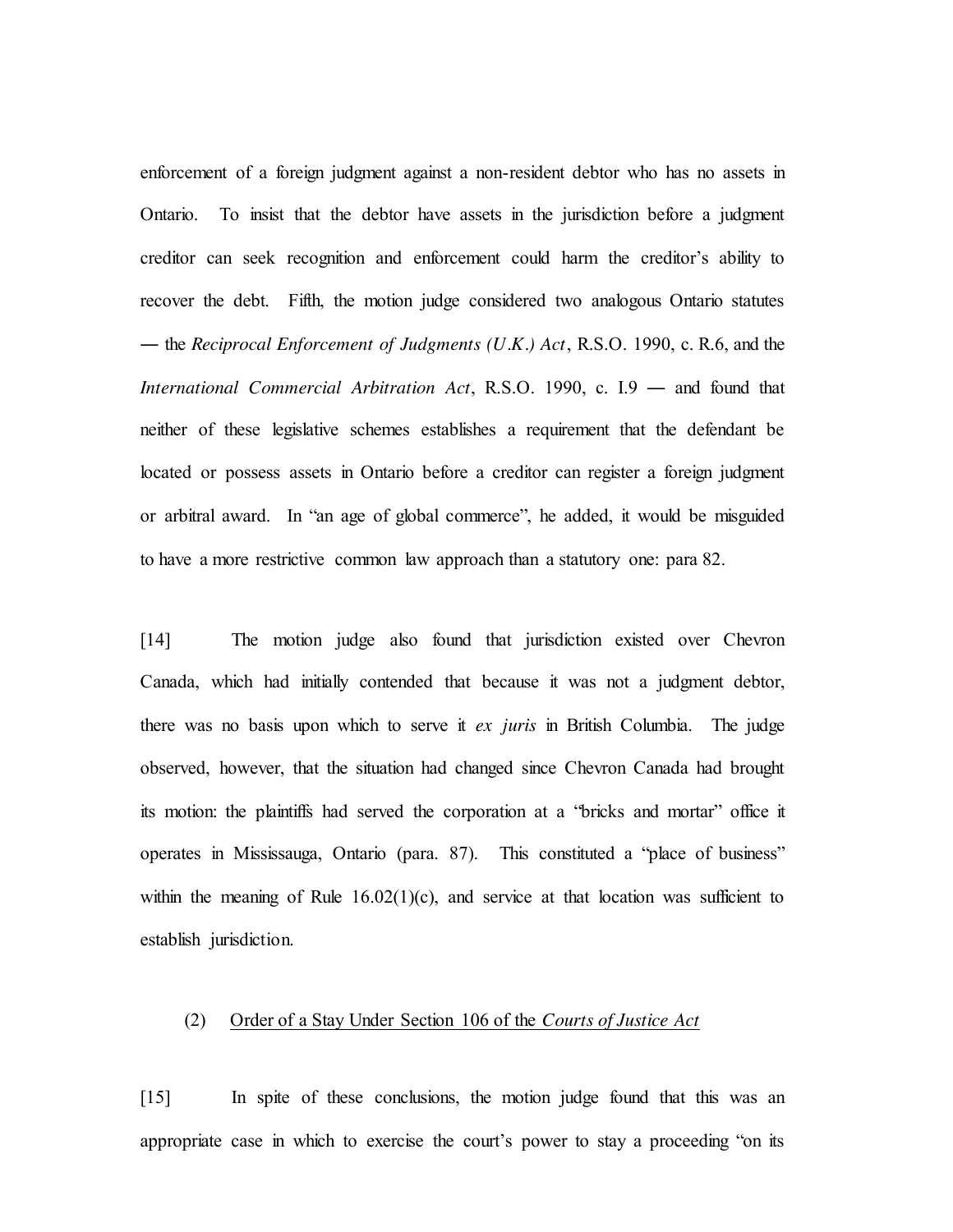own initiative" pursuant to s. 106 of the *Courts of Justice Act*, R.S.O. 1990, c. C.43. He so held for several reasons. First, Chevron does not own, has never owned, and has no intention of owning assets in Ontario. Second, Chevron conducts no business in Ontario. Third, there is no basis for asserting that Chevron Canada's assets are Chevron's assets for the purposes of satisfying the Ecuadorian judgment. Chevron does not own Chevron Canada's shares. Nor is there a legal basis for piercing Chevron Canada's corporate veil. In the judge's view, even though "[i]mportant considerations of international comity accompany any request for the recognition of a judgment rendered by a foreign court . . . , the evidence [in this case] disclosed that there is nothing in Ontario to fight over", and thus no reason to allow the claim to proceed any further: para. 111.

## B. *Ontario Court of Appeal (MacPherson, Gillese and Hourigan JJ.A.), 2013 ONCA 758, 118 O.R. (3d) 1*

[16] The plaintiffs appealed the stay entered by the motion judge. Chevron and Chevron Canada cross-appealed his conclusion that the Ontario courts have jurisdiction.

## (1) Entering of the Stay

[17] To maintain consistency with their jurisdictional challenge, Chevron and Chevron Canada made no submissions before the Ontario Court of Appeal in support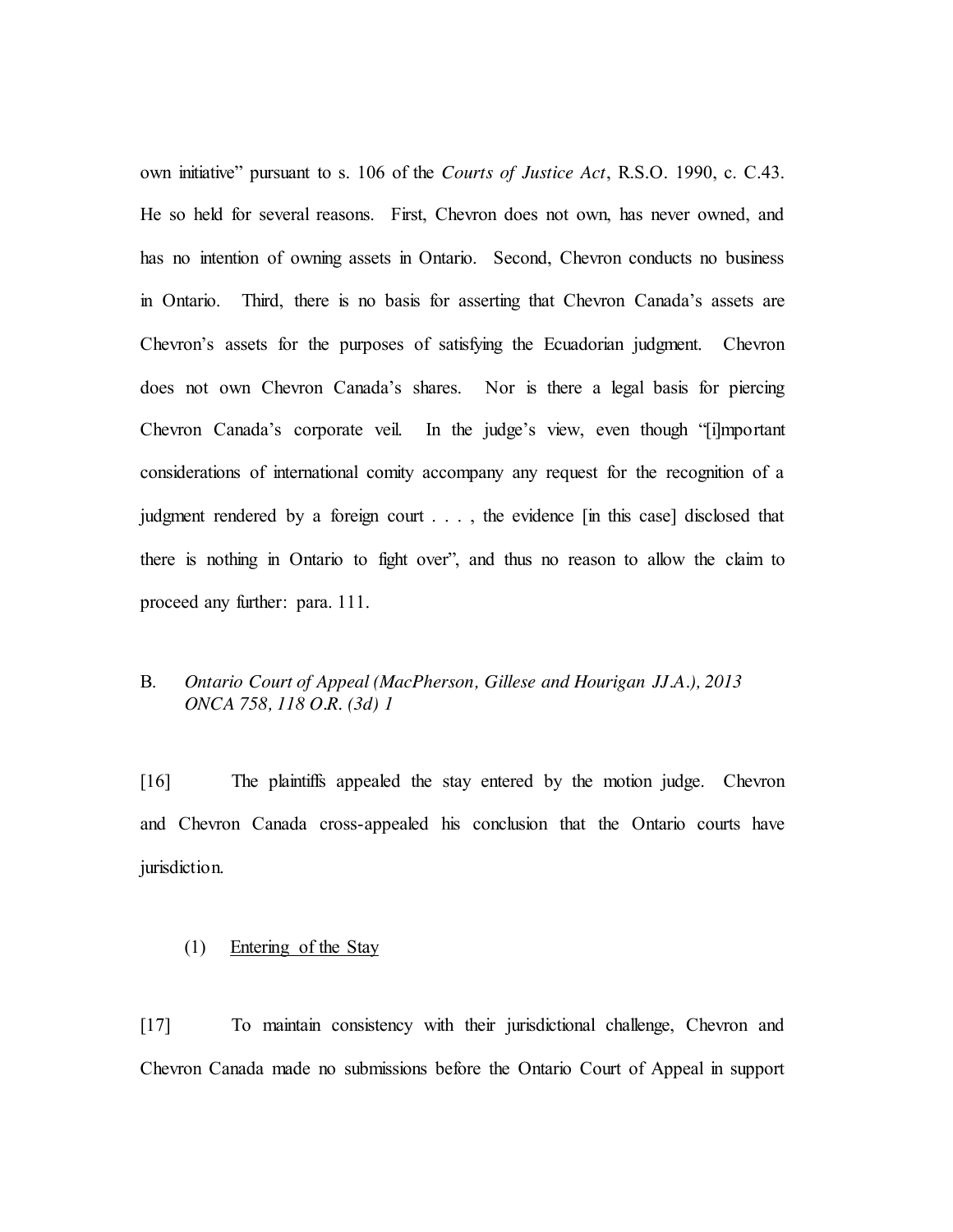of the stay that had been granted. They made no submissions on this point before this Court either. This issue is therefore not before us.

[18] In this regard, I would simply note that the Court of Appeal rejected the view that this was an appropriate case in which to impose a discretionary stay under s. 106. MacPherson J.A., writing for the court, emphasized that Chevron and Chevron Canada ― both "sophisticated parties with excellent legal representation" ― had decided not to attorn to the jurisdiction of the Ontario courts: para. 45. They referenced s. 106 in their submissions only insofar as it potentially supported a stay on the basis of lack of jurisdiction, not on the basis on which it had ultimately been granted. The stay was entirely the initiative of the motion judge. According to the Court of Appeal, a s. 106 stay should only be granted in rare circumstances, and the bar to granting it should be raised even higher when it is not requested by the parties. In fact, the s. 106 stay in this case constituted a "disguised, unrequested and premature Rule 20 and/or Rule 21 motion": para. 57. In MacPherson J.A.'s view, the motion judge had effectively imported a *forum non conveniens* motion into his reasoning on the stay, even though no such motion had been before him. The issues that the motion judge had addressed deserved to be fully canvassed on the basis of a complete record and full legal argument.

[19] I note as well that the Court of Appeal found that although the motion judge's analysis with respect to jurisdiction relied on the notion of comity, he underplayed comity's importance in the reasons he gave in support of the stay. The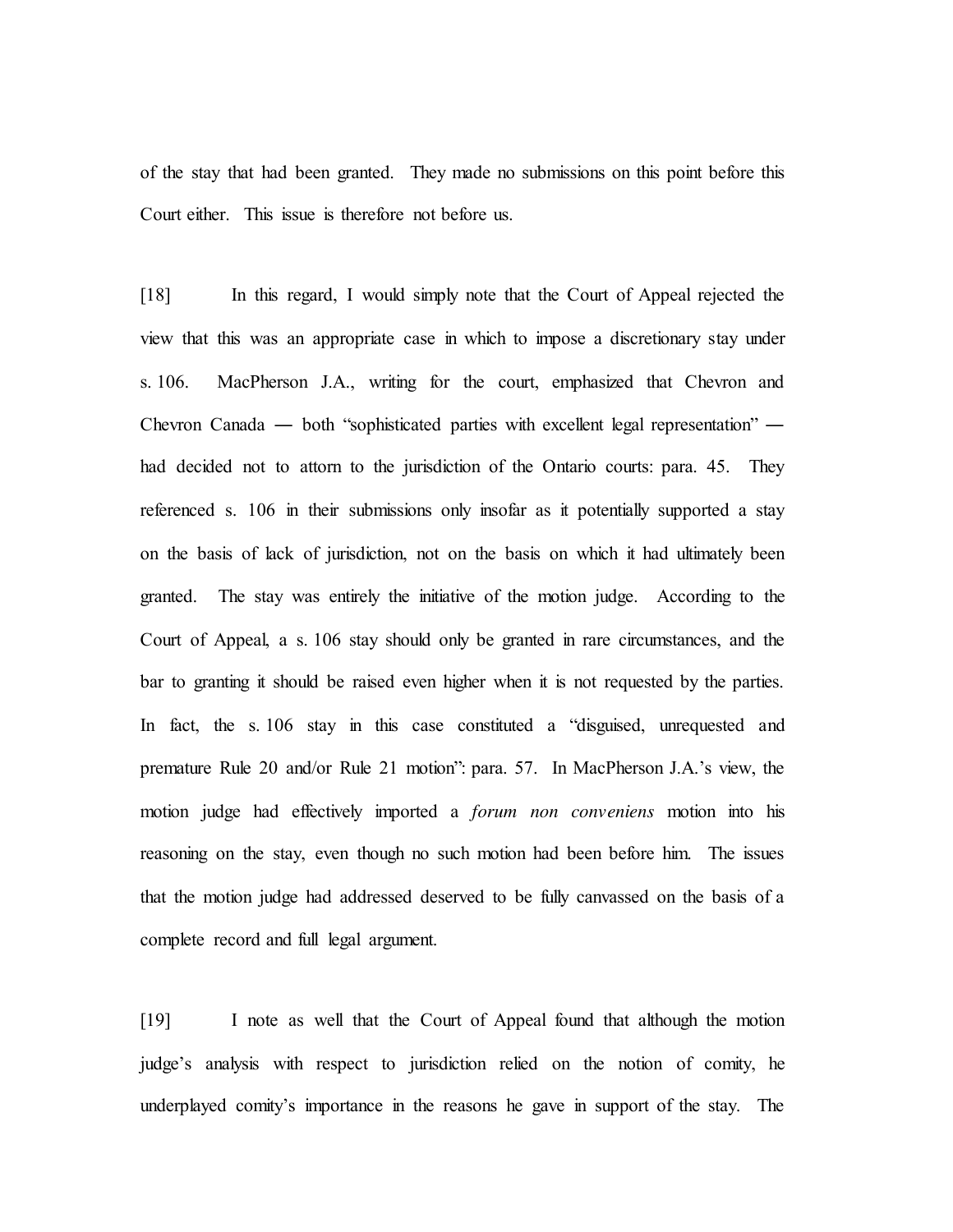Court of Appeal disagreed that allowing the case to be heard on the merits would constitute a mere "academic exercise": para. 70. In its view, in light of Chevron's considerable efforts to stall proceedings up to that point, the plaintiffs "[did] not deserve to have their entire case fail on the basis of an argument against their position that was not even made, and to which they did not have an opportunity to respond": *ibid*. It found that while the plaintiffs may not ultimately succeed on the merits, or in collecting from the judgment debtor, this was not relevant to a determination of whether to grant a discretionary stay at this stage of the proceedings. For the Court of Appeal, "[t]his case crie<sup>[d]</sup> out for assistance, not unsolicited and premature barriers": para. 72.

## (2) Jurisdiction to Determine Whether the Ecuadorian Judgment Should Be Recognized and Enforced

[20] On the jurisdictional issue, the Court of Appeal agreed with the motion judge's analysis. It found this Court's judgment in *Beals* to be "crystal clear" about how the real and substantial connection test is to be applied in an action for recognition and enforcement of a foreign judgment. The sole question is whether the foreign court properly assumed jurisdiction, in the sense that it had a real and substantial connection with the subject matter of the dispute or with the defendant. In other words, there need not be an inquiry into the relationship between "the legal dispute in the foreign country and the domestic Canadian court being asked to recognize and enforce the foreign judgment".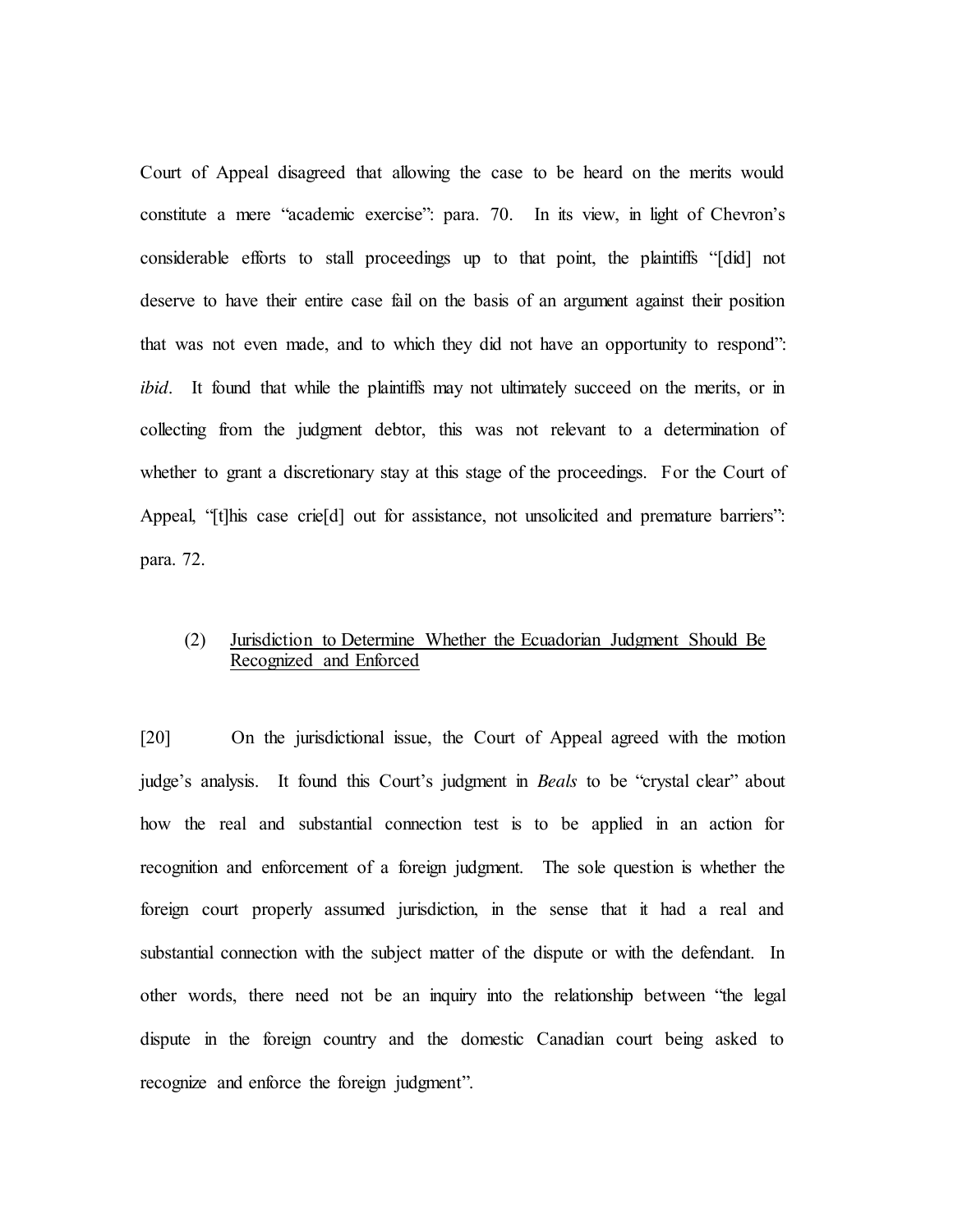[21] MacPherson J.A. found that this Court's decision in *Van Breda* did not alter this analysis. In his view, *Van Breda* applies to actions at first instance, not to actions for recognition and enforcement. In a first instance case, "an Ontario court exceeds its constitutional authority when it assumes jurisdiction of a case where there is no real and substantial connection to Ontario": para. 32. Assuming jurisdiction in such a case "offends the principle of comity because one or more other jurisdictions have a real and substantial connection to the subject matter of the litigation and Ontario does not": *ibid*. No constitutional issues or comity concerns arise when merely recognizing and enforcing a foreign judgment, "because the Ontario court does not purport to intrude on matters that are properly within the jurisdiction of the foreign court": para. 33. In the result, MacPherson J.A. held that "it is clear that the Ecuadorian judgment for US\$9.51 billion against Chevron satisfied the requirement of rule 17.02(m)": para 35. Thus, "an Ontario court has jurisdiction to determine whether the Ecuadorian judgment against Chevron may be recognized and enforced in Ontario": *ibid*.

[22] With respect to Chevron Canada, the Court of Appeal held that the motion judge had been "correct to note Chevron Canada's bricks-and-mortar business in Ontario": para. 38. In addition, the court found that "Chevron Canada's significant relationship with Chevron" was also relevant to whether jurisdiction was legitimately found: *ibid*. An Ontario court thus has jurisdiction to adjudicate a recognition and enforcement action against Chevron that also names Chevron Canada as a defendant.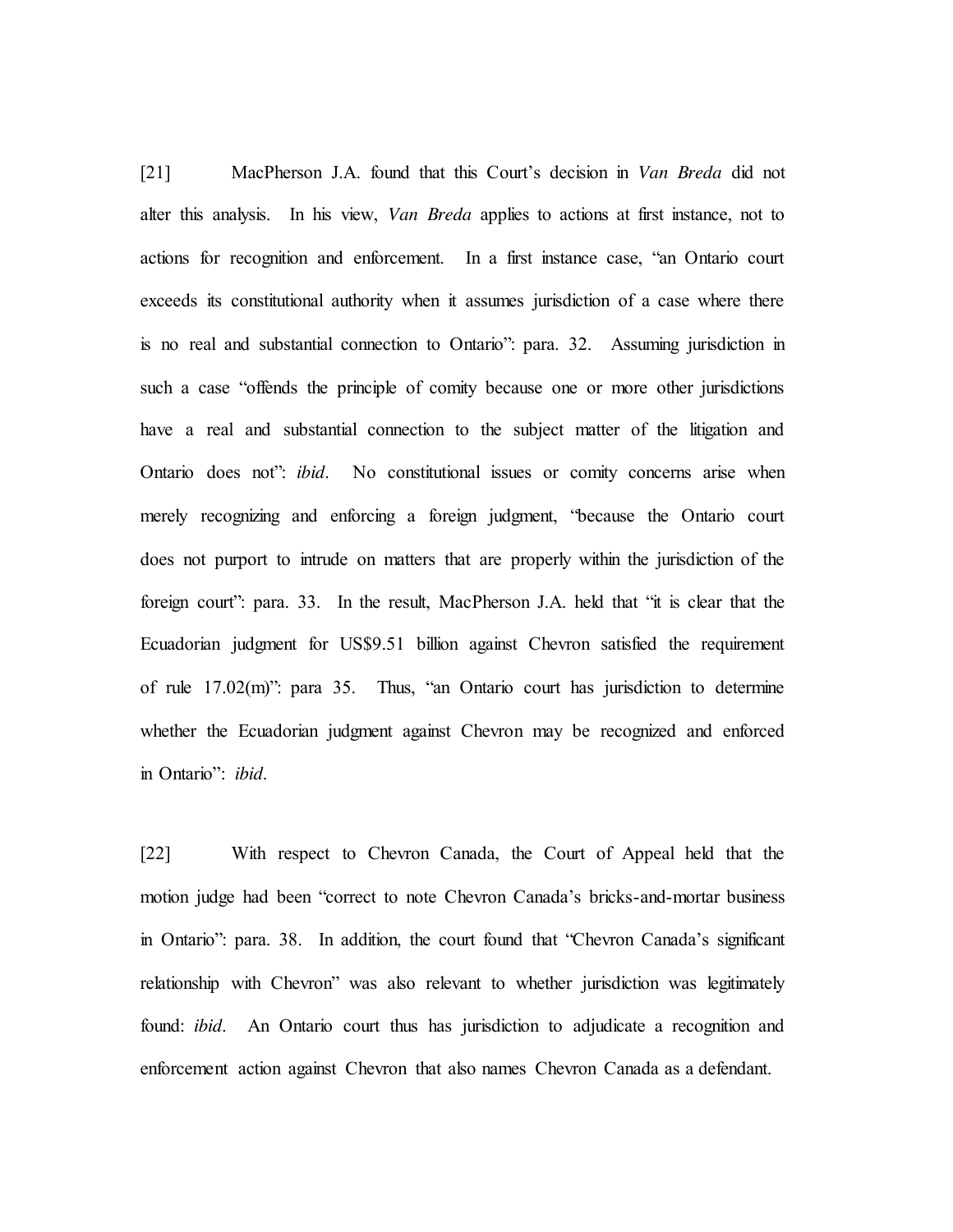#### IV. Issues

[23] The appeal raises two issues:

(a) In an action to recognize and enforce a foreign judgment, must there be a real and substantial connection between the defendant or the dispute and Ontario for jurisdiction to be established?

(b) Do the Ontario courts have jurisdiction over Chevron Canada, a third party to the judgment for which recognition and enforcement is sought?

#### V. Analysis

## A. *Establishing Jurisdiction Over Foreign Debtors in Actions to Recognize and Enforce Foreign Judgments*

[24] Chevron submits that before proceeding with an action to recognize and enforce a foreign judgment, an Ontario enforcing court must follow a two-step process. First, it must determine its own jurisdiction by applying the real and substantial connection test articulated by this Court in *Van Breda*. For Chevron, this test applies to actions to recognize and enforce foreign judgments just as it does to actions at first instance. Chevron suggests that one way — and in many cases the only way ― in which this first component can be satisfied is if the defendant has assets in Ontario, or if there is a reasonable prospect of his or her having assets in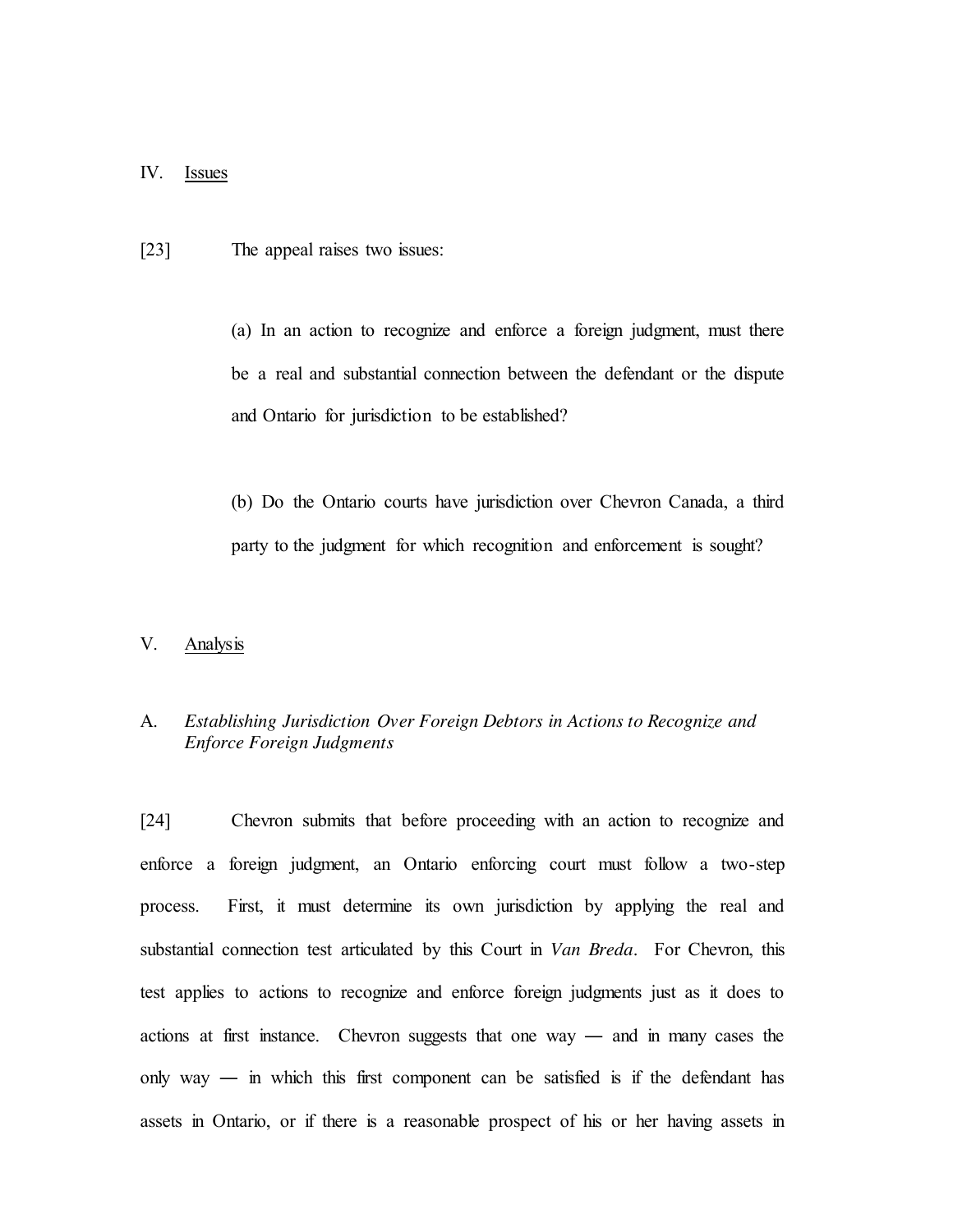Ontario in the future. Second, if jurisdiction is found, then the enforcing court should proceed to assess whether the foreign court appropriately assumed jurisdiction. Chevron does not dispute that this second component is satisfied here: a real and substantial connection undoubtedly existed between the subject matter of the litigation, Chevron and the Ecuadorian court that rendered the foreign judgment.

[25] In support of its position, Chevron relies on a passage from this Court's decision in *Pro Swing Inc. v. Elta Golf Inc.*, 2006 SCC 52, [2006] 2 S.C.R. 612, at para. 28: "Under the traditional rule [that only monetary judgments were enforceable], once the jurisdiction of the enforcing court is established, the petitioner must show that he or she meets the conditions for having the judgment recognized and enforced (Chevron's factum, at para. 52 (emphasis added by Chevron)). It contends that the requirement of a preliminary finding of jurisdiction did not need to be addressed in the Court's previous leading cases on recognition and enforcement ― *Morguard* and *Beals* — as in each of those cases, the judgment debtor was resident in the province.

[26] Chevron further argues that this position is consistent with *Van Breda*. There, the Court emphasized that pursuant to the Constitution, Canadian courts can only adjudicate disputes where doing so constitutes a legitimate exercise of state power: para. 31. Chevron suggests that in actions to recognize and enforce foreign judgments, this constitutional legitimacy must still exist. Ontario courts risk jurisdictional overreach if they assume jurisdiction in cases like this one, in which the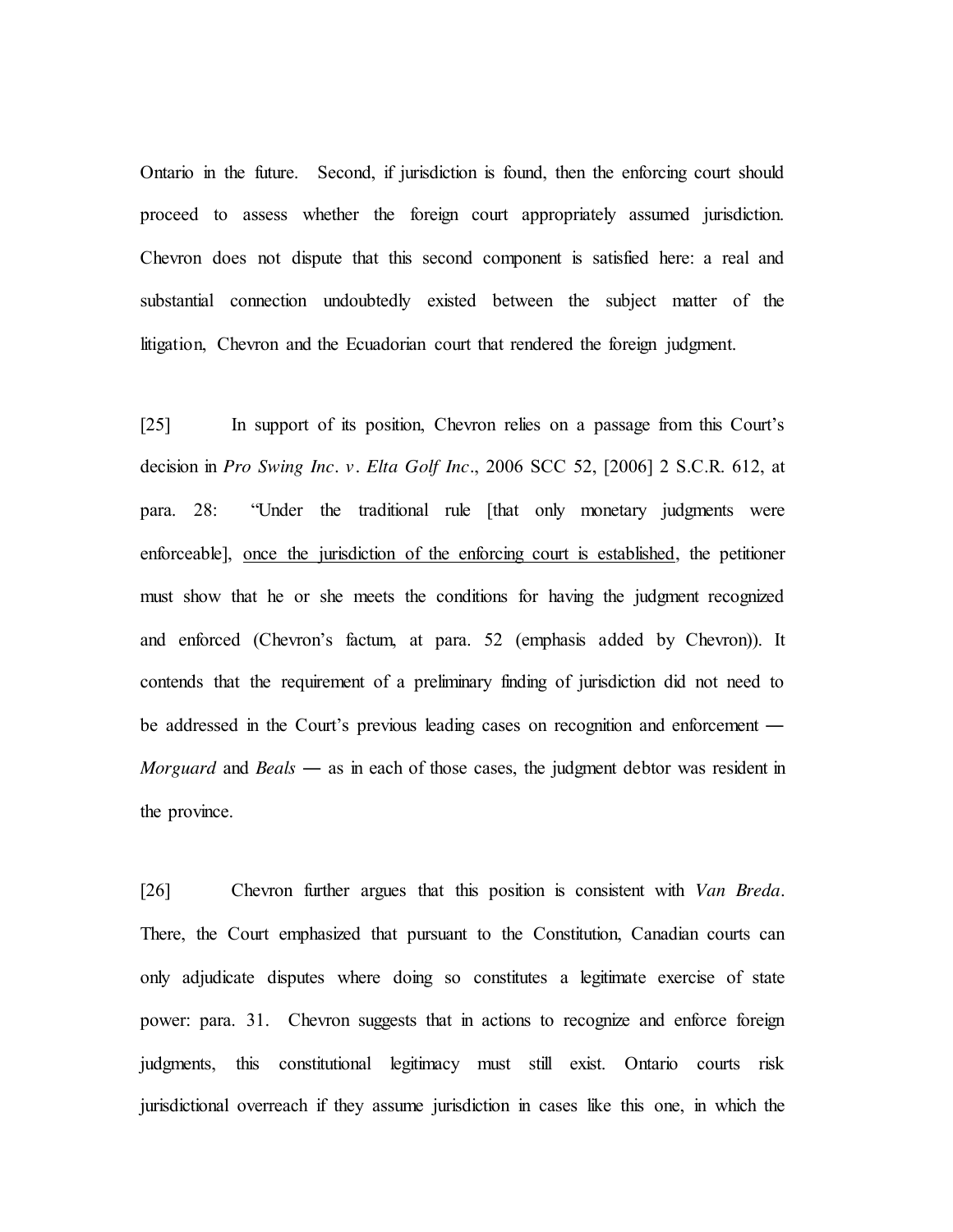province has no interest. Moreover, assuming jurisdiction in such a case risks undermining, not furthering, the notion of comity. The rules for service *ex juris* create mere presumptions of jurisdiction that are "rebuttable if there is no real and substantial connection with the province": Chevron's factum, at para. 57.

[27] I agree with the Ontario Court of Appeal and the motion judge that the approach favoured by Chevron is sound neither in law nor in policy. Canadian courts, like many others, have adopted a generous and liberal approach to the recognition and enforcement of foreign judgments. To recognize and enforce such a judgment, the only prerequisite is that the foreign court had a real and substantial connection with the litigants or with the subject matter of the dispute, or that the traditional bases of jurisdiction were satisfied. It is true that in any case in which a Canadian court exercises authority over a party, some basis must exist for its doing so. It does not follow, however, that jurisdiction is and can only be established using the real and substantial connection test, whether that test is satisfied by the existence of assets alone or on another basis. In actions to recognize and enforce foreign judgments within the limits of the province, it is the act of service on the basis of a foreign judgment that grants an Ontario court jurisdiction over the defendant. I arrive at this conclusion for several reasons. First, this Court has rightly never imposed a requirement to prove a real and substantial connection between the defendant or the dispute and the province in actions to recognize and enforce foreign judgments. Second, the distinct principles that underlie actions for recognition and enforcement as opposed to actions at first instance support this position. Third, the experiences of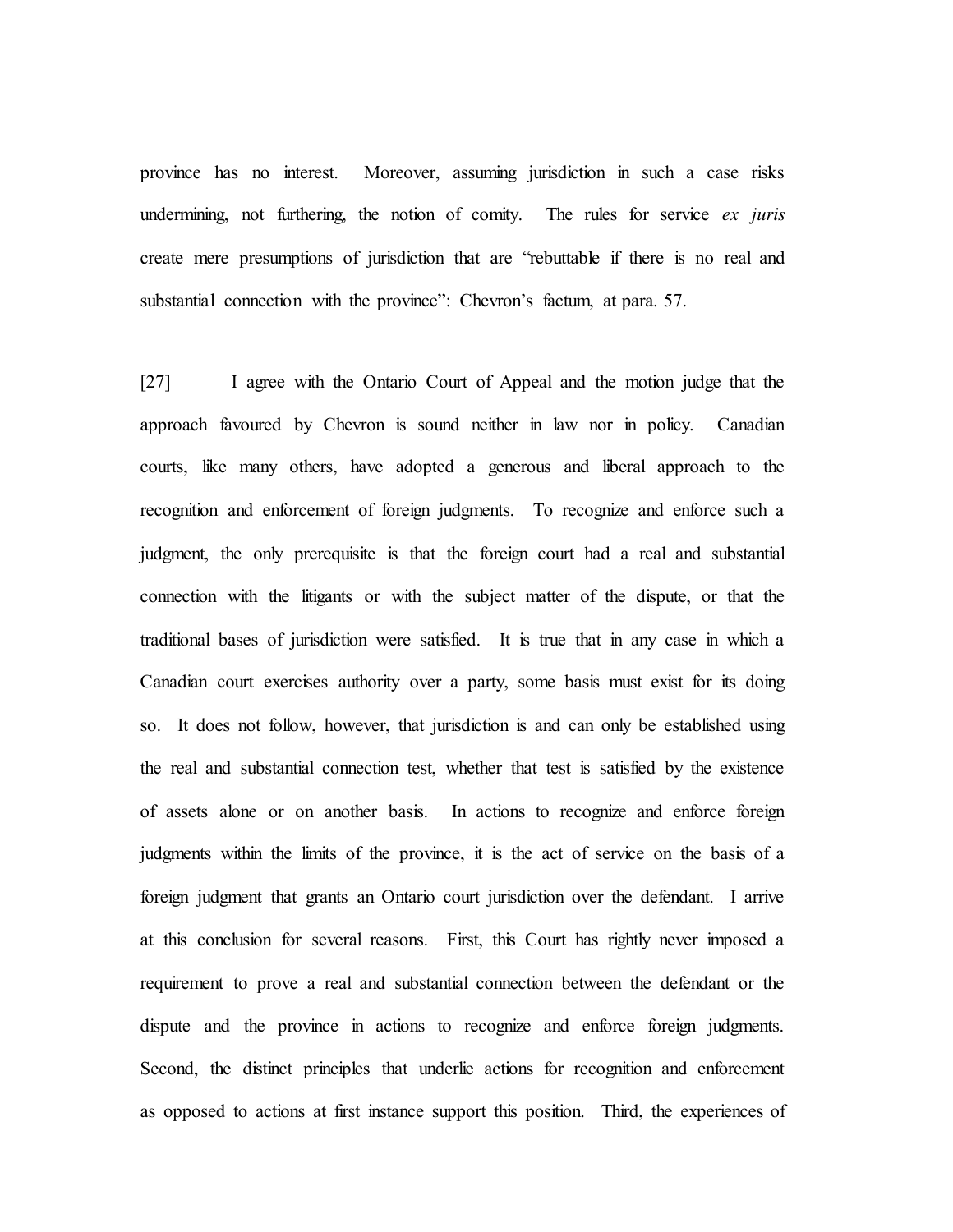other jurisdictions, convincing academic commentary, and the fact that comparable statutory provisions exist in provincial legislation reinforce this approach. Finally, practical considerations militate against adopting Chevron's submission.

### (1) Jurisprudential Guidance Prior to *Van Breda*

[28] Contrary to Chevron's contention, this Court has never required there to be a real and substantial connection between the defendant or the action and the enforcing court for jurisdiction to exist in recognition and enforcement proceedings.

[29] This Court's modern judgments on recognition and enforcement begin with the 1990 decision in *Morguard*. There, the Court expanded the traditionally limited bases upon which foreign judgments could be recognized and enforced. Before *Morguard*, a foreign judgment would be recognized and enforced only if the defendant in the original action had been present in the foreign jurisdiction, or had consented to the court's jurisdiction: S. G. A. Pitel and N. S. Rafferty, *Conflict of Laws* (2010), at p. 53; *Morguard*, at p. 1092. These traditional bases for recognition and enforcement attracted criticism as being unduly restrictive, particularly as between sister provinces: see, e.g., V. Black, "Enforcement of Judgments and Judicial Jurisdiction in Canada" (1989) 9 *Oxford J. Legal Stud.* 547.

[30] In *Morguard*, La Forest J., writing for the Court, held that the judgments of another province could and should also be recognized and enforced where the other province's court assumed jurisdiction on the basis of a real and substantial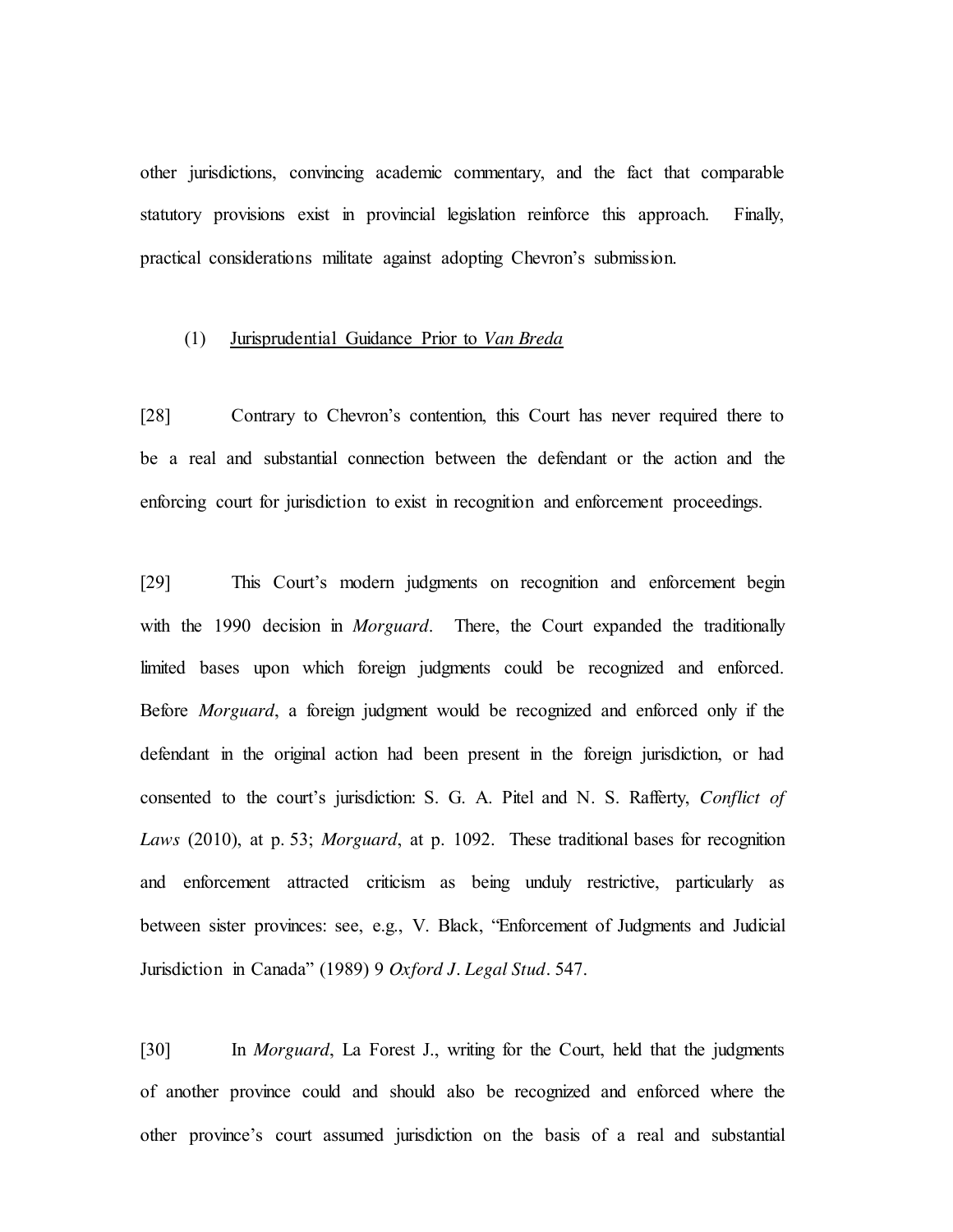connection between the action and that province: pp. 1102 and 1108.In his view, the traditional grounds for recognition and enforcement had been retained based on a misguided notion of comity, unsuited to "the need in modern times to facilitate the flow of wealth, skills and people across state lines in a fair and orderly manner": p. 1096. Moreover, the traditional recognition and enforcement rules were tailored to circumstances that had existed at a time when it would have been difficult for the defendant to defend "an action initiated in a far corner of the world in the then state of travel and communications": p. 1097. The need to revisit the traditional rules was particularly acute in a federal state like Canada, to which "considerations underlying the rules of comity apply with much greater force": p. 1098.

[31] In arriving at his conclusions, La Forest J.'s analysis focused entirely on whether the court of the other province or territory had "properly, or appropriately, exercised jurisdiction in the action": p. 1102.He intimated no need to interrogate the enforcing court's jurisdiction, either in his discussion of the law or in its application to the facts of the case. Instead, once a real and substantial connection between the original court and the action is demonstrated, and it is clear that the original court had jurisdiction, the resulting judgment "should be recognized and be enforceable" in the other provinces: p. 1108.

[32] This Court revisited the prerequisites to recognition and enforcement in 2003 in *Beals*. It held that the real and substantial connection test should also apply to the money judgments of other countries' courts. In reasons written by Major J., the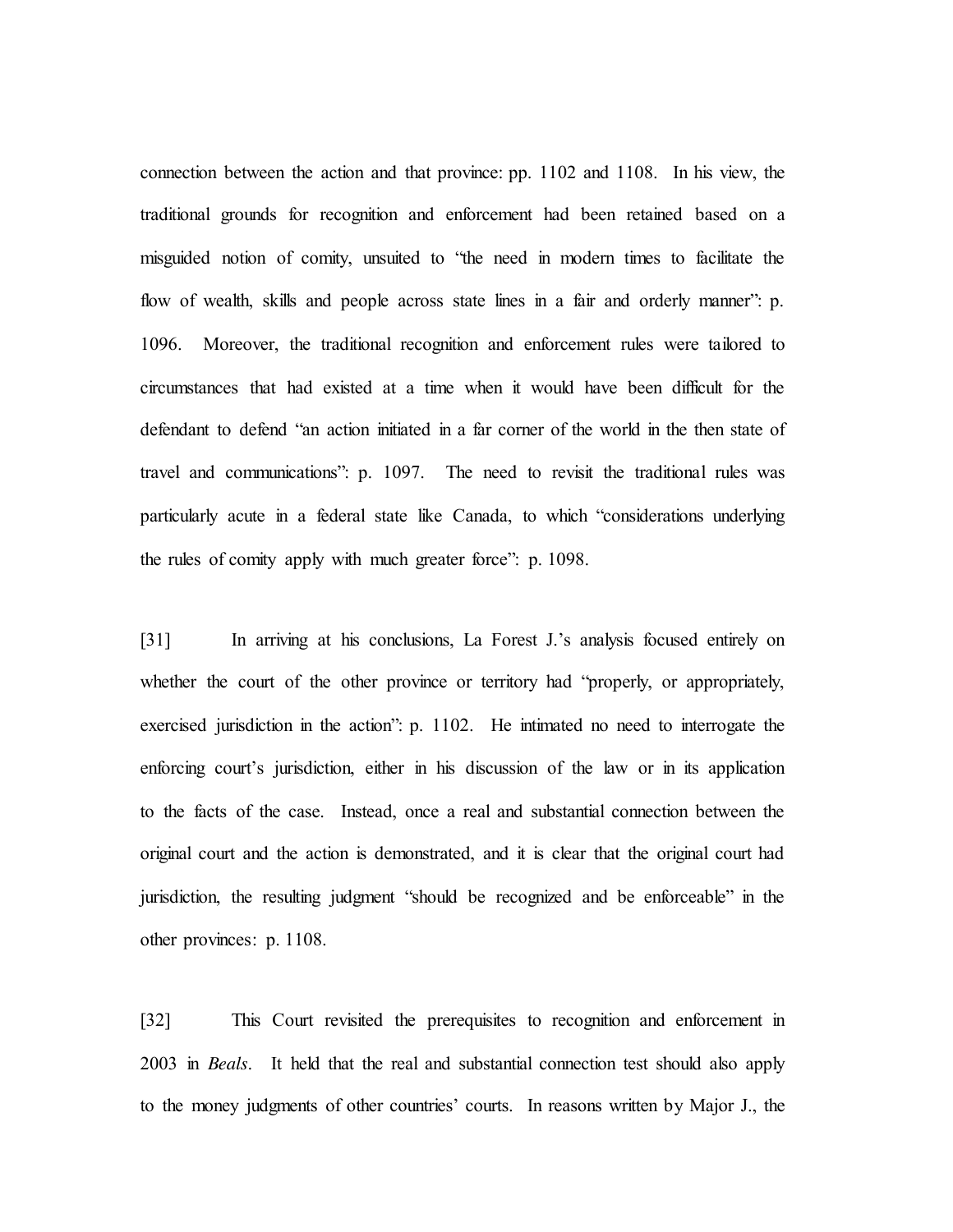majority of the Court found that the principles of order, fairness, and comity that underlay the decision in *Morguard*, while originally cast in the interprovincial context, were equally compelling internationally: paras. 25-27. According to Major J., "[i]nternational comity and the prevalence of international cross-border transactions and movement call for a modernization of private international law": para. 28.Where a real and substantial connection existed between the foreign court and the action's subject matter or its defendants, the foreign judgment should be recognized and enforced: para. 29.

[33] Here again, the Court did not articulate or imply a need to inquire into the enforcing court's jurisdiction; the focus remained squarely on the foreign jurisdiction. In Major J.'s view, the following conditions must be met before a domestic court will enforce a judgment from a foreign jurisdiction:

> The enforcing court, in this case Ontario, must determine whether the foreign court had a real and substantial connection to the action or the parties, at least to the level established in *Morguard*, *supra*. A real and substantial connection is the overriding factor in the determination of jurisdiction. . . .

> If a foreign court did not properly take jurisdiction, its judgment will not be enforced. . . .

> > . . .

Once the "real and substantial connection" test is found to apply to a foreign judgment, the court should then examine the scope of the defences available to a domestic defendant in contesting the recognition of such a judgment.

(*Beals*, at paras. 37-39)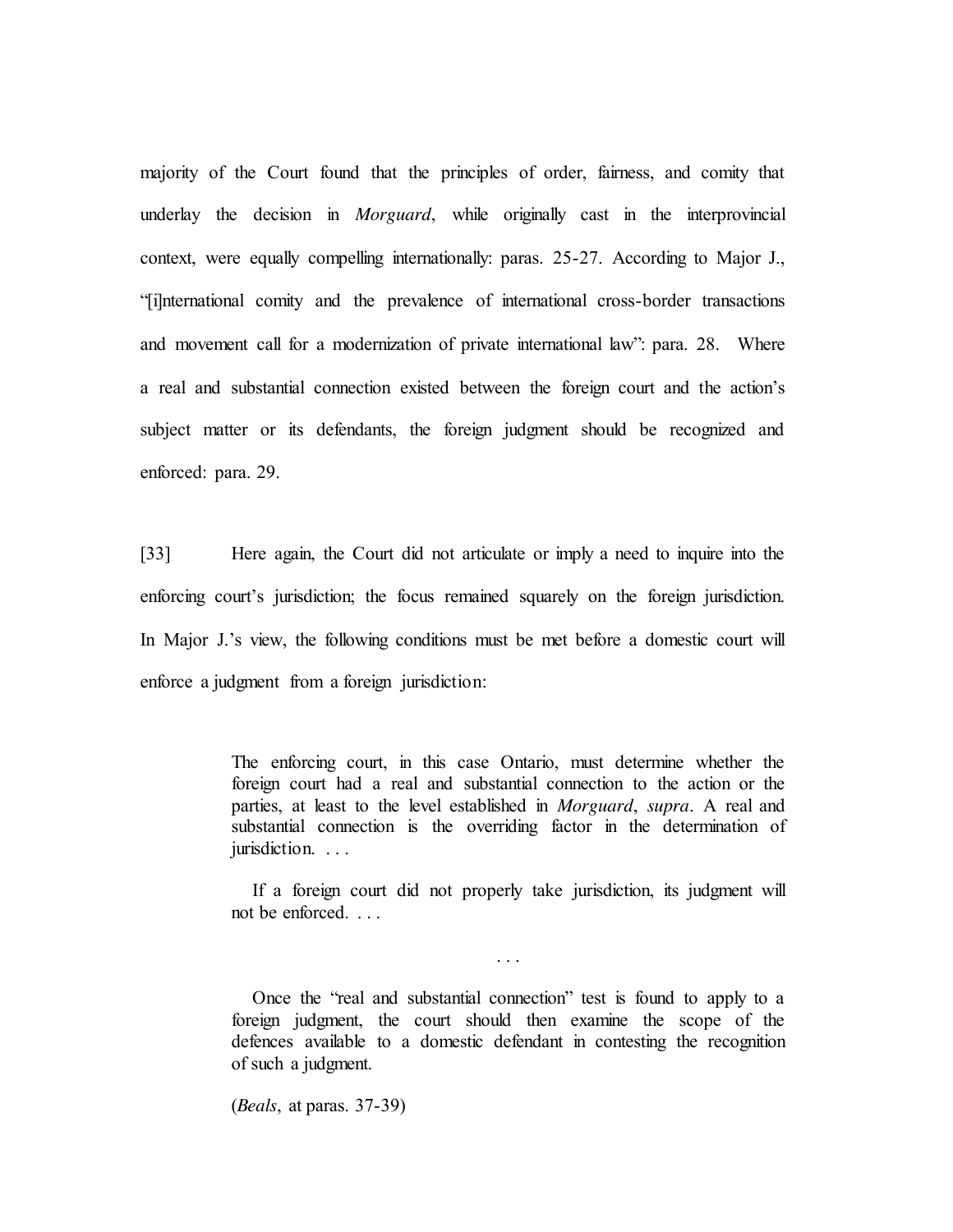[34] Thus, in the recognition and enforcement context, the real and substantial connection test operates simply to ensure that the foreign court from which the judgment originated properly assumed jurisdiction over the dispute. Once this is demonstrated, the defendant has an opportunity to prove that one of the defences to recognition and enforcement should apply. No mention is made of any need to prove a connection between the enforcing jurisdiction and the action. In the end, the test articulated for recognition and enforcement in *Morguard* and *Beals* is "seemingly straightforward": T. J. Monestier, "Jurisdiction and the Enforcement of Foreign Judgments" (2014), 42 *Adv. Q.* 107, at p. 110.

[35] Three years later, in *Pro Swing*, the Court once more extended the scope of Canadian recognition and enforcement law, this time in relation to non-monetary foreign judgments. Traditionally, to be recognizable and enforceable, a foreign judgment had to be "(a) for a debt, or definite sum of money" and "(b) final and conclusive": para. 10, quoting *Dicey and Morris on the Conflict of Laws* (13th ed. 2000), vol. 1, Rule 35, at pp. 474-75). In *Pro Swing*, the Court held that nonmonetary foreign judgments should also be capable of being recognized and enforced in Canada. In its view, "the conditions for recognition and enforcement can be expressed generally as follows: the judgment must have been rendered by a court of competent jurisdiction and must be final, and it must be of a nature that the principle of comity requires the domestic court to enforce": para. 31.Chevron contends that it was in the course of this judgment that the Court clearly expressed what had been implicit in *Morguard* and *Beals*: the need to assess the Canadian forum's jurisdiction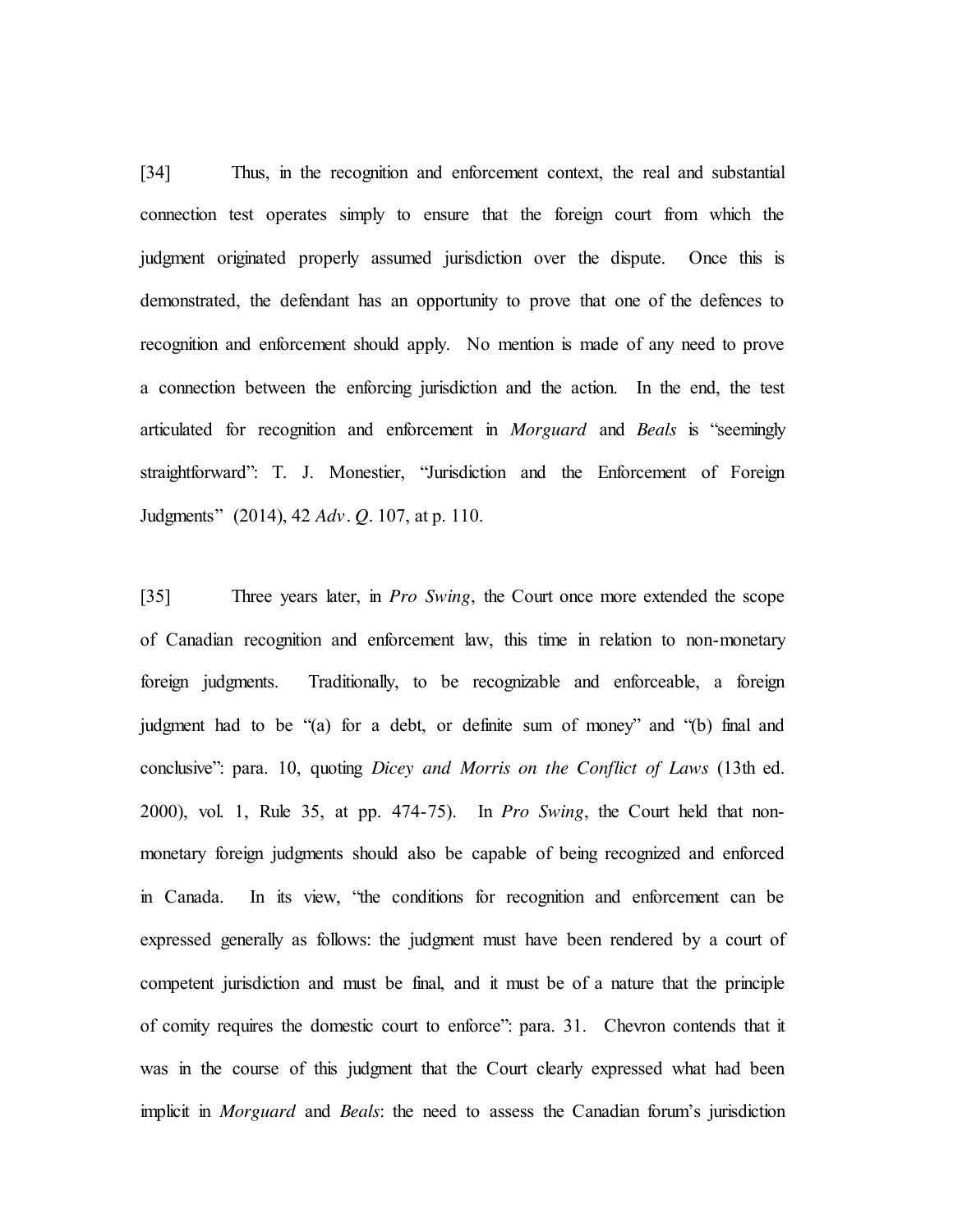before recognizing and enforcing the foreign judgment. In this regard, Chevron points to para. 28 of the majority's reasons, where Deschamps J. wrote: "Under the traditional rule, once the jurisdiction of the enforcing court is established, the petitioner must show that he or she meets the conditions for having the judgment recognized and enforced."

[36] I cannot accede to Chevron's submission that this phrase was intended to alter this Court's clear guidance in *Morguard* and *Beals* for two reasons. First, this Court's insistence in *Pro Swing* that jurisdiction must be established prior to determining whether the foreign judgment should be recognized and enforced is hardly controversial: jurisdiction must, of course, always be established regardless of the type of action being brought. Otherwise, the court will lack the power to hear and determine the case. Where Chevron's submission fails, however, is in assuming that the only way to establish jurisdiction is by proving the existence of a real and substantial connection between the foreign judgment debtor and the Canadian forum. In my view, jurisdiction in an action limited to recognition and enforcement of a foreign judgment within the province of Ontario is established when service is effected on a defendant against whom a foreign judgment debt is alleged to exist. There is no requirement, nor need, to resort to the real and substantial connection test.

[37] Second, Deschamps J. clearly stated the prerequisites to recognition and enforcement elsewhere in her reasons, and did not insist or expand upon such a requirement. She wrote: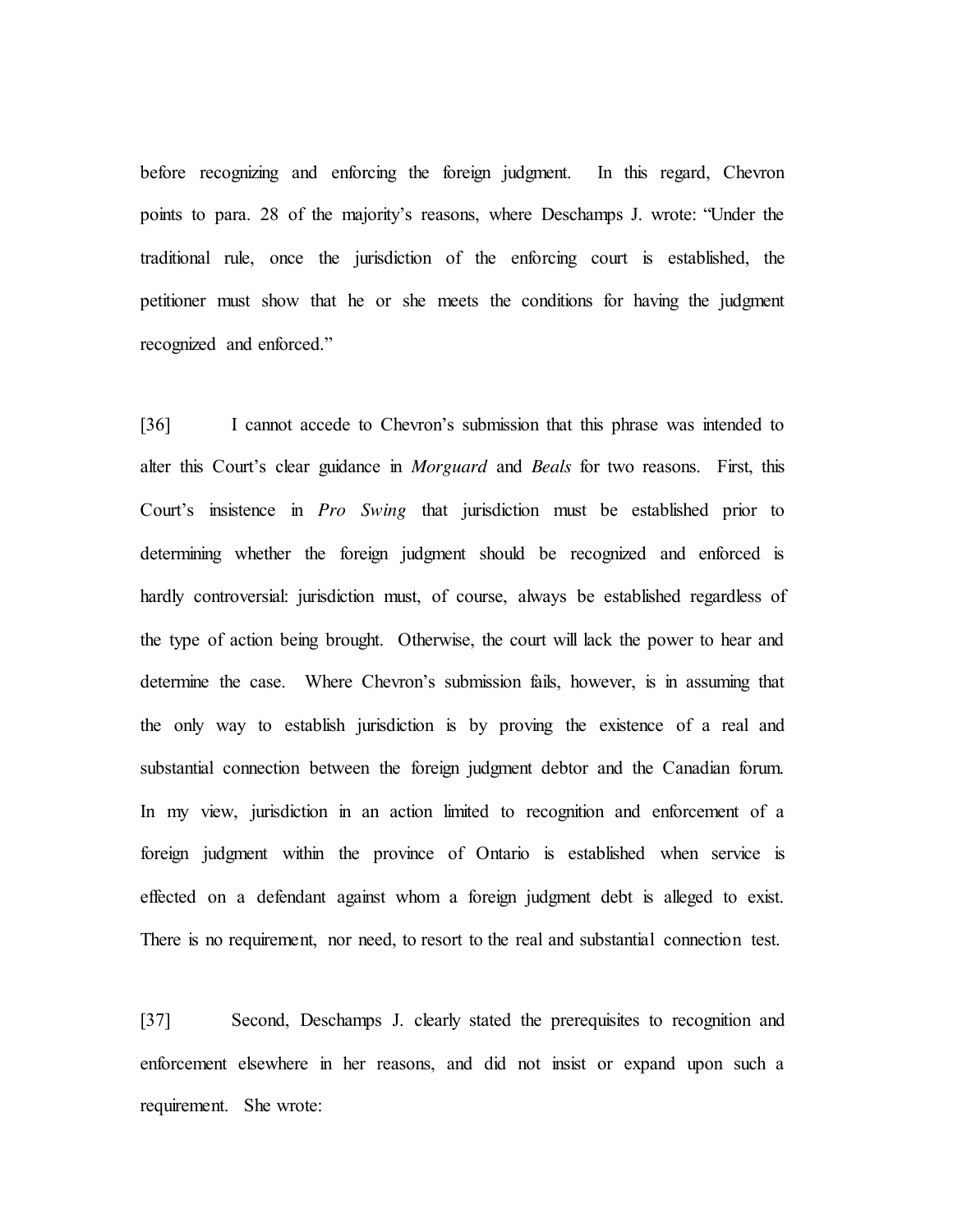The foreign judgment is evidence of a debt. All the enforcing court needs is proof that the judgment was rendered by a court of competent jurisdiction and that it is final, and proof of its amount. The enforcing court then lends its judicial assistance to the foreign litigant by allowing him or her to use its enforcement mechanisms.

(*Pro Swing*, at para. 11)

This statement is consistent with *Morguard* and *Beals*: there is no need to probe the relationship between the enforcing forum and the action or the defendant. Deschamps J.'s one prior, passing reference to the need for the enforcing court to have jurisdiction cannot serve as a basis for inferring the existence of a significant, and previously unstated, hurdle to recognition and enforcement that simply does not exist. As is evident from her reasons, she retained the focus on jurisdiction in the original foreign proceeding.

## (2) Effect of *Van Breda*

[38] Chevron also places considerable reliance upon this Court's decision in *Van Breda*. In my view, this reliance is misplaced. While there is no denying that the *Van Breda* decision carries great importance in many areas of Canadian conflict of laws, its intended scope should not be overstated. Nothing in *Van Breda* altered the jurisdictional inquiry in actions to recognize and enforce foreign judgments as established by this Court in *Morguard*, *Beals* and *Pro Swing*.

[39] In *Van Breda*, LeBel J. clearly specified the limited areas of private international law to which the decision was intended to apply. First, he noted at para.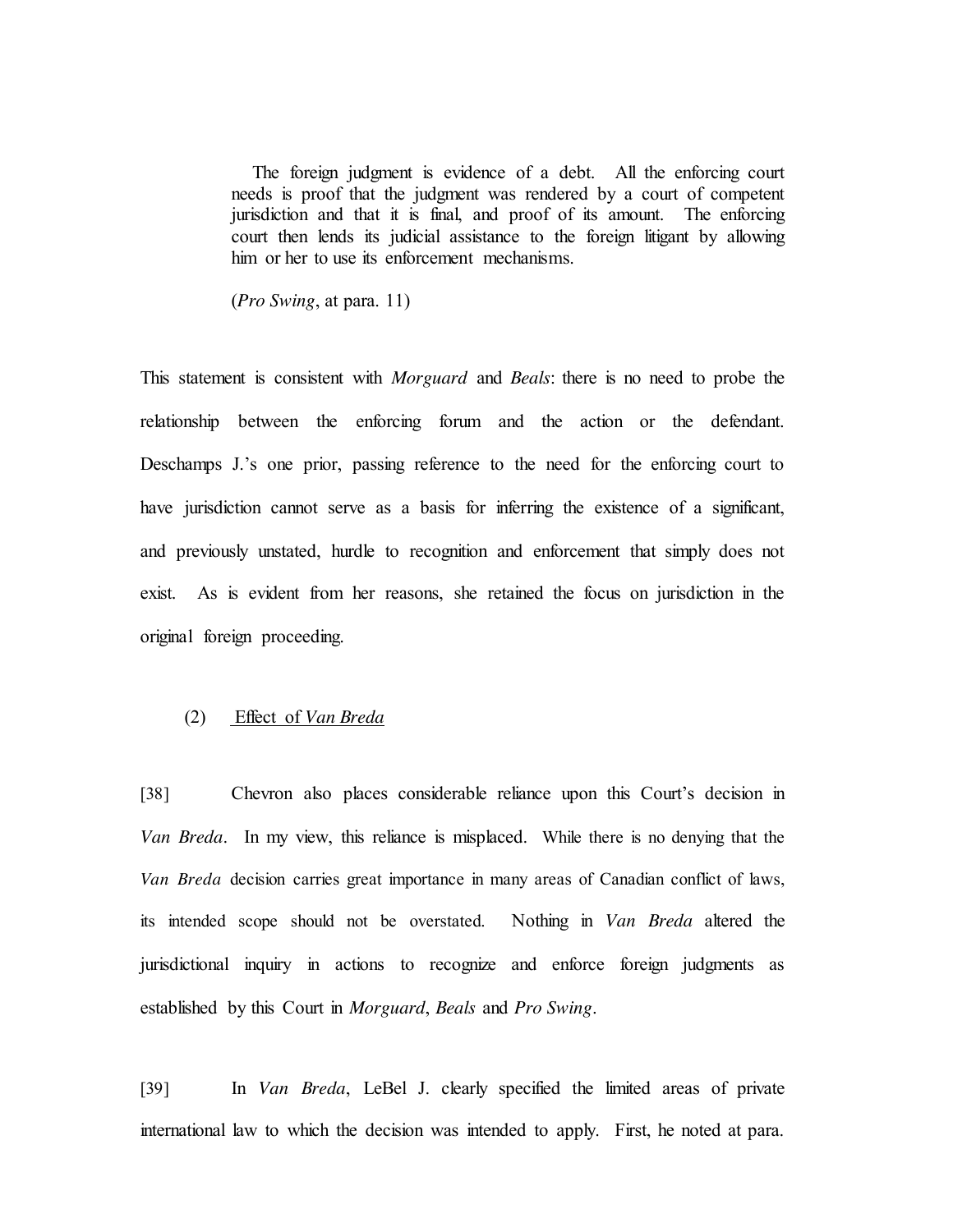16 that three categories of issues are "intertwined" in private international law: jurisdiction, *forum non conveniens* and the recognition of foreign judgments. Although he acknowledged that "[n]one of the divisions of private international law can be safely analysed and applied in isolation from the others", LeBel J. nonetheless cautioned that "the central focus of these appeals is on jurisdiction and the appropriate forum", that is, only two of the three categories of issues at play in private international law: para. 16. He went on to propose an analytical framework and legal principles applicable to the assumption of jurisdiction (one way of establishing jurisdiction *simpliciter*) and for deciding whether to decline to exercise it (*forum non conveniens*). Nowhere did he purport to analyze or modify the principles applicable to the recognition and enforcement of foreign judgments, the area of private international law that is the central focus of this appeal.

[40] Second, LeBel J. further — and repeatedly — confined the principles he developed in *Van Breda* to the assumption of jurisdiction in tort actions. For example, he said: "... this Court must craft more precisely the rules and principles governing the assumption of jurisdiction by the courts of a province over tort cases in which claimants sue in Ontario, but at least some of the events that gave rise to the claims occurred outside Canada or outside the province": para. 68. He later added the following: "Before I go on to consider a list of presumptive connecting factors for tort cases, I must define the legal nature of the list": para. 80. Perhaps most tellingly, LeBel J. stated, at para. 85: "The list of presumptive connecting factors proposed here relates to claims in tort and issues associated with such claims. It does not purport to be an inventory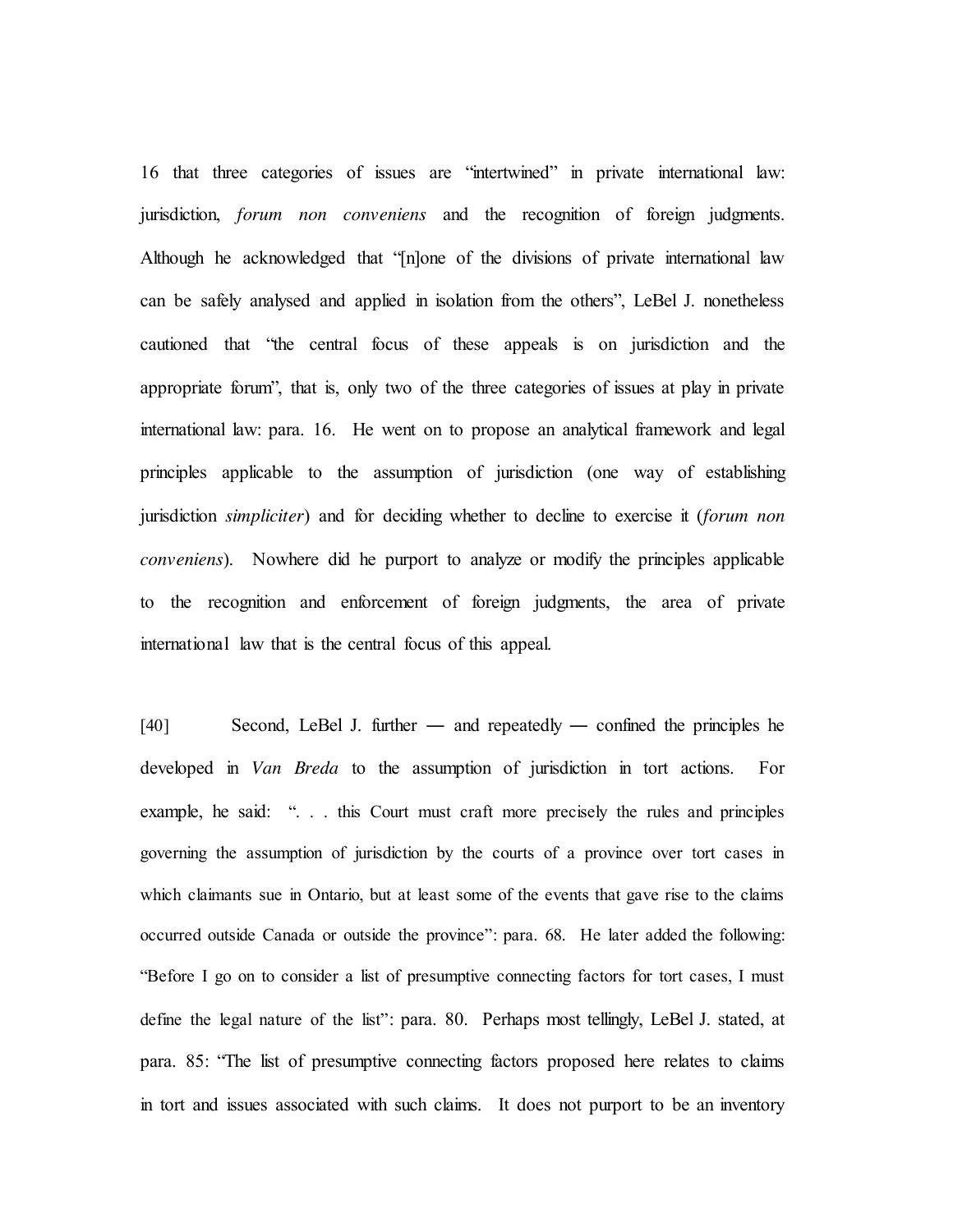of connecting factors covering the conditions for the assumption of jurisdiction over all claims known to the law."

[41] To accept Chevron's argument would be to extend *Van Breda* into an area in which it was not intended to apply, and in which it has no principled reason to meddle. In fact, and more compellingly, the principles that animate recognition and enforcement indicate that *Van Breda*'s pronouncements should not apply to recognition and enforcement cases. It is to these principles that I will now turn.

# (3) Principles Underlying Actions for Recognition and Enforcement

[42] Two considerations of principle support the view that the real and substantial connection test should not be extended to an enforcing court in an action for recognition and enforcement. First, the crucial difference between an action at first instance and an action for recognition and enforcement is that, in the latter case, the only purpose of the action is to allow a pre-existing obligation to be fulfilled. Second, the notion of comity, which has consistently underlain actions for recognition and enforcement, militates in favour of generous enforcement rules.

### (a) *Purpose of Recognition and Enforcement Proceedings*

[43] Canadian law recognizes that the purpose of an action to recognize and enforce a foreign judgment is to allow a pre-existing obligation to be fulfilled; that is, to ensure that a debt already owed by the defendant is paid. As Pitel and Rafferty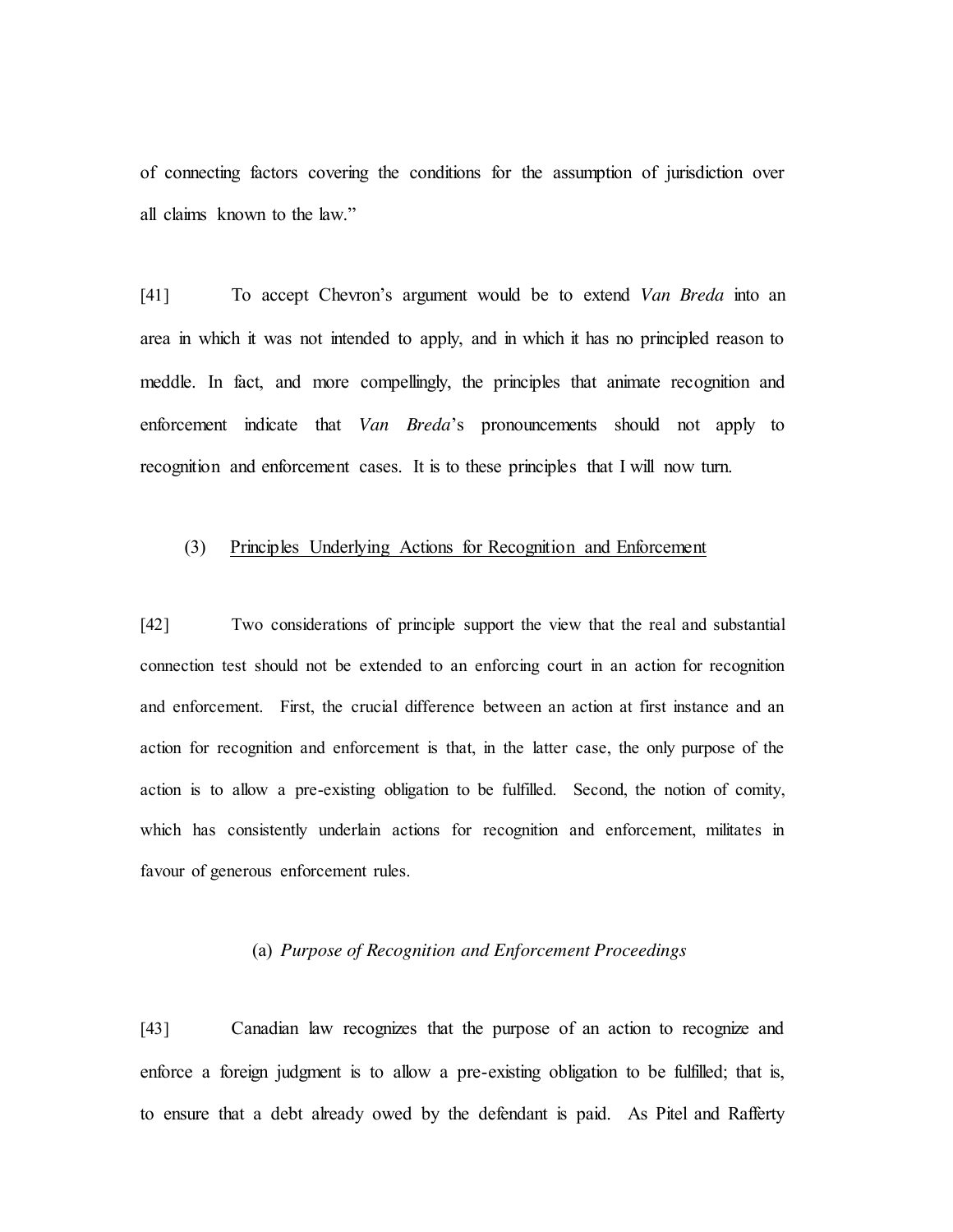explain, such an action "is based not on the original claim the plaintiff had pursued against the defendant but rather on the obligation created by the foreign judgment": p. 159; see also P. M. Perell and J. W. Morden, *The Law of Civil Procedure in Ontario* (2nd ed. 2014), at ¶11.177. The following comment made by McLachlin C.J. in *Pro Swing* (although in dissent) also reflects this logic: "Barring exceptional concerns, a court's focus when enforcing a foreign judgment is not on the substantive and procedural law on which the judgment is based, but instead on the obligation created by the judgment itself": para. 77.

[44] Important consequences flow from this observation. First, the purpose of an action for recognition and enforcement is not to evaluate the underlying claim that gave rise to the original dispute, but rather to assist in enforcing an alreadyadjudicated obligation. In other words, the enforcing court's role is not one of substance, but is instead one of facilitation: *Pro Swing*, at para. 11. The court merely offers an enforcement mechanism to facilitate the collection of a debt within the jurisdiction. This entails that the enforcing court does not exercise jurisdiction in the same way as it does in actions at first instance. In a first instance case like *Van Breda*, the focus is on whether the court has jurisdiction to determine the merits of a substantive legal claim; in a recognition and enforcement case, the court does not create a new substantive obligation, but instead assists with the fulfillment of an existing one.

[45] It follows that there can be no concern that the parties are located elsewhere, or that the facts underlying the dispute are properly addressed in another court, factors that might serve to undermine the existence of a real and substantial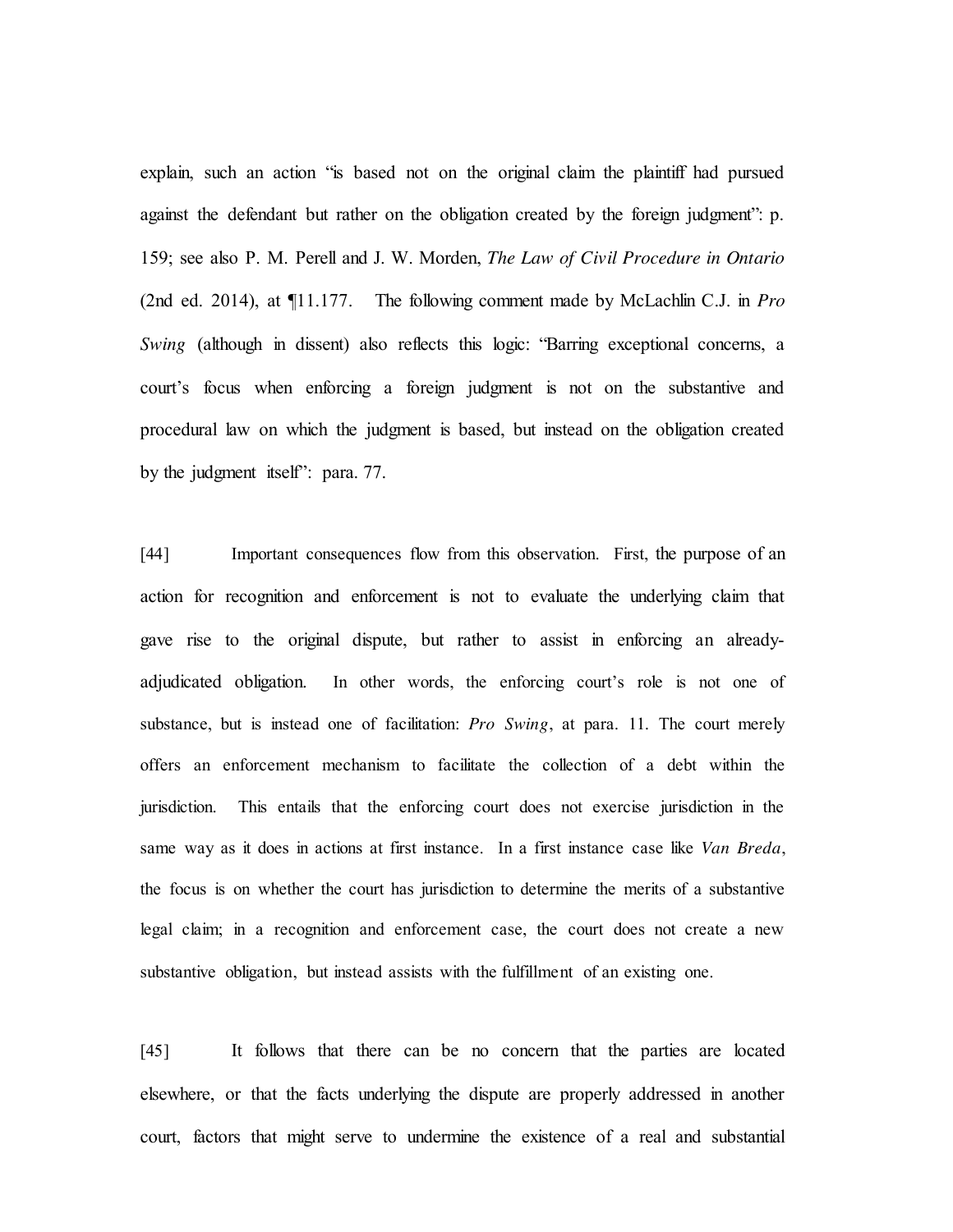connection with the forum in first instance adjudication. The defendant will, of course, not have a significant connection with the forum, otherwise an independent jurisdictional basis would already exist for proceeding against him or her. Moreover, the facts underlying the original judgment are irrelevant, except insofar as they relate to potential defences to enforcement. The only important element is the foreign judgment itself, and the legal obligation it has created. Simply put, the logic for mandating a connection with the enforcing jurisdiction finds no place.

[46] Second, enforcement is limited to measures ― like seizure, garnishment, or execution ― that can be taken only within the confines of the jurisdiction, and in accordance with its rules: *Pro Swing*, at para. 11; J. Walker, *Castel & Walker: Canadian Conflict of Laws* (6th ed. (loose-leaf)), at p. 11-52. The recognition and enforcement of a judgment therefore has a limited impact: as Walker states, "[a]n order enforcing a foreign judgment applies only to local assets" (p. 14-11). The enforcing court's judgment has no coercive force outside its jurisdiction. Whether recognition and enforcement should proceed depends entirely on the enforcing forum's laws. The dispute does not contain a foreign element that would make resort to the real and substantial connection test necessary. Walker adds that, as a result, since enforcement concerns only local assets, "there is no basis for staying the proceedings on the grounds that the forum is inappropriate or that the judgment debtor's principal assets are elsewhere": *ibid*.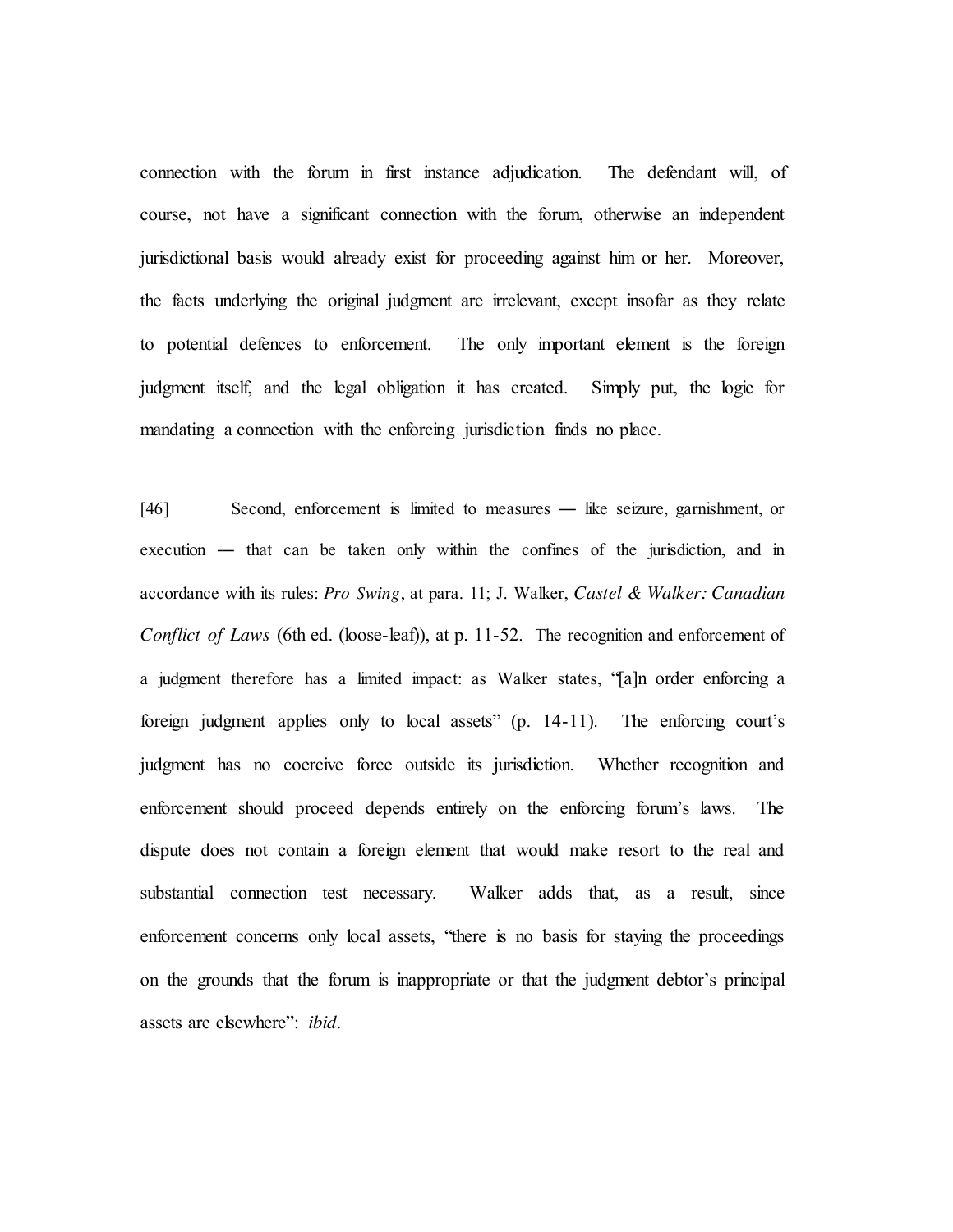[47] Third, and flowing from this reality, any potential constitutional concerns that might sometimes emerge in conflict of laws cases simply do not arise in recognition and enforcement proceedings. In *Morguard*, the Court elaborated a conflict of laws rule and also hinted, without deciding, that the test might have constitutional foundations: pp. 1109-10. In *Hunt v. T&N plc*, [1993] 4 S.C.R. 289, the Court confirmed that *Morguard* had created a constitutional principle that was applicable to the assumption of jurisdiction. LeBel J. later reaffirmed and clarified this in *Van Breda*, where he noted that the real and substantial connection test has a dual nature: first, it serves as a constitutional principle; second, it constitutes a conflict of laws rule: at paras. 22-24. He stated that "in Canadian constitutional law, the real and substantial connection test has given expression to the constitutionally imposed territorial limits that underlie the requirement of legitimacy in the exercise of the state's power of adjudication"; he added that the test "suggests that the connection between a state and a dispute cannot be weak or hypothetical", as such a connection "would cast doubt upon the legitimacy of the exercise of state power over the persons affected by the dispute": para. 32.

[48] No concern about the legitimacy of the exercise of state power exists in actions to recognize and enforce foreign judgments against judgment debtors. As I have explained, when such an action comes before a Canadian court, the court is not assuming jurisdiction over the parties in the same way as would occur in a first instance case. The enforcing court has no interest in adjudicating the original rights of the parties. Rather, the court merely seeks to assist in the enforcement of what has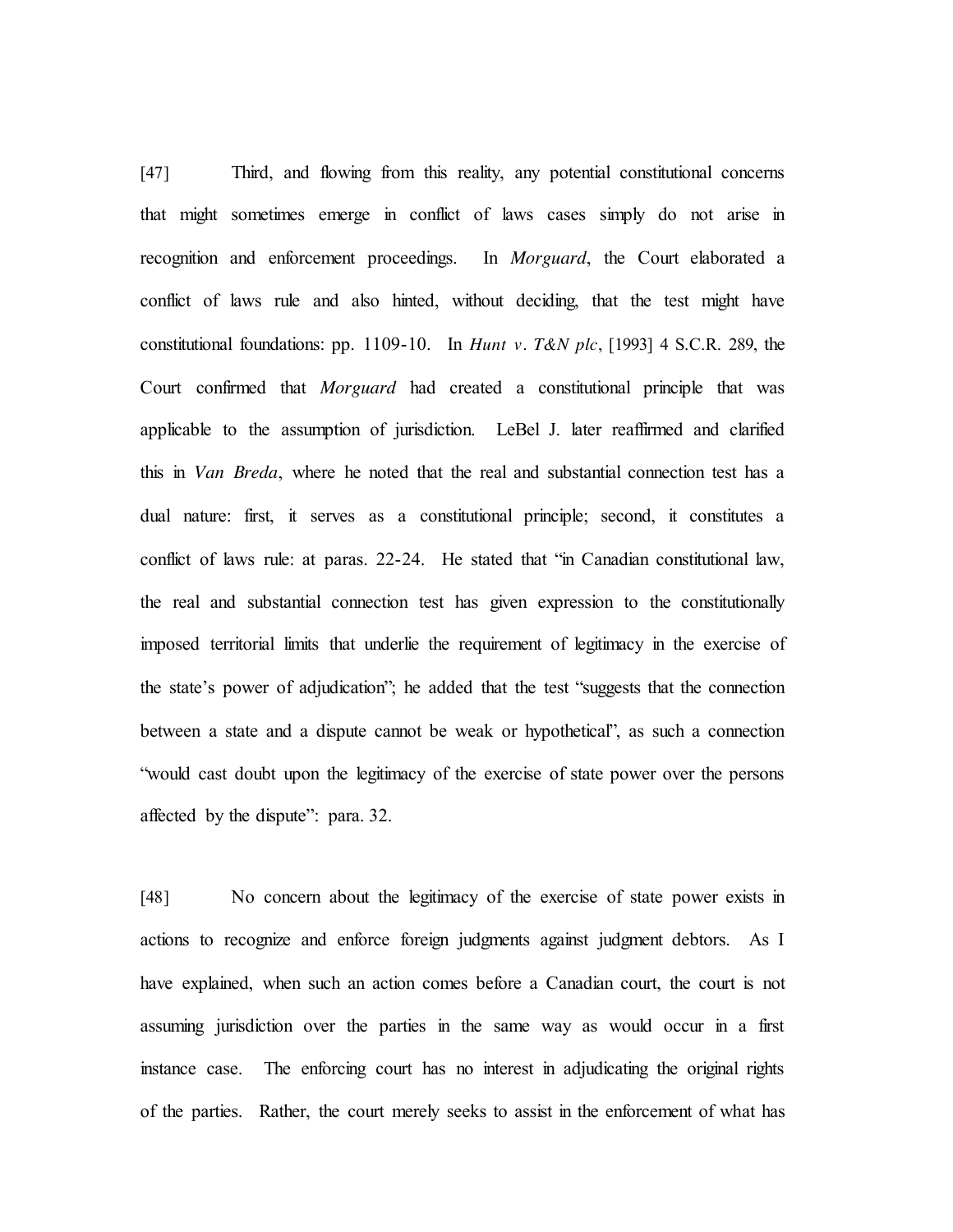already been decided in another forum. As Deschamps J. aptly stated in *Pro Swing*, "[t]he enforcing court . . . lends its judicial assistance to the foreign litigant by allowing him or her to use its enforcement mechanisms": para. 11. The manner in which the court exercises control over the parties is thus different — and far less invasive ― than in an action at first instance.

[49] In most recognition and enforcement proceedings, the only factor that draws a foreign judgment creditor to the province is the potential for assets upon which to ultimately enforce the judgment. Enforcement is limited to the seizable assets found within the province. No constitutional concern about the legitimacy of this exercise of jurisdiction emerges. I acknowledge that, under provincial legislation, a recognition and enforcement judgment issued in one province may be capable of being "registered" in another province, thus offering some advantage to plaintiffs who have already successfully obtained a recognition and enforcement judgment. Nevertheless, the existence of such legislation does not alter the basic fact that absent some obligation to enforce another forum's judgments, the judicial system of each province controls access to its jurisdiction's enforcement mechanisms, whenever a foreign judgment creditor seeks to seize assets within its territory in satisfaction of a foreign judgment debt.

[50] In addition, the obligation created by a foreign judgment is universal; there is no competing claim to jurisdiction with respect to it. If each jurisdiction has an equal interest in the obligation resulting from a foreign judgment, it is hard to see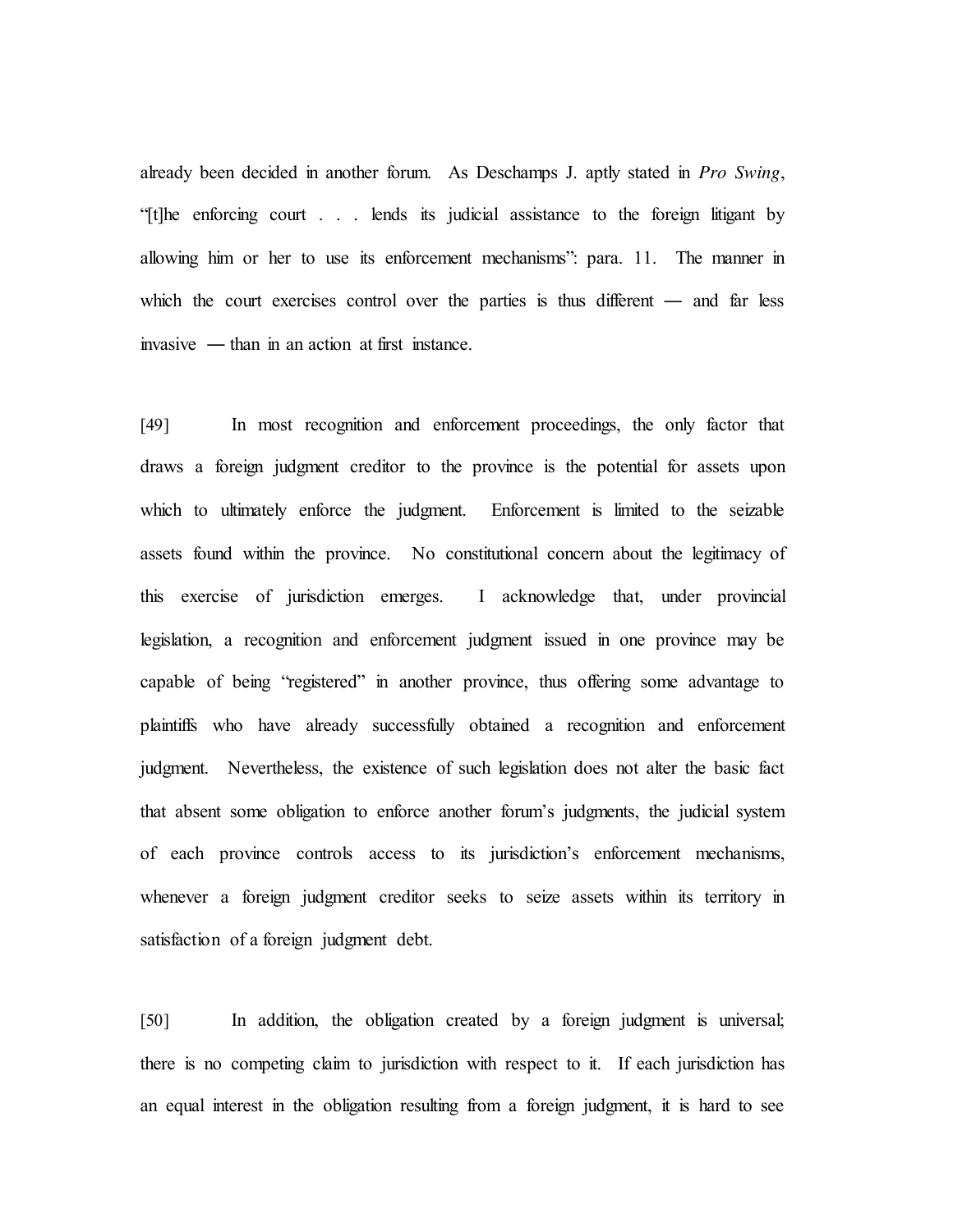how any concern about territorial overreach could emerge. Simply put, there can be no concern about jurisdictional overreach if no jurisdiction can reach further into the matter than any other. The purposes that underlie recognition and enforcement proceedings simply do not require proof of a real and substantial connection between the dispute and Ontario, whether for constitutional reasons or otherwise.

#### (b) *The Notion of Comity in Recognition and Enforcement Proceedings*

[51] Beyond this, it must be remembered that the notion of comity has consistently been found to underlie Canadian recognition and enforcement law. In *Morguard*, this Court stated that comity refers to "the deference and respect due by other states to the actions of a state legitimately taken within its territory", as well as "the recognition which one nation allows within its territory to the legislative, executive or judicial acts of another nation, having due regard both to international duty and convenience, and to the rights of its own citizens or of other persons who are under the protection of its laws": pp. 1095-96, quoting with approval the U.S. Supreme Court's foundational articulation of the concept of comity in *Hilton v. Guyot*, 159 U.S. 113 (1895), at pp. 163-64; see also *Spencer v. The Queen*, [1985] 2 S.C.R. 278, at p. 283, per Estey J., concurring.

[52] The Court's formulation of the notion of comity in *Morguard* was quoted with approval in *Beals*: para. 20. In *Hunt*, the Court observed that "ideas of 'comity' are not an end in themselves, but are grounded in notions of order and fairness to participants in litigation with connections to multiple jurisdictions": p. 325. In *Tolofson v. Jensen*,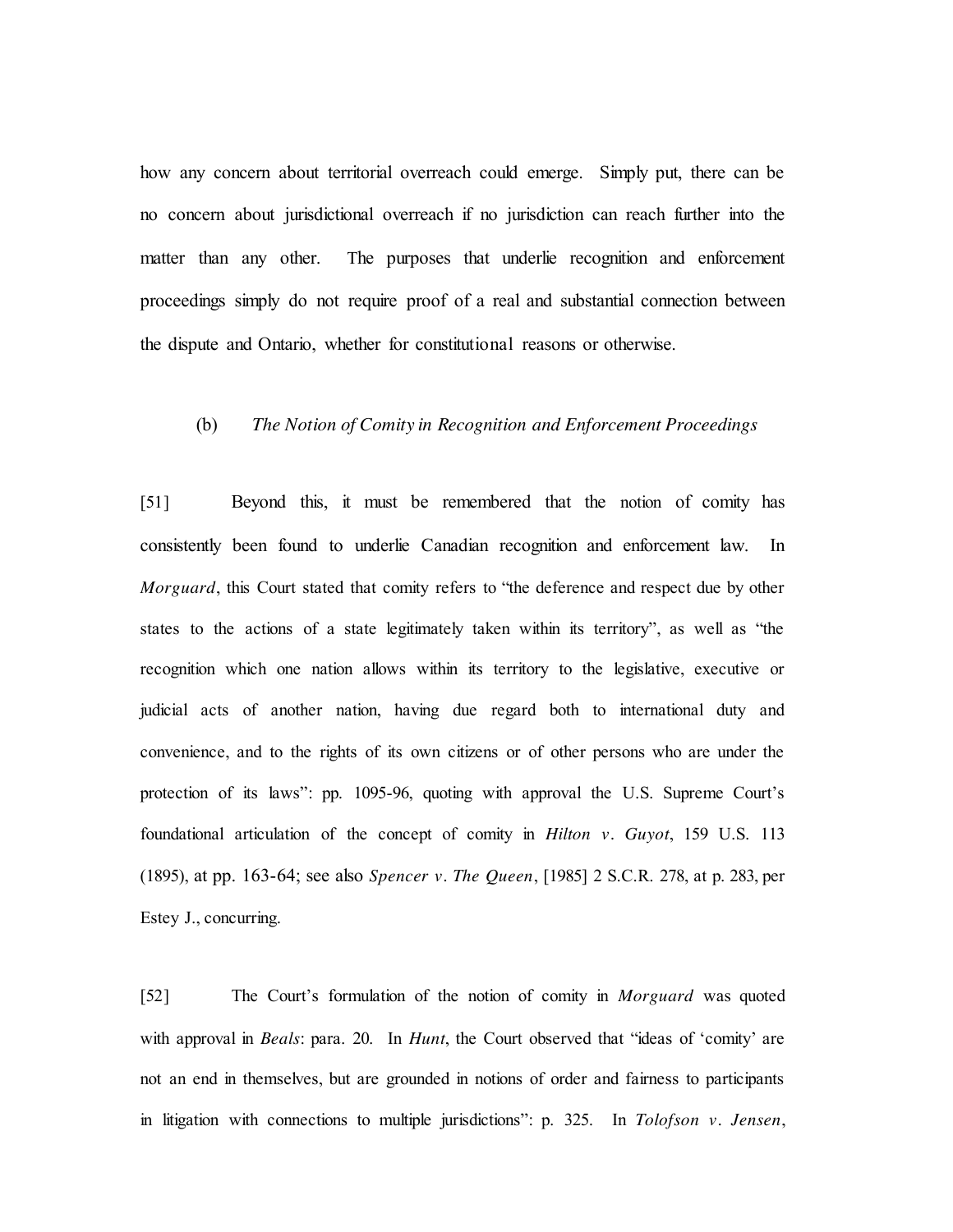[1994] 3 S.C.R. 1022, the Court again referred to the notion of comity, stating that it entails respect for the authority of each state "to make and apply law within its territorial limit", and that "to accommodate the movement of people, wealth and skills across state lines, a byproduct of modern civilization, [states] will in great measure recognize the determination of legal issues in other states": p. 1047. In *Pro Swing*, the Court described comity as a "balancing exercise" between "respect for a nation's acts, international duty, convenience and protection of a nation's citizens": para. 27. Finally, in *Van Breda*, LeBel J. emphasized that the goal of modern conflicts systems rests on the principle of comity, which, although a flexible concept, calls for the promotion of order and fairness, an attitude of respect and deference to other states, and a degree of stability and predictability in order to facilitate reciprocity: para. 74. This is true of all areas of private international law, including that of the recognition and enforcement of foreign judgments.

[53] As this review of the Court's statements on comity shows, the need to acknowledge and show respect for the legal acts of other states has consistently remained one of the principle's core components. Comity, in this regard, militates in favour of recognition and enforcement. Legitimate judicial acts should be respected and enforced, not sidetracked or ignored. The concepts of order and fairness in which comity is grounded are not affronted by rejecting Chevron's proposed extension of the real and substantial connection test. This is so for several reasons.

[54] First, in recognition and enforcement proceedings, order and fairness are protected by ensuring that a real and substantial connection existed between the foreign court and the underlying dispute. If such a connection did not exist, or if the defendant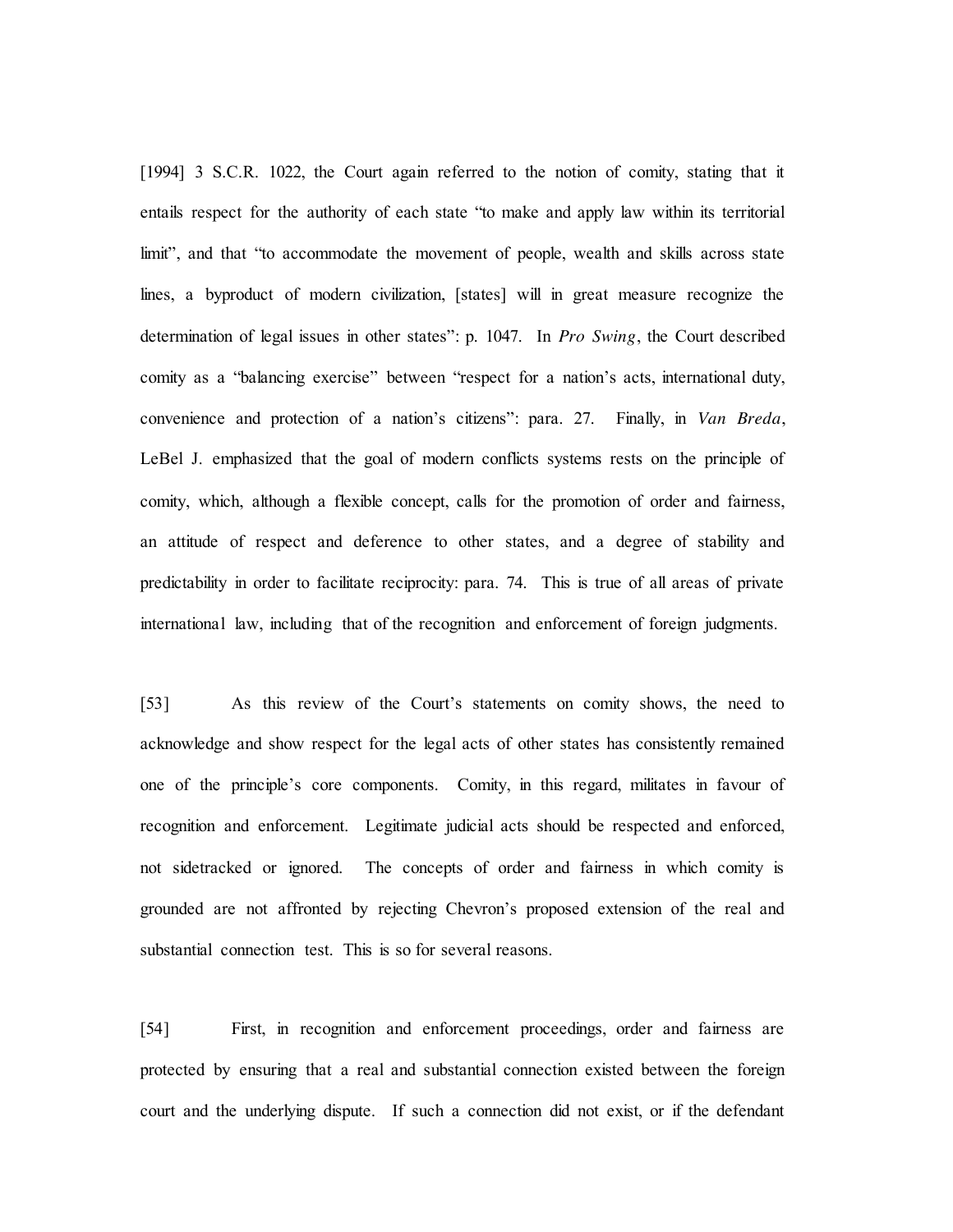was not present in or did not attorn to the foreign jurisdiction, the resulting judgment will not be recognized and enforced in Canada. The judgment debtor is free to make this argument in the recognition and enforcement proceedings, and indeed will have already had the opportunity to contest the jurisdiction of the foreign court in the foreign proceedings. Here, for instance, it is accepted that Chevron attorned to the jurisdiction of the Ecuadorian courts. As Walker writes, "[t]he jurisdictional requirements of order and fairness considered in the context of *direct* jurisdiction operate to promote the international acceptance of the adjudication of a matter by a Canadian court": p. 14-1 (emphasis in original). There is no similar requirement of international acceptance in the context of the recognition and enforcement of a foreign judgment.

[55] Second, no unfairness results to judgment debtors from having to defend against recognition and enforcement proceedings. In essence, through their own behaviour and legal noncompliance, the debtors have made themselves the subject of outstanding obligations. It is for this reason that they may be called upon to answer for their debts in various jurisdictions. Of course, the principles of order and fairness are also protected by providing a foreign judgment debtor with the opportunity to convince the enforcing court that there is another reason why recognition and enforcement should not be granted: see *Beals*, at paras. 39 *et seq*.

[56] Third, contrary to Chevron's argument, a requirement that the defendant have a real and substantial connection with the enforcing court in the sense of being present or having assets in the province would only undermine order and fairness. In recognition and enforcement proceedings, besides an unlikely attornment by the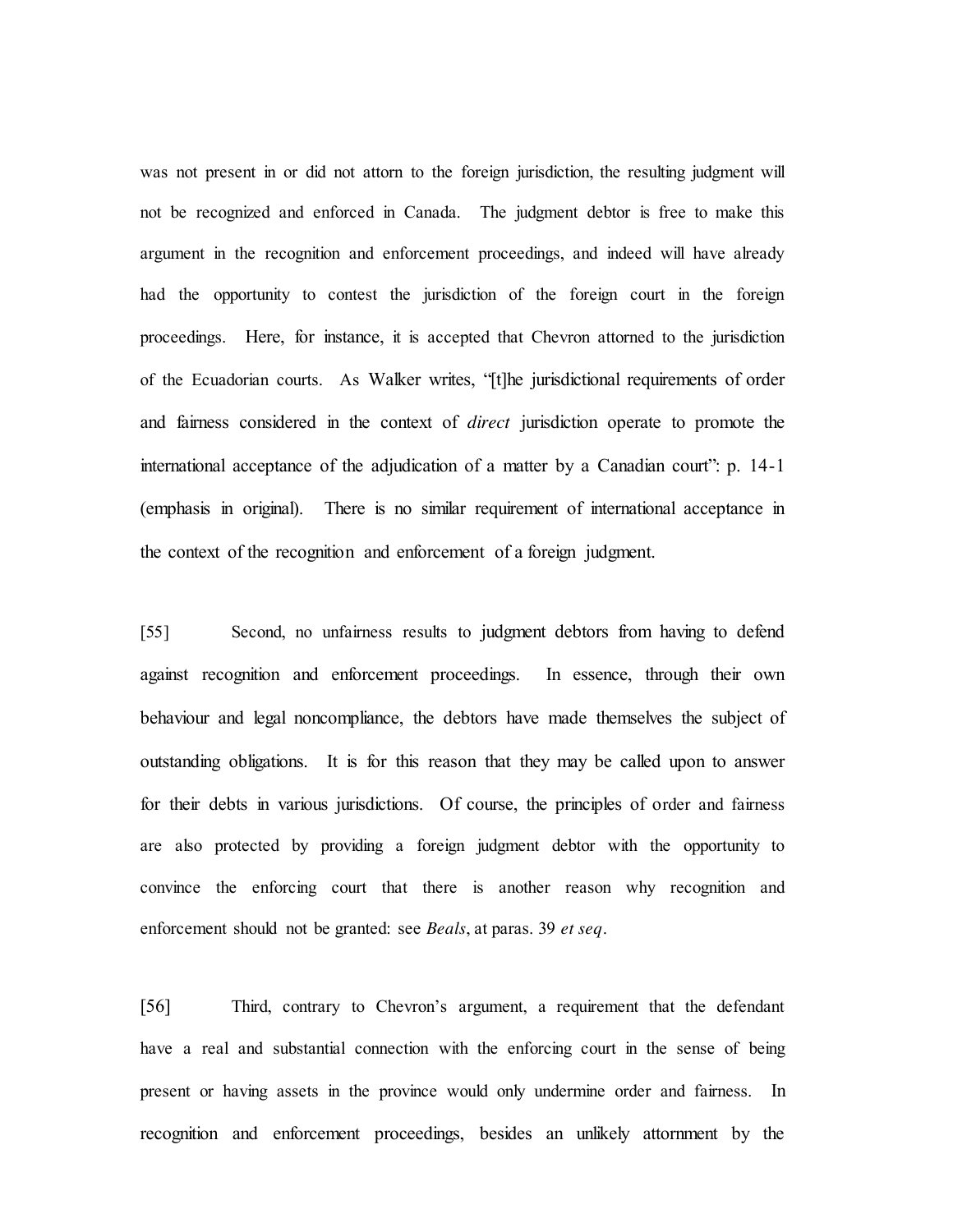defendant, the only way a real and substantial connection with the enforcing forum could be achieved, in the end, is through presence or assets in the jurisdiction. However, presence will frequently be absent given the very nature of the proceeding at issue. Indeed, Rule  $17.02(m)$  is implicitly based on an expectation that the defendant in a claim on a judgment of a court outside Ontario will not be present in the province. Requiring assets to be present in the jurisdiction when recognition and enforcement proceedings are instituted is also not conducive to order or fairness. For one thing, assets such as receivables or bank deposits may be in one jurisdiction one day, and in another the next. If jurisdiction over recognition and enforcement proceedings were dependent upon the presence of assets at the time of the proceedings, this may ultimately prove to only benefit those debtors whose goal is to escape rather than answer for their liabilities, while risking depriving creditors of access to funds that might eventually enter the jurisdiction.

[57] In today's globalized world and electronic age, to require that a judgment creditor wait until the foreign debtor is present or has assets in the province before a court can find that it has jurisdiction in recognition and enforcement proceedings would be to turn a blind eye to current economic reality. The motion judge rightly opined as follows on this subject:

> In an age of electronic international banking, funds once in the hands of a judgment debtor can quickly leave a jurisdiction. While it is highly unlikely that a judgment debtor would move assets into a jurisdiction in the face of a pending recognition action, in some circumstances judgment debtors may not control the timing or location of the receipt of an asset due to them; control may rest in the hands of a third party as a result of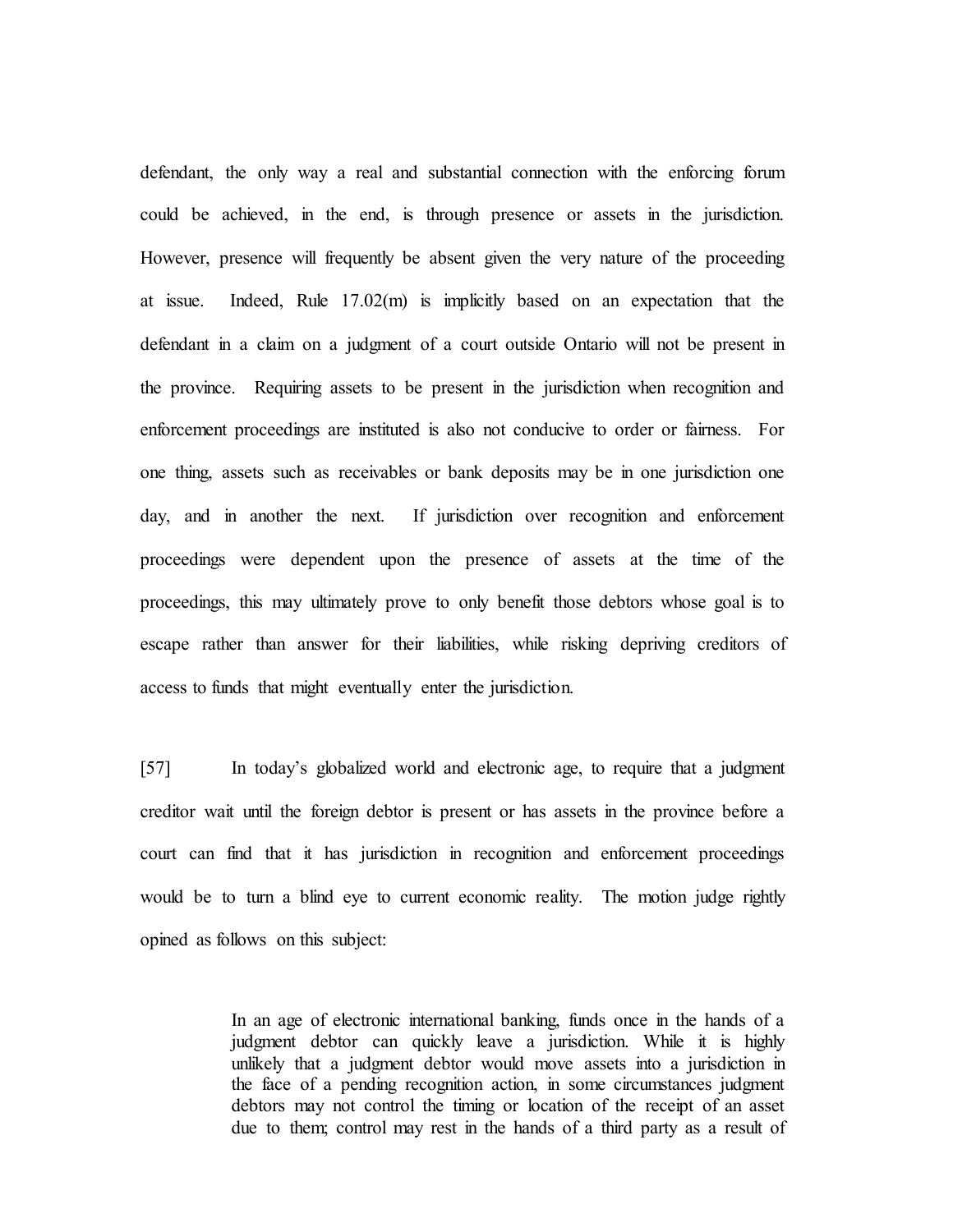contract or otherwise. Where a judgment creditor under a foreign judgment learns that its judgment debtor may come into possession of an asset in the foreseeable future, it might want the recognition of its foreign judgment in advance of that event so that it could invoke some of the enforcement mechanisms of the receiving jurisdiction, such as garnishment. To insist that the judgment creditor under a foreign judgment await the arrival of the judgment debtor's asset in the jurisdiction before seeking recognition and enforcement could well prejudice the ability of the judgment creditor to recover on its judgment. Given the wide variety of circumstances - including timing - in which a judgment debtor might come into possession of an asset, I do not think it prudent to lay down a hard and fast rule that assets of the judgment debtor must exist in the receiving jurisdiction as a pre-condition to the receiving jurisdiction entertaining a recognition and enforcement action. [para. 81]

I note that in one Ontario lower court decision, albeit in the context of *forum non conveniens*, the existence of assets has been held to be irrelevant to the jurisdictional inquiry: see *BNP Paribas (Canada) v. Mécs*, (2002), 60 O.R. (3d) 205 (S.C.J.).

[58] In this regard, I find persuasive value in the fact that other common law jurisdictions ― presumably equally concerned about order and fairness as our own ― have also found that the presence of assets in the enforcing jurisdiction is not a prerequisite to the recognition and enforcement of a foreign judgment.

[59] In *Tasarruf Mevduati Sigorta Fonu v. Demirel*¸ [2007] 1 W.L.R. 2508, for example, the England and Wales Court of Appeal (Civil Division) held that "a claimant seeking to enforce a foreign judgment by action does not have to show that there are assets in the jurisdiction. To require him to do so would be tantamount to construing the rule as if it were limited in that way": para. 29. The court also held that to be granted permission to serve *ex juris* (permission that is needed under the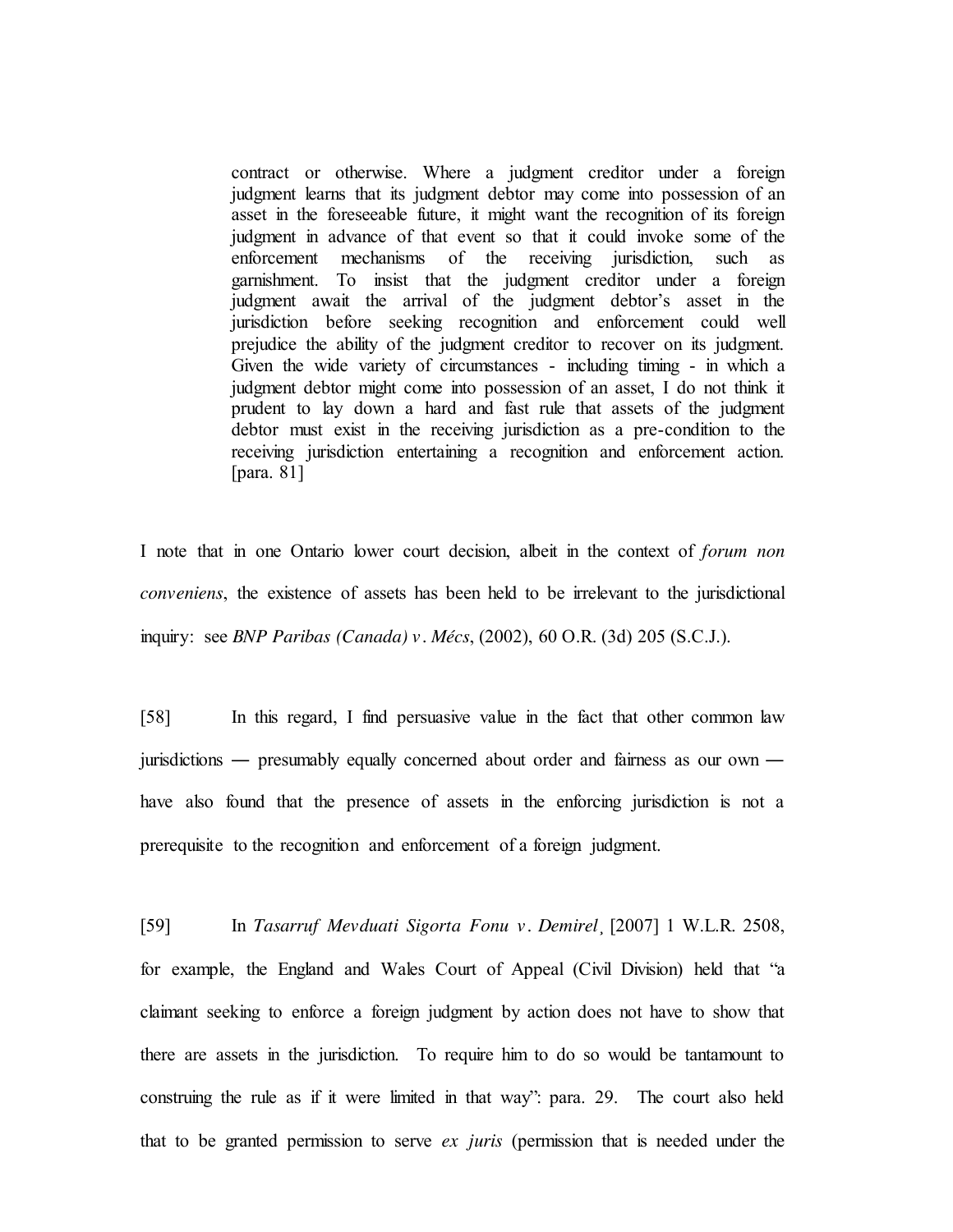applicable English procedural rules), the claimant is required to show "that he has a good arguable case in the action, that is that he has a good arguable case that judgment should be given based upon the foreign judgment": para. 29. The court continued, holding that the claimant "must ordinarily . . . show further that he can reasonably expect a benefit from such a judgment": *ibid*. However, on the facts of the case, it held that service *ex juris* should be permitted where the defendant did not possess assets in England at the time, but had a "reasonable possibility" of having assets in London "one of these days": para. 40.

[60] The High Court of Ireland followed a similar approach in *Yukos Capital S.A.R.L. v. OAO Tomskneft VNK*, [2014] IEHC 115, in an arbitration context, holding that "the presence of assets within the jurisdiction is not a pre-requisite for the granting of leave to serve out of the jurisdiction on an application to enforce a Convention Award": para. 112. Although the court quoted with approval the passages from *Tasarruf* to the effect that the applicant must demonstrate that some potential benefit would accrue should the recognition and enforcement action succeed, it nevertheless accepted, with no hesitation, that "the seeking of recognition and enforcement of an award in a country where the losing party may have no assets in order to obtain the imprimatur of a respected court upon the award is acceptable": para. 128.

[61] The U.S. courts appear to be divided on the prerequisites to recognition and enforcement: see R. A. Brand, "Federal Judicial Center International Litigation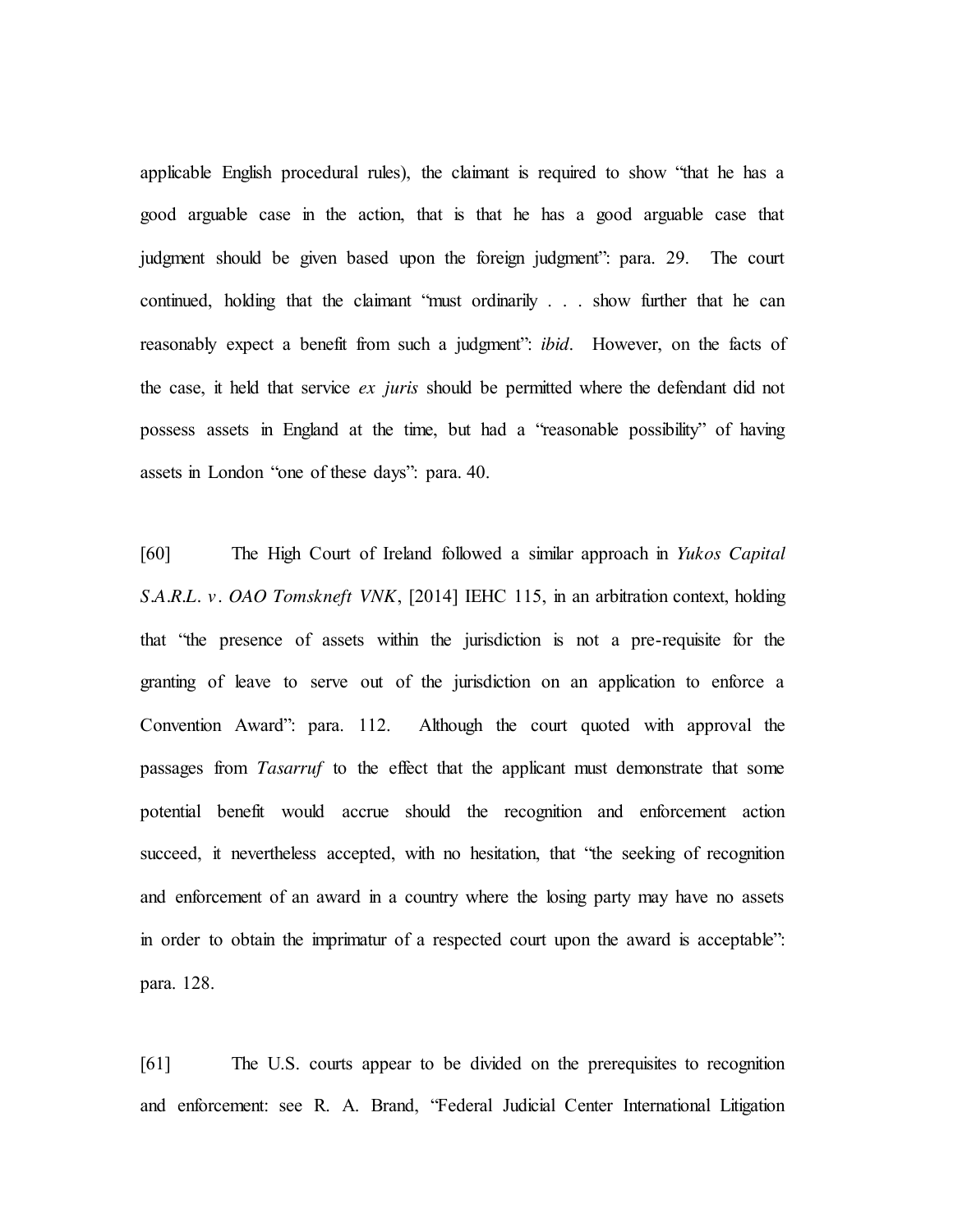Guide: Recognition and Enforcement of Foreign Judgments" (2013), 74 *U. Pitt. L. Rev*. 491. Some, as exemplified by the decision in *Lenchyshyn v. Pelko Electric, Inc.*, 723 N.Y.S.2d 285 (App. Div. 2001), take a broad approach. In *Lenchyshyn*, the Supreme Court of New York, Appellate Division, held that personal jurisdiction need not be established over judgment debtors for recognition and enforcement to proceed. In the court's view, "[r]equiring that the judgment debtor have a 'presence' in or some other jurisdictional nexus to the state of enforcement would unduly protect a judgment debtor and enable him easily to escape his just obligations under a foreign country money judgment" (p. 292); moreover, no constitutional obligation exists to satisfy such a requirement (p. 289). The court concluded that "even if defendants do not presently have assets in New York, plaintiffs nevertheless should be granted recognition of the foreign country money judgment . . . and thereby should have the opportunity to pursue all such enforcement steps *in futuro*, whenever it might appear that defendants are maintaining assets in New York": p. 291. The same court recently reiterated the *Lenchyshyn* approach in *Abu Dhabi Commercial Bank PJSC v. Saad Trading, Contracting and Financial Services Co.*, 986 N.Y.S.2d 454 (App. Div. 2014). Other state and district courts have also adopted its reasoning: *Haaksman v. Diamond Offshore (Bermuda), Ltd.*, 260 S.W.3d 476 (Tex. App. 2008); *Pure Fishing, Inc. v. Silver Star Co.*, 202 F. Supp. 2d 905 (N.D. Iowa 2002).

[62] As the motion judge below correctly pointed out, some U.S. courts have taken a different approach. For instance, the Michigan Court of Appeals stated the following in *Electrolines, Inc. v. Prudential Assurance Co.*, 677 N.W.2d 874 (2004):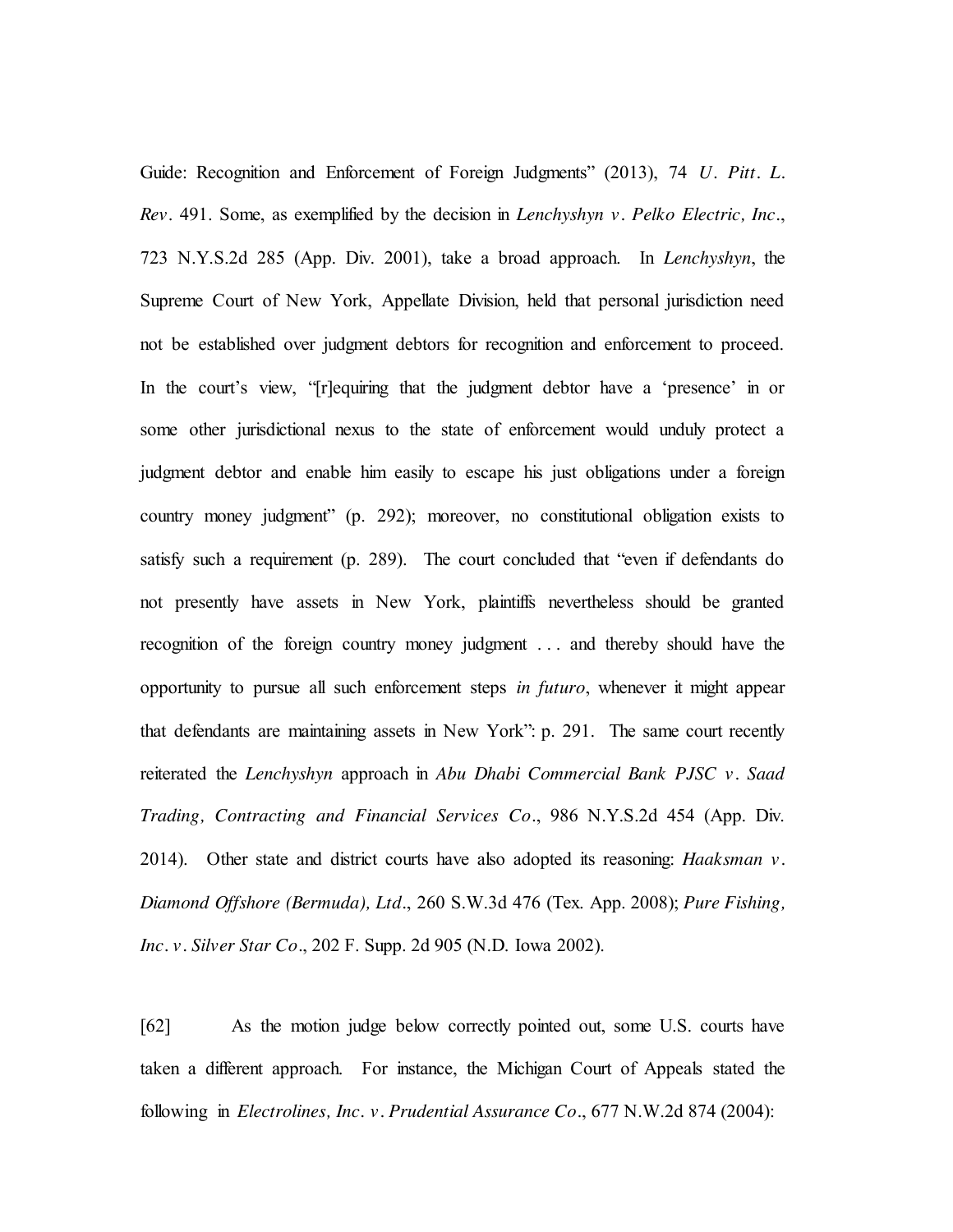We hold that where plaintiff failed to identify any property owned by defendants in Michigan, the trial court erred in holding that it was unnecessary for plaintiff to demonstrate that the Michigan court had personal jurisdiction over defendants in this common-law enforcement action.

We have not found any authorities indicating that the foundational requirement of demonstrating a trial court's jurisdiction over a person or property is inapplicable in enforcement proceedings. [pp. 880 and 884]

. . .

Other U.S. courts have adopted an even more extreme position, holding that "attachment of assets of the judgment debtor within the state is not sufficient to provide jurisdiction, and that personal jurisdiction over the judgment debtor is necessary": Brand, at p. 506, citing *Base Metal Trading, Ltd. v. OJSC "Novokuznetsky Aluminum Factory"*, 283 F.3d 208 (4th Cir. 2002), *cert.* denied, 537 U.S. 822 (2002).

[63] As this review of the case law indicates, many courts in common law jurisdictions have been hesitant to make the presence of assets a prerequisite to jurisdiction in recognition and enforcement proceedings. While it is true that some have nonetheless seen fit to limit the existence of jurisdiction in other ways (notably, by requiring that judgment creditors prove that a benefit will result from successful recognition and enforcement proceedings), they have done so in the context of different procedural rules and distinct constitutional considerations.

[64] Turning to the works of Canadian conflict of laws scholars, most support the view that requiring a real and substantial connection through the defendant being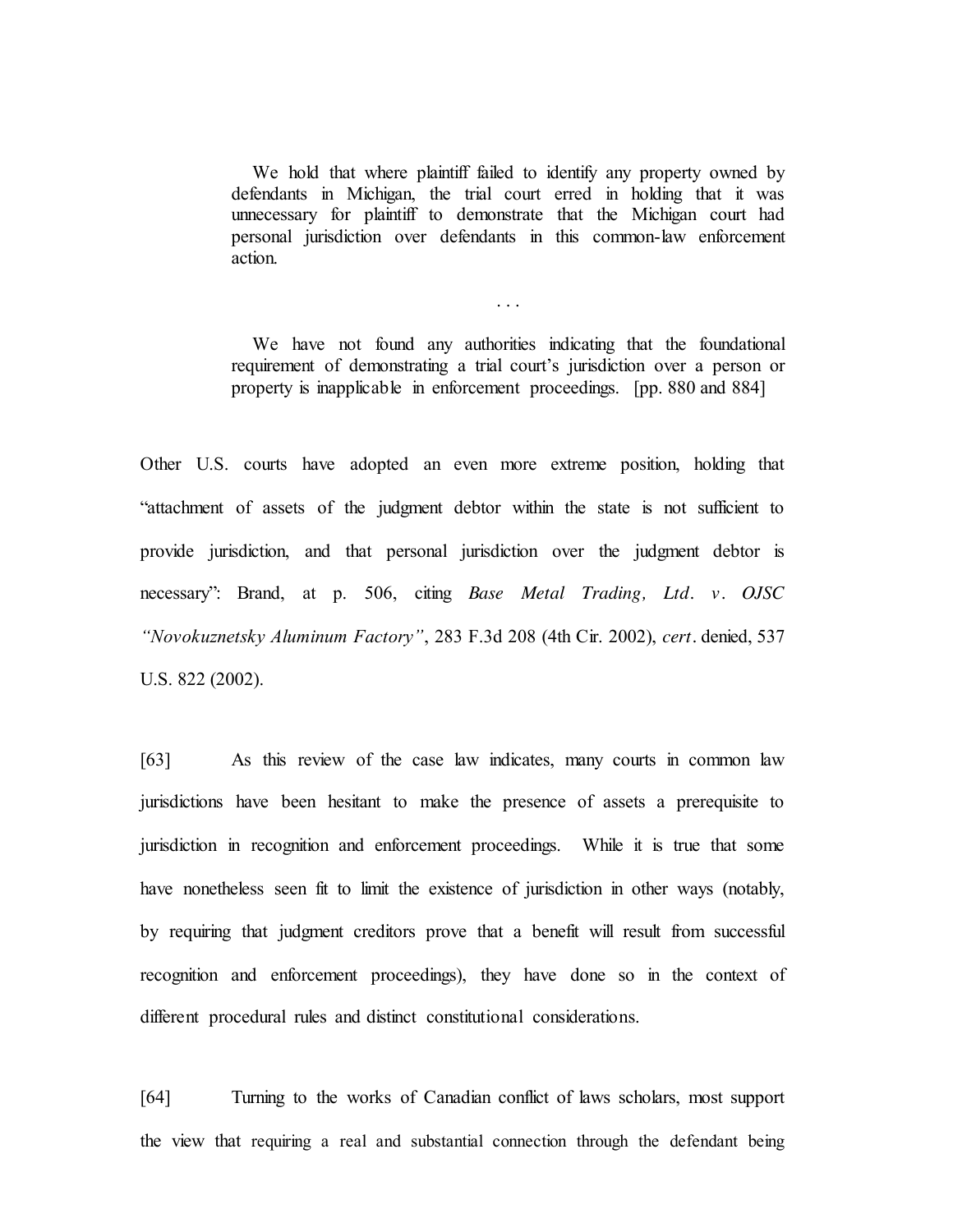present or having assets in the province is not necessary for the purposes of a recognition and enforcement action. Walker, for instance, writes:

> The security of crossborder transactions rests on the confidence that the law will enable the prompt and effective determination of the effect of judgments from other legal systems. For this reason, there are no separate or additional jurisdictional requirements, such as the residence of the defendant or the presence of the defendant's assets in the jurisdiction, for a court to determine whether a foreign judgment may be recognized or enforced. [Emphasis added; p. 14-1.]

[65] Perell and Morden express a similar view:

Subject to the defences, a Canadian court will enforce a foreign judgment if the foreign court or foreign jurisdiction had a "real and substantial connection" to the dispute. However, it is not necessary for the plaintiffs to establish that Ontario has a real and substantial connection with the litigation; it is sufficient to show that the foreign court that gave the judgment had a real and substantial connection with the matter. [Footnotes omitted; ¶11.181.]

[66] Pitel and Rafferty take a somewhat different position in the following passage:

> Because an action on the foreign judgment is a new legal proceeding, issues of jurisdiction . . . must be considered at the outset. If the defendant is resident in the country in which recognition and enforcement is sought, it will be easy to establish jurisdiction. But in many cases the defendant will not be resident there: he or she will only have assets there, which the plaintiff is going after to enforce the judgment. Typically the presence of assets in a province is an insufficient basis for taking jurisdiction over a foreign defendant. But most provinces have made specific provision to allow for service *ex juris* in such cases. For example, in Ontario service outside the province can be made as of right where the claim is "on a judgment of a court outside Ontario." . . . [T]he plaintiff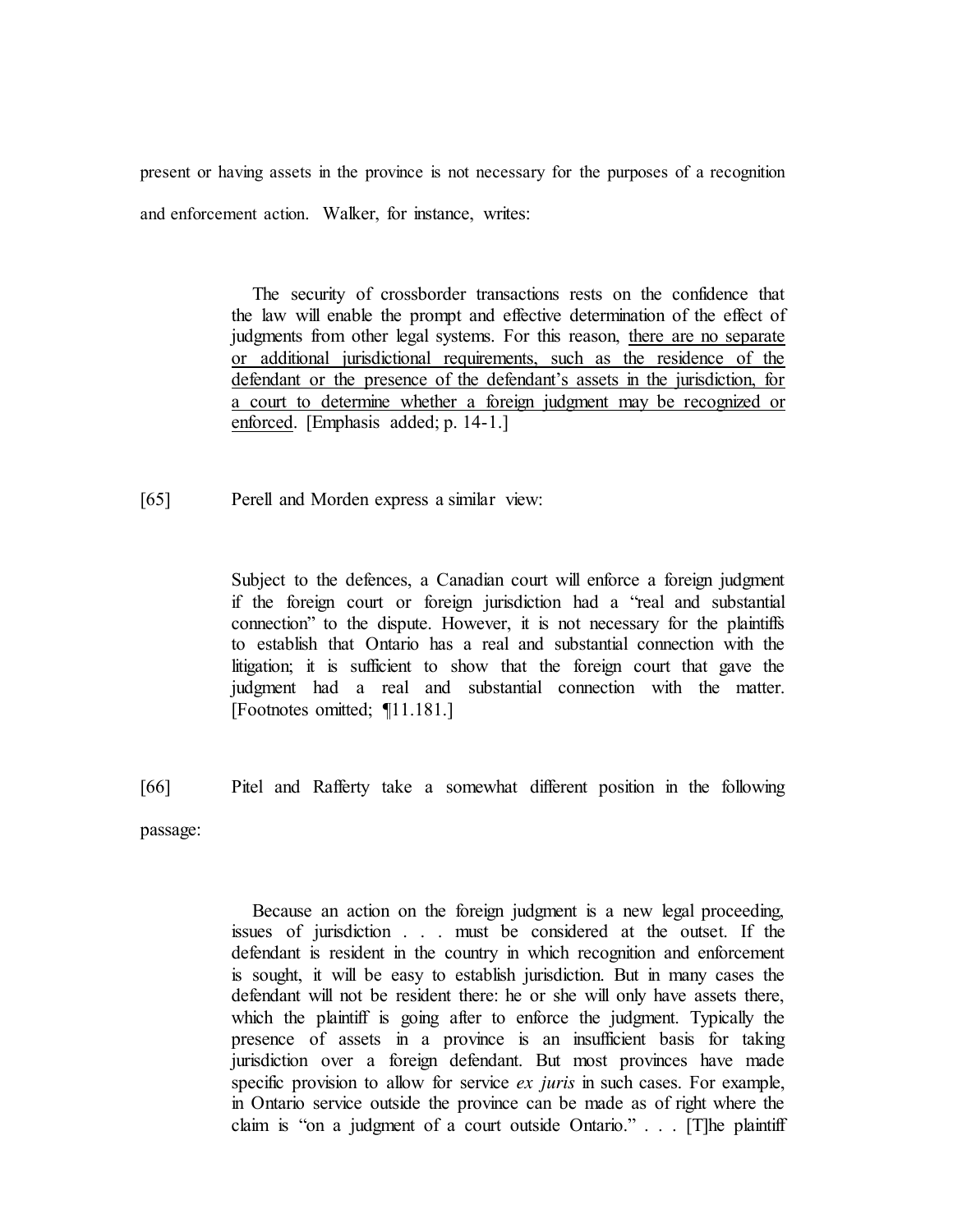would still need to show a real and substantial connection to the province in which enforcement was sought. Under this test, the presence of assets may be insufficient to ground substantive proceedings but they should virtually always be sufficient to ground proceedings for recognition and enforcement. [Footnote omitted; pp. 159-60.]

[67] This statement, however, has been criticized by at least one lower court judge who "decline[d] to follow that theory for the following reasons: (1) they cite no authority for the theory that they advance (neither case law nor academic commentary); and (2) the preponderance of precedent is to the contrary": *CSA8- Garden Village LLC v. Dewar*, 2013 ONSC 6229, 369 D.L.R. (4th) 125, at para. 43. I am inclined to agree with this criticism. Pitel and Rafferty's statement does not accord with the principles discussed above that underlie actions for the recognition and enforcement of foreign judgments.

[68] In my view, there is nothing improper in allowing foreign judgment creditors to choose where they wish to enforce their judgments and to assess where, in all likelihood, their debtors' assets could be found or may end up being located one day. In this regard, it is the existence of clear, liberal and simple rules for the recognition and enforcement of foreign judgments that facilitates the flow of wealth, skills and people across borders in a fair and orderly manner: Walker, at p. 14-1. Requiring a real and substantial connection through the presence of assets in the enforcing jurisdiction would serve only to hinder these considerations, which are important for commercial dealings in an increasingly globalized economy. It is true that the absence of assets upon which to enforce a foreign judgment may, in some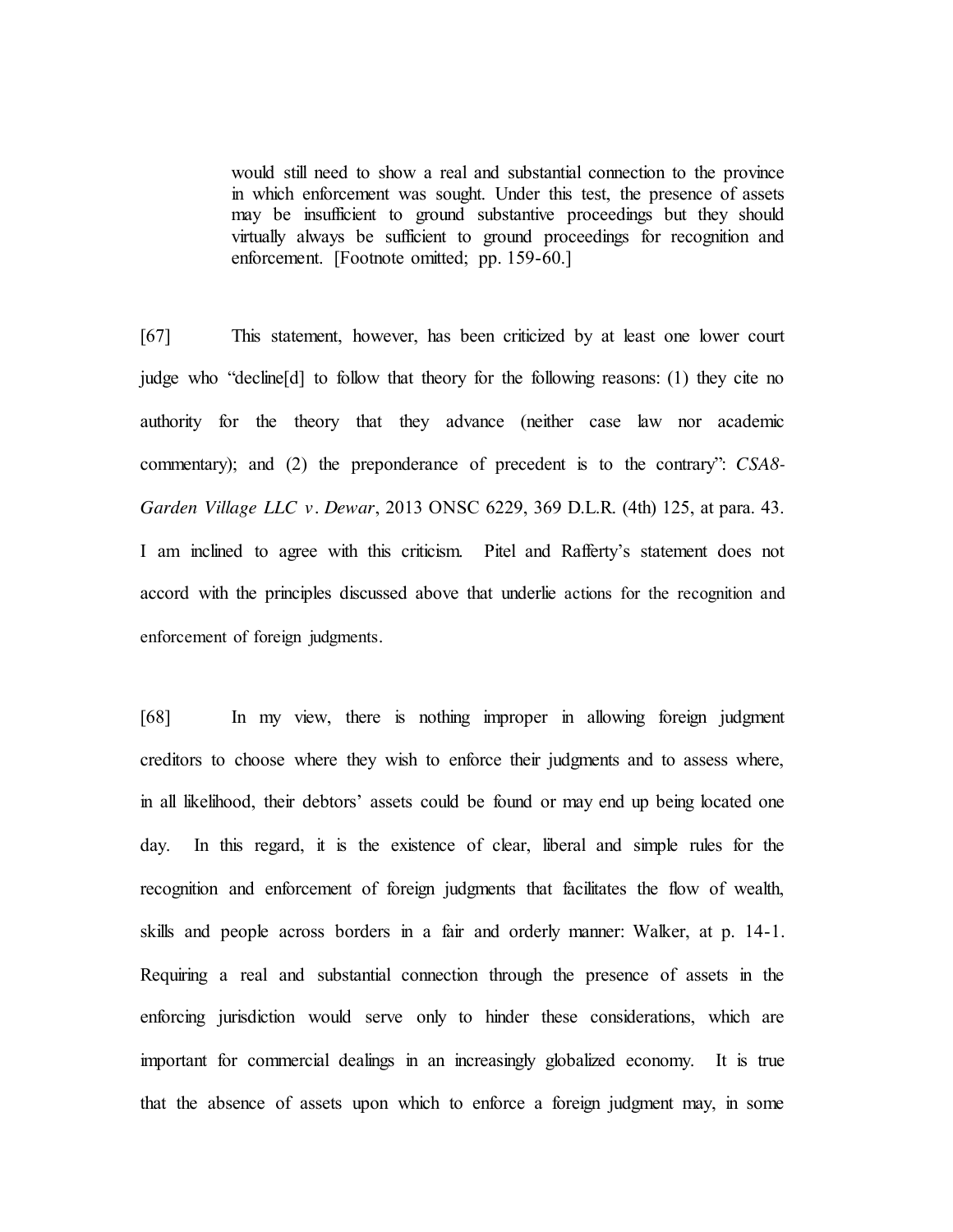situations, have an impact on the legitimate use of the judicial resources of an enforcing court, and in turn on the court's exercise of its discretionary power to stay the proceeding. The absence of assets may also influence the appropriateness of the choice of a given forum for the enforcement proceedings. These issues do not relate, however, to the existence of jurisdiction, but to its exercise; as this Court emphasized in *Van Breda*, "a clear distinction must be drawn between the existence and the exercise of jurisdiction": para. 101.

[69] Facilitating comity and reciprocity, two of the backbones of private international law, calls for assistance, not barriers. Neither this Court's jurisprudence nor the principles underlying recognition and enforcement actions requires imposing additional jurisdictional restrictions on the determination of whether a foreign judgment is binding and enforceable in Ontario. The principle of comity does not require that Chevron's submissions be adopted. On the contrary, an unambiguous statement by this Court that a real and substantial connection is not necessary will have the benefit of providing a "fixed, clear and predictable" rule, which some say is necessary in this area: T. J. Monestier, "A 'Real and Substantial' Mess: The Law of Jurisdiction in Canada" (2007), 33 *Queen's L.J.* 179, at p. 192. Such a rule will clearly be consistent with the dictates of order and fairness; it will also allow parties "to predict with reasonable confidence whether a court will assume jurisdiction in a case with an international or interprovincial aspect", as LeBel J. in *Van Breda* insisted they should be able to do: para. 73. Moreover, a clear rule will help to avert needless and wasteful jurisdictional inquiries that merely thwart the proceedings from their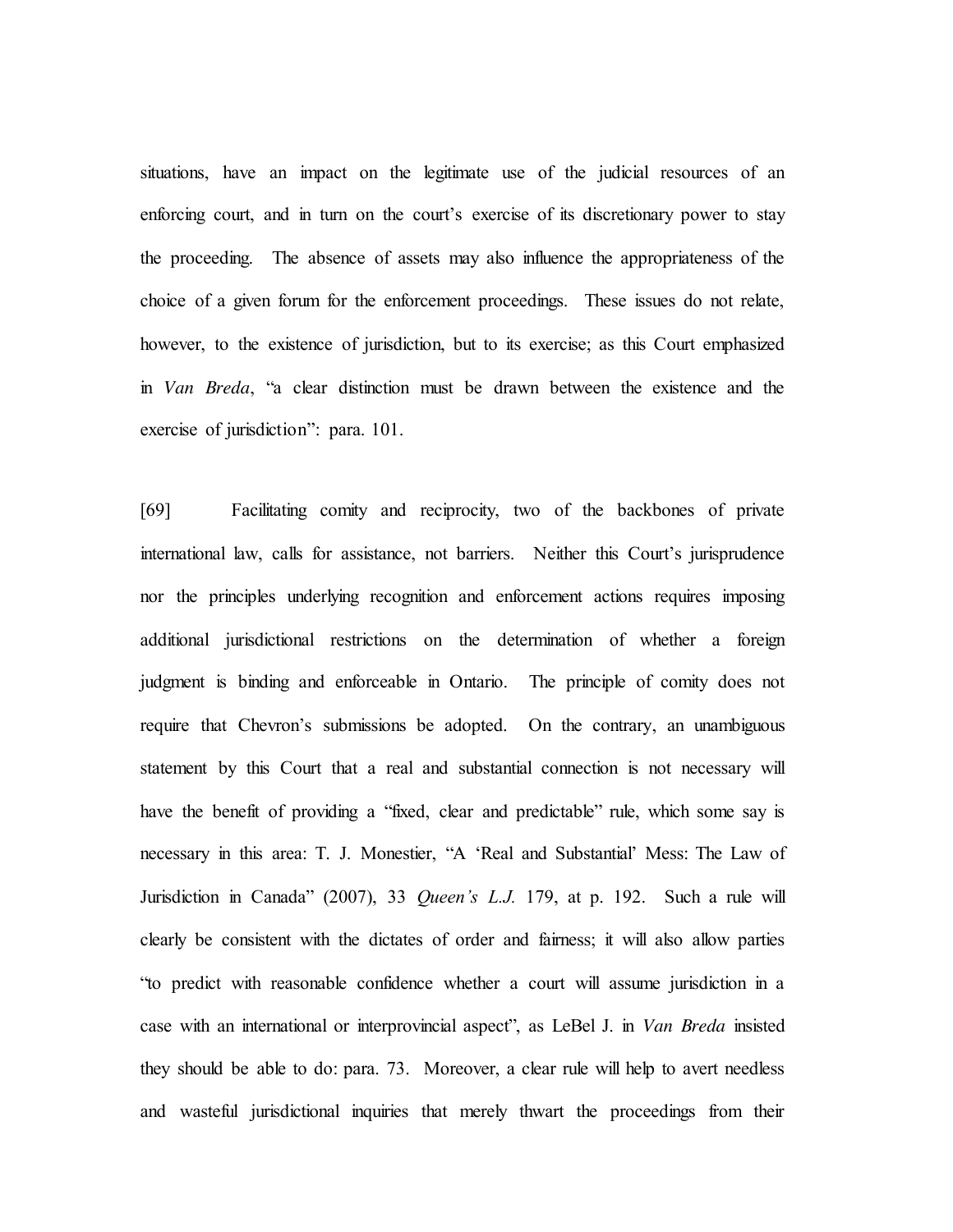eventual resumption. As some have noted, our courts "should exercise care in interpreting rules and developing legal principles so as not to encourage unnecessary motions", since "[i]n many cases, the defendant's challenge to service *ex juris* is just another dilatory tactic that provincial rules of civil procedure have sought to avoid": G. D. Watson and F. Au, "Constitutional Limits on Service Ex Juris: Unanswered Questions from Morguard" (2000), 23 *Adv. Q.* 167, at p. 205. To accept Chevron's submissions would be to ignore this wise counsel.

### (4) Relevant Legislation

[70] Finally, the choices made by the Ontario legislature provide an additional useful perspective, one that reinforces the validity of the approach favoured by this Court's jurisprudence and the principles discussed above. Two points are of note. First, the Rules do not require that the court probe the relationship between the dispute and the province, whether by inquiring into the existence of assets or otherwise. Rule 17.02 establishes the bases upon which a party can serve an adversary with an originating process or notice of a reference outside Ontario without needing to seek leave of the court to do so. Rule 17.02(m) provides that one basis for service exists where the claim is "on a judgment of a court outside Ontario", which, naturally, contemplates recognition and enforcement proceedings. While the Rules do not in and of themselves confer jurisdiction (see Perell and Morden, at ¶2.306), they nevertheless "represent an expression of wisdom and experience drawn from the life of the law" (*Van Breda*, at para. 83) and offer useful guidance with respect to the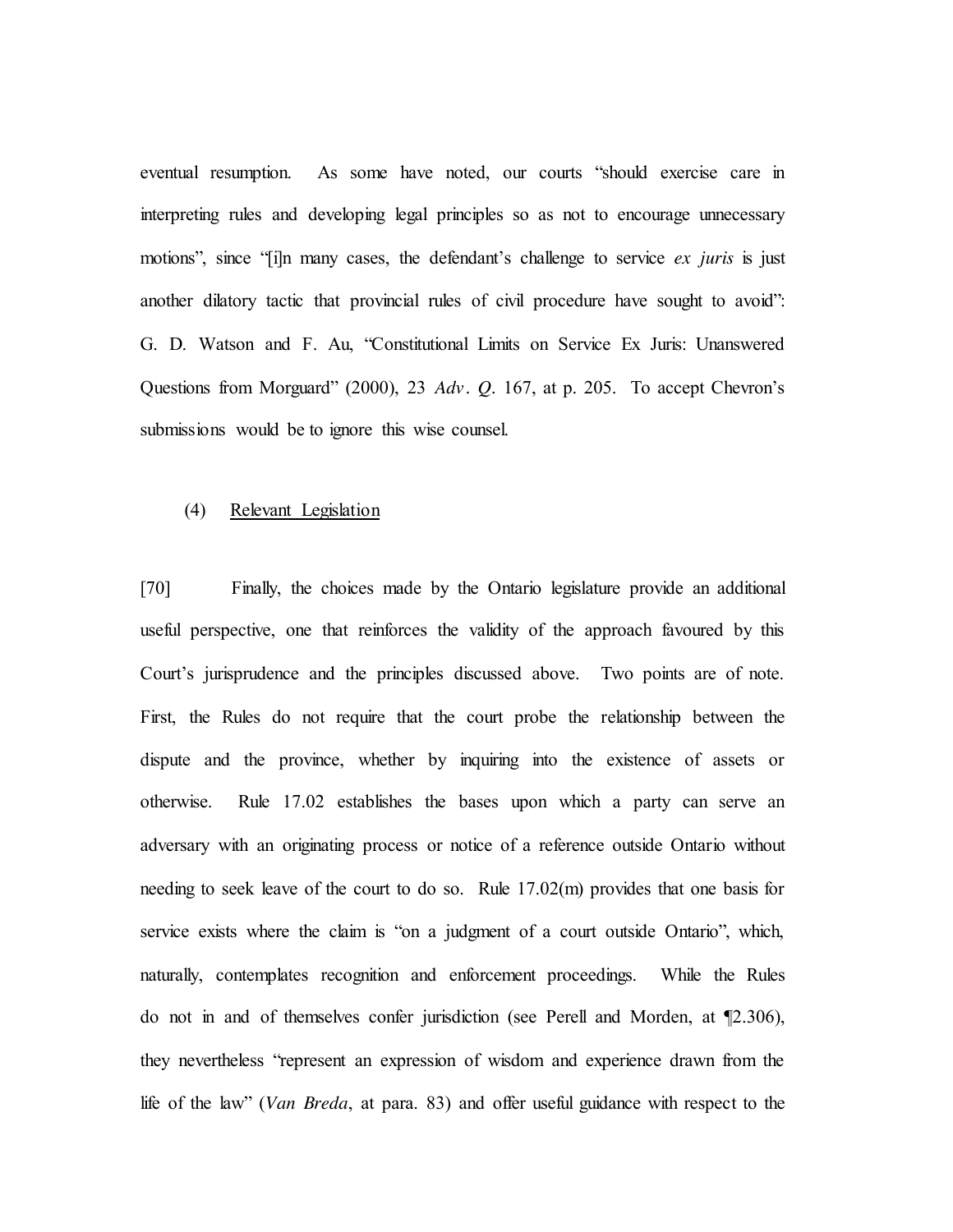intentions of the Ontario legislators. That the legislators have not seen fit to craft specific jurisdictional rules respecting foreign judgments is indicative of their intention to have the Rules alone govern, and therefore to maintain the existence of broad jurisdictional bases in actions for recognition and enforcement.

[71] Second, analogous provisions found in other Ontario statutes do not impose an obligation on the plaintiff to establish that the defendant has assets in the province or some other conceivable connection with the forum. For example, the Ontario *International Commercial Arbitration Act*, which permits registration of foreign arbitral awards, does not require that the debtor be present or have assets in Ontario. Article 35(1) of the Schedule to that Act provides that "[a]n arbitral award . . . shall be recognized as binding and, upon application in writing to the competent court, shall be enforced subject to the provisions of this article and of article 36." Article 36(1) lists various grounds for refusing recognition or enforcement of such awards. None of those grounds is based upon the absence of a real and substantial connection between either the underlying dispute or the defendant and Ontario, or upon an absence of assets. Similarly, the *Reciprocal Enforcement of Judgments (U.K.) Act*, which facilitates the recognition and enforcement of judgments from the United Kingdom, does not permit a debtor to escape enforcement by demonstrating that no real and substantial connection exists between the debtor or the dispute and the forum. Finally, the *Reciprocal Enforcement of Judgments Act*, R.S.O. 1990, c. R.5, which supplies an expedited mechanism for registering and enforcing the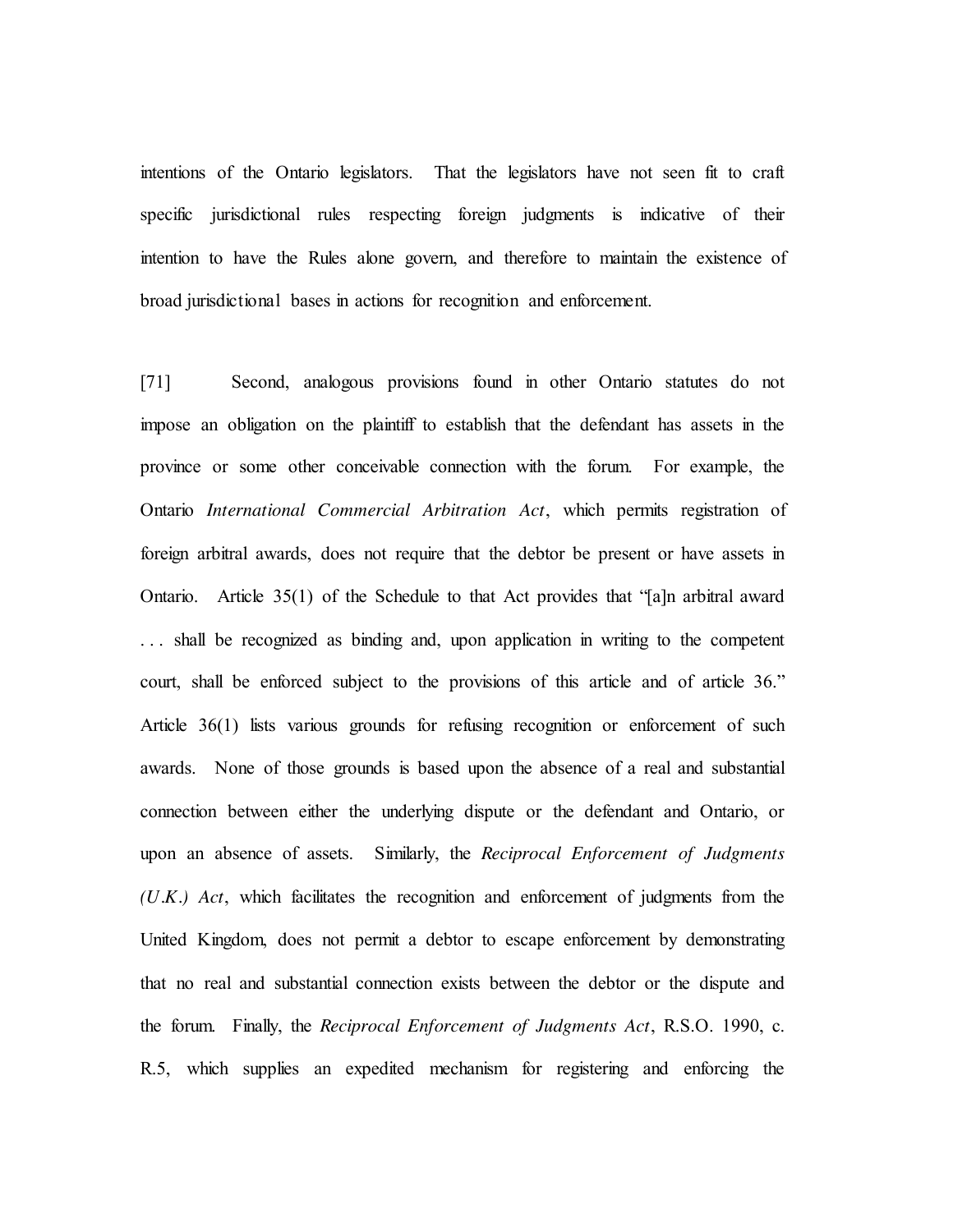judgments of the other Canadian provinces and territories, contains no such requirement either.

[72] I note that all the common law provinces and territories have statutes providing for the recognition and enforcement of foreign arbitral awards or of judgments from the United Kingdom. They also have similar statutes providing for the expedited registration or recognition of judgments from specified jurisdictions. In Quebec, it is art. 3155 of the *Civil Code of Québec* that provides for the recognition and enforcement of foreign decisions. It notably does not require a connection between the foreign debtor and the province. In *Canada Post Corp. v. Lépine*, 2009 SCC 16, [2009] 1 S.C.R. 549, this Court found that "the basic principle laid down in art. 3155 . . . is that any decision rendered by a foreign authority must be recognized unless an exception applies": para. 22. The Court acknowledged that the enumerated exceptions are "limited": *ibid*. I note that none of them concerns a jurisdictional hurdle in the enforcing state. This shows that the Quebec legislature did not intend a connection between the foreign debtor and the province to be a prerequisite to recognition and enforcement.

[73] I acknowledge that the Uniform Law Conference of Canada ("ULCC") took a different approach in drafting the *Court Jurisdiction and Proceedings Transfer Act* ("CJPTA") (online) in the 1990s. The CJPTA has been passed, with some variations, in five jurisdictions (Saskatchewan, Prince Edward Island, Yukon, British Columbia, and Nova Scotia), though it has only come into force in three of them.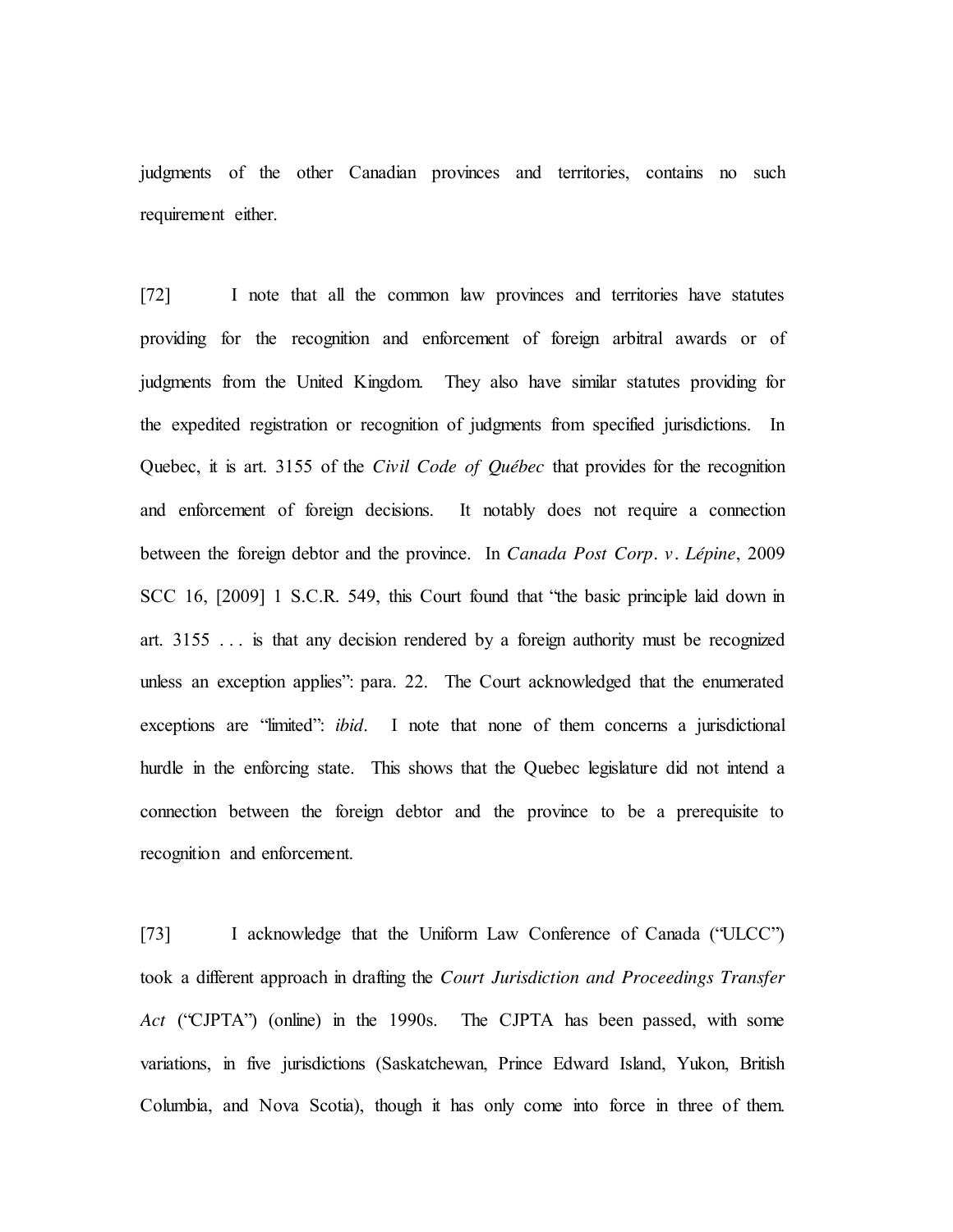Section 3(e) of the CJPTA provides that one circumstance in which a court has territorial competence in a proceeding is if "there is a real and substantial connection between [*the enacting province or territory*] and the facts on which the proceeding against that person is based" (emphasis in original; text in brackets in original). Section 10 states that a real and substantial connection "is presumed to exist if the proceeding . . . (k) is for enforcement of a judgment of a court made in or outside [*the enacting province or territory*] or an arbitral award made in or outside [*the enacting province or territory*]" (emphasis in original; text in brackets in original). Thus, the foreign judgment creates a rebuttable presumption of jurisdiction, which the judgment debtor can contest. Yet, in spite of this possibility, V. Black, S. G. A. Pitel and M. Sobkin point out that, as of 2012, "no defendant [had] succeeded in rebutting a s. 10 presumption" in the provinces in which the CJPTA was in force at that time: *Statutory Jurisdiction: An Analysis of the Court Jurisdiction and Proceedings Transfer Act* (2012), at pp. 146-47. As this Court observed in *Van Breda*, "[l]egislatures and courts may adopt various solutions to meet the constitutional requirements and the objectives of efficiency and fairness that underlie our private international law system": para. 34. The legislatures are therefore free to adopt legislation like the CJPTA that departs from the common law, so long as they do so within constitutional limits. Ontario, however, has not done so.

[74] As a result, to find in this case that there is no requirement of a real and substantial connection between the forum and the dispute in an action for recognition and enforcement would neither pervert the Ontario legislators' intentions, nor risk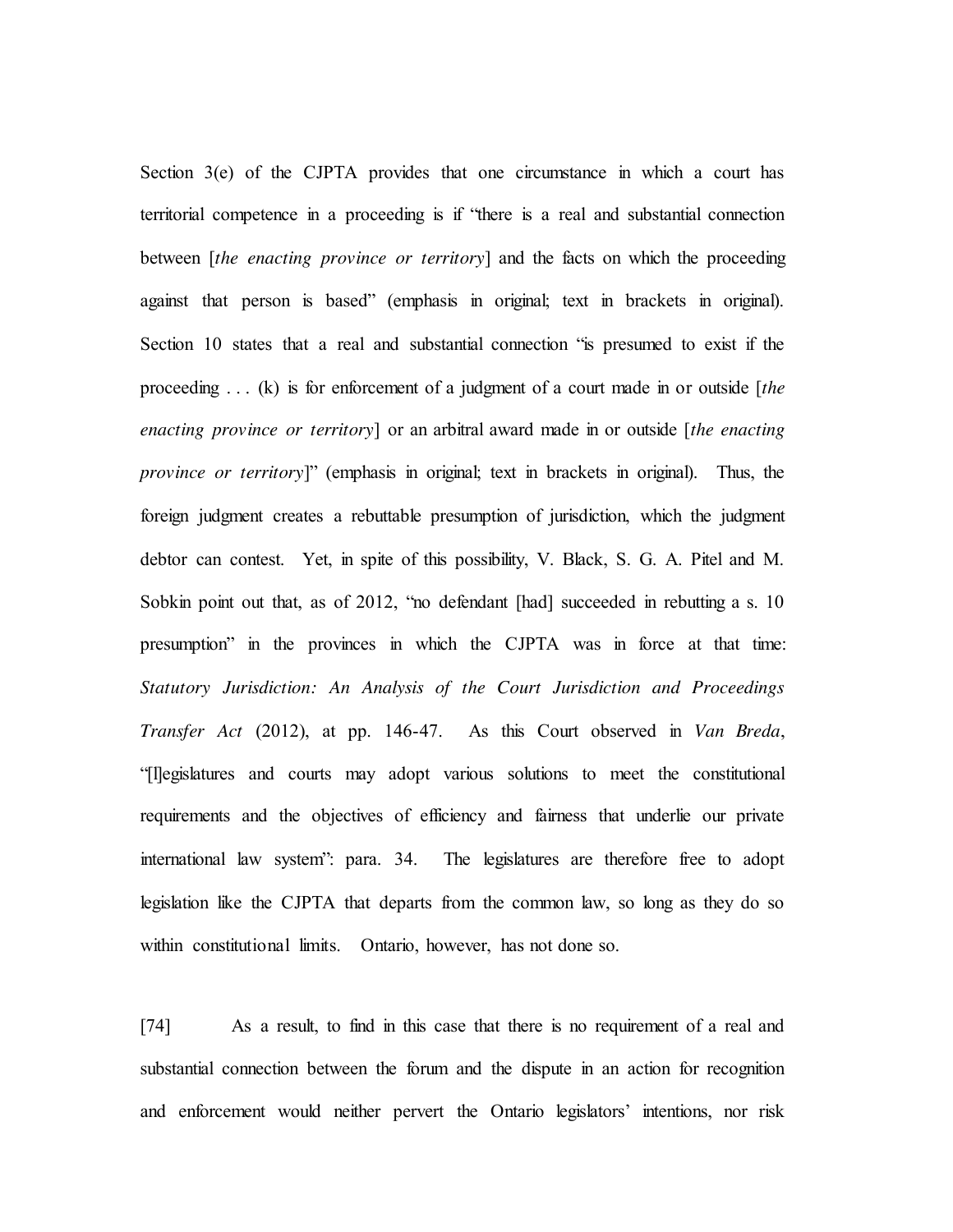some other unforeseen outcome. Instead, such a finding would be respectful of the legislative choices already made by the province, while leaving open legal space in which it is free to develop its own conflict of laws rules, if it so chooses. This decision is limited to common law recognition and enforcement principles.

### (5) Summary

[75] Case law, principle, relevant statutes and practicality all support a rejection of Chevron's contention. Jurisdiction in an action for recognition and enforcement stems from service being effected on the basis of a foreign judgment rendered in the plaintiff's favour, and against the named defendant. There is no need to demonstrate a real and substantial connection between the dispute and the enforcing forum. To conclude otherwise would undermine the important values of order and fairness that underlie all conflicts rules: *Van Breda*, at para. 74, quoting *Morguard*, at p. 1097. Moreover, such a conclusion would be inconsistent with this Court's statement in *Beals* that the doctrine of comity (to which the principles of order and fairness attach) "must be permitted to evolve concomitantly with international business relations, cross-border transactions, as well as mobility": para. 27.Cross-border transactions and interactions continue to multiply. As they do, comity requires an increasing willingness on the part of courts to recognize the acts of other states. This is essential to allow individuals and companies to conduct international business without worrying that their participation in such relationships will jeopardize or negate their legal rights.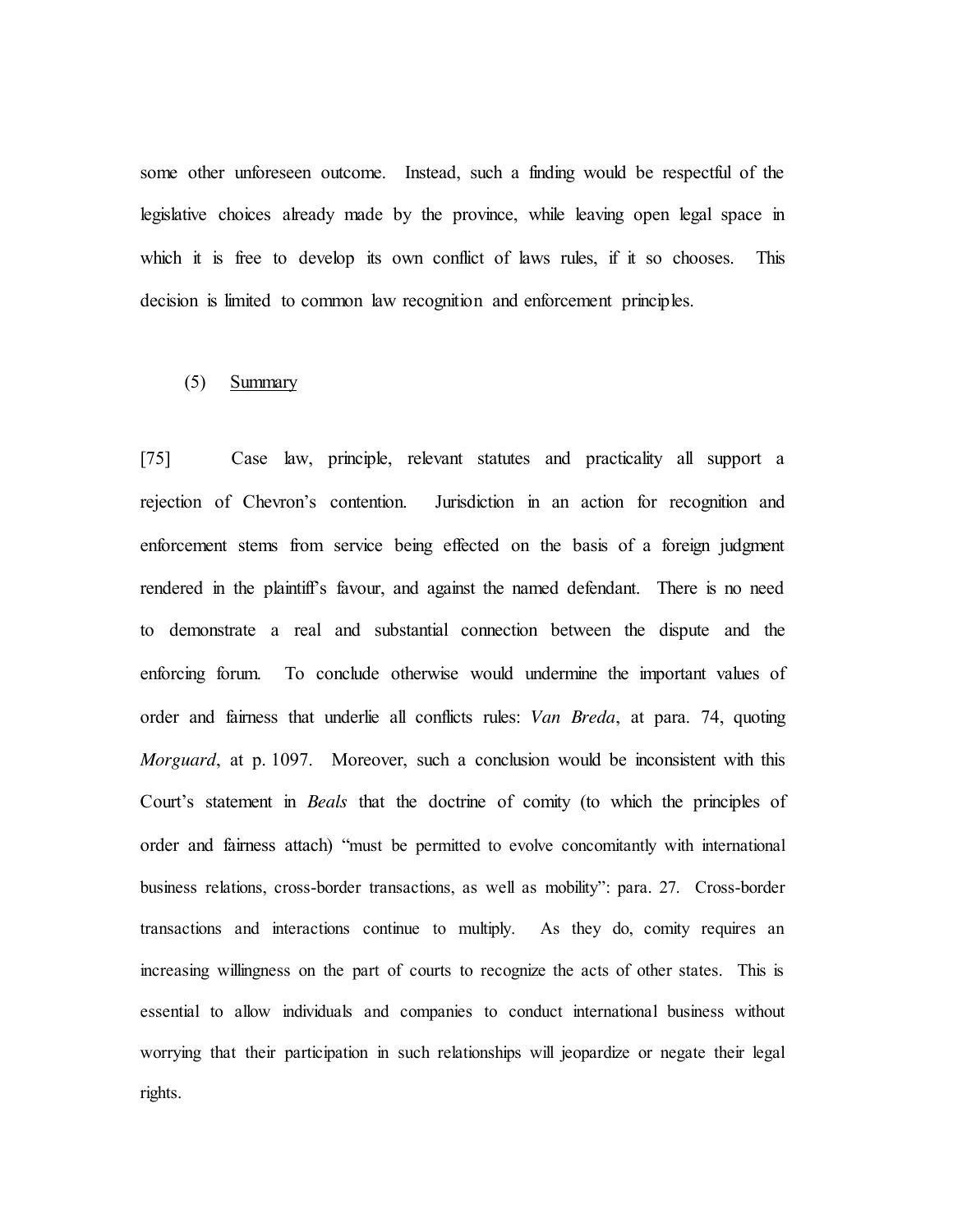[76] In this case, jurisdiction is established with respect to Chevron, which was served *ex juris* pursuant to Rule 17.02(m) of the Rules. The plaintiffs alleged in their amended statement of claim that Chevron was a foreign debtor as a result of "the final Judgment of the Appellate Division of the Provincial Court of Justice of Sucumbios of Ecuador of January 3, 2012": Joint A.R., vol. 1, p. 102. While this judgment has since been varied by the Court of Cassation, this occurred after the amended statement of claim had been filed. The original judgment remains largely intact, although, as noted, the Court of Cassation reduced the total amount owed. The plaintiffs have sufficiently pleaded the Ontario courts' jurisdiction over Chevron.

[77] In closing on this first issue, I wish to emphasize that when jurisdiction is found to exist, it does not necessarily follow that it will or should be exercised: A. Briggs, *The Conflict of Laws* (3rd ed. 2013), at pp. 52-53; see also *Van Breda*, at para. 101. Establishing jurisdiction merely means that the alleged debt merits the assistance and attention of the Ontario courts. Once the parties move past the jurisdictional phase, it may still be open to the defendant to argue any or all of the following, whether by way of preliminary motions or at trial: that the proper use of Ontario judicial resources justifies a stay under the circumstances; that the Ontario courts should decline to exercise jurisdiction on the basis of *forum non conveniens*; that any one of the available defences to recognition and enforcement (i.e. fraud, denial of natural justice, or public policy) should be accepted in the circumstances; or that a motion under either Rule 20 (summary judgment) or Rule 21 (determination of an issue before trial) of the Rules should be granted. The availability of these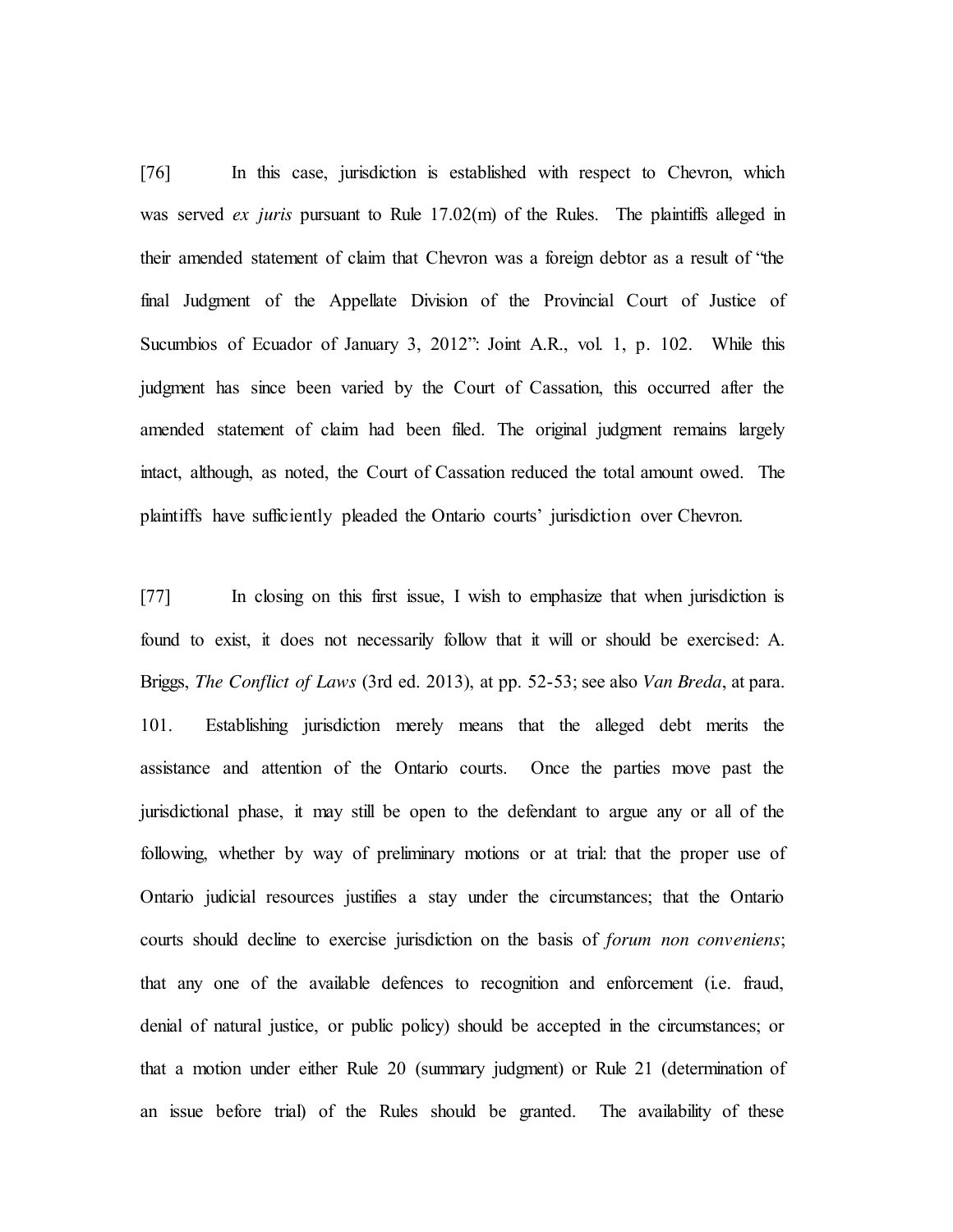potential arguments, however, does not oust the jurisdiction of the Ontario courts over the plaintiffs' action for recognition and enforcement.

### B. *Jurisdiction With Respect to Chevron Canada*

[78] For its part, Chevron Canada contends that — whatever might be the case for Chevron ― jurisdiction cannot be established over it, a stranger to the original foreign judgment. It advances two primary submissions. First, in its view, the Court of Appeal erroneously found jurisdiction over Chevron without inquiring into the nature of the relationship between that defendant or the subject matter of the action and Ontario. This error allegedly had important consequences on the issue of whether jurisdiction exists over Chevron Canada. Given that I have found that jurisdiction properly exists over Chevron, this submission is now moot.

[79] Chevron Canada's second submission is that the other factors relied upon by the Court of Appeal to find jurisdiction  $(C.A.$  reasons, at para. 38) — namely, Chevron Canada's "bricks-and-mortar business in Ontario" and its "economically significant relationship" with Chevron ― do not in fact establish jurisdiction. Chevron Canada argues that while corporations domiciled in Ontario can be brought before the province's courts even in the absence of a relationship between the claim and that province, the same cannot be said for corporations that merely carry on business in Ontario. Relying on *Van Breda*, it argues that in such cases, Ontario courts only have jurisdiction if there is a connection between the subject matter of the claim and the business conducted in the province. According to Chevron Canada,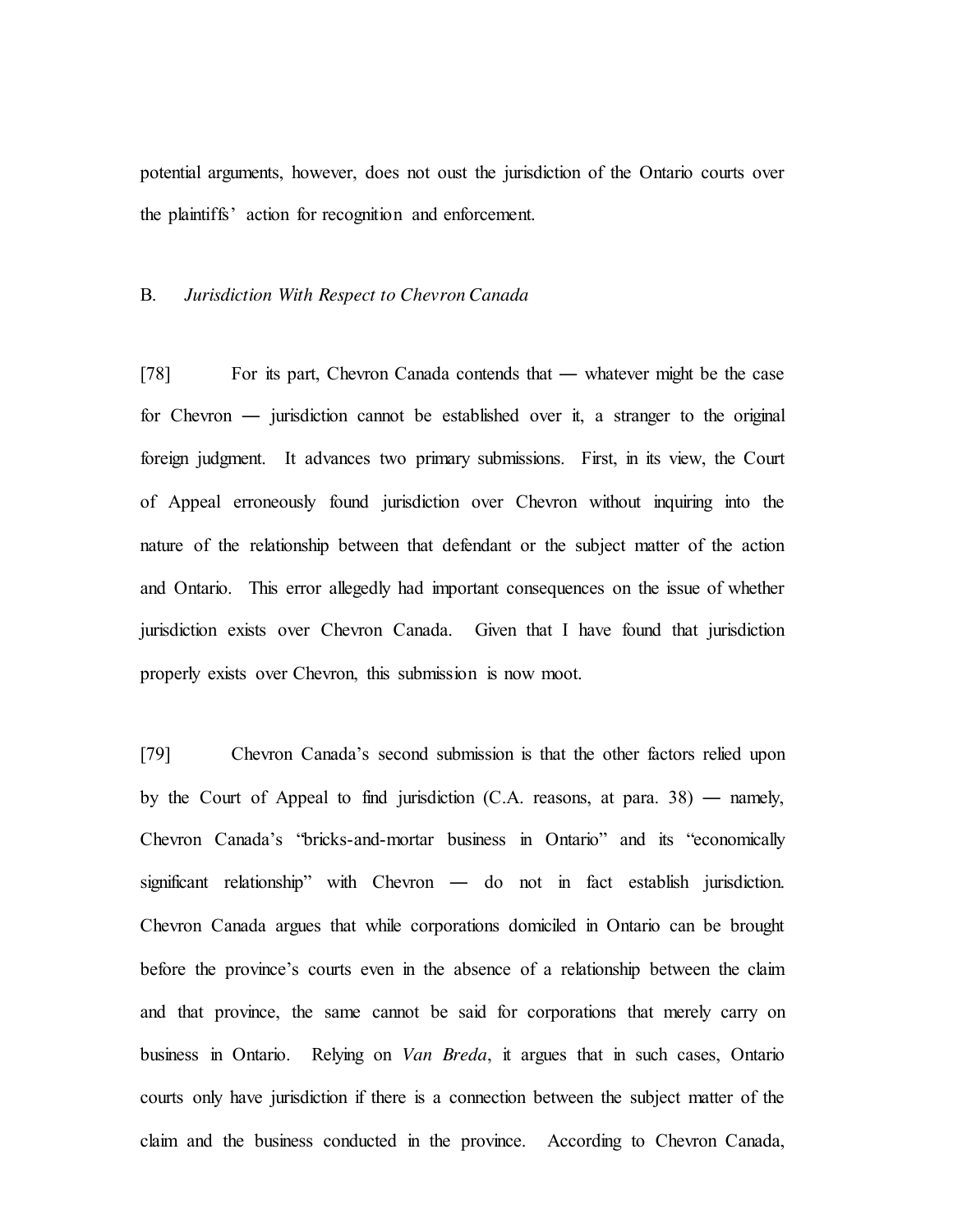while the Court in *Van Breda* maintained the traditional jurisdictional grounds of presence and consent, it also limited the instances in which presence-based jurisdiction can be said to exist. For corporations, the Court recognized that the existence of an office other than the head office is not an independent jurisdictional ground, but is properly considered part of carrying on business in the province. In Chevron Canada's view, carrying on business from an office is only a presumptive connecting factor that can be rebutted by showing that there is no connection between the claim and the business the corporation conducts in the province. This flows from the constitutional limits on the state's exercise of power and applies regardless of whether service is effected *ex juris* or *in juris*.

[80] Chevron Canada further submits that the existence of its "economically significant relationship" with Chevron is insufficient to find jurisdiction: Chevron Canada's factum, at para. 65. Such a finding would disregard the concept of separate corporate personality, "a bedrock principle of law" since *Salomon v. Salomon & Co.*, [1897] A.C. 22. This case is not one of the limited instances in which piercing the corporate veil is permissible. Chevron Canada adds that in every action, there must be a "good arguable case" that a sufficient connection with Ontario exists before the province's courts can exercise jurisdiction: Chevron Canada's factum, at para. 86, citing *Ontario v. Rothman's Inc.*, 2013 ONCA 353, 115 O.R. (3d) 561, at para. 54. In its submission, there is none here.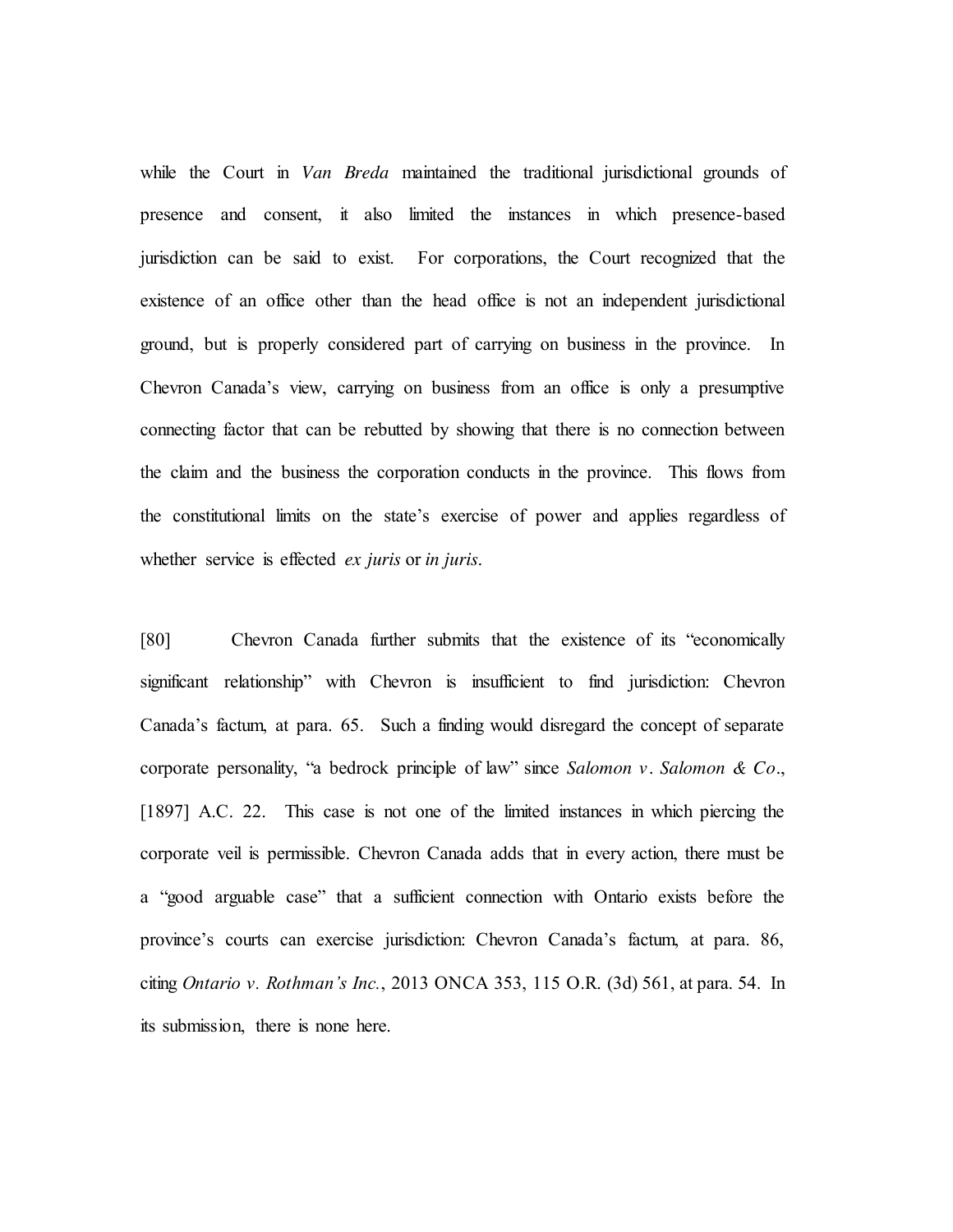[81] I do not accept Chevron Canada's submissions. *Van Breda* specifically preserved the traditional jurisdictional grounds of presence and consent. Chevron Canada erroneously seeks to conflate the rules on presence-based jurisdiction and those on assumed jurisdiction, even though they have always developed in their respective spheres. Here, presence-based jurisdiction is made out on the basis of Chevron Canada's office in Mississauga, Ontario, where it was served *in juris*. Carrying on a business in Ontario at which the defendant is served is sufficient to find presence-based jurisdiction. Several Ontario courts have found this to be the case. The reference in *Van Breda* to constitutional conflict of laws principles does not change the fact that a sufficient jurisdictional basis exists to allow the plaintiffs' case to proceed against Chevron Canada. In any event, even in the context of the rules on assumed jurisdiction, which I do not need to consider in this case, it would be inappropriate to import the connecting factors for tort claims identified in *Van Breda* into the recognition and enforcement context without further analysis.

## (1) *Van Breda* and the Traditional Jurisdictional Grounds

[82] *Van Breda* was a case about assumed jurisdiction, one of three bases for asserting jurisdiction *in personam* over an out-of-province defendant. The other two bases, known as the "traditional" jurisdictional grounds, are presence-based jurisdiction and consent-based jurisdiction: *Muscutt v. Courcelles* (2002), 60 O.R. (3d) 20 (C.A.), at para. 19.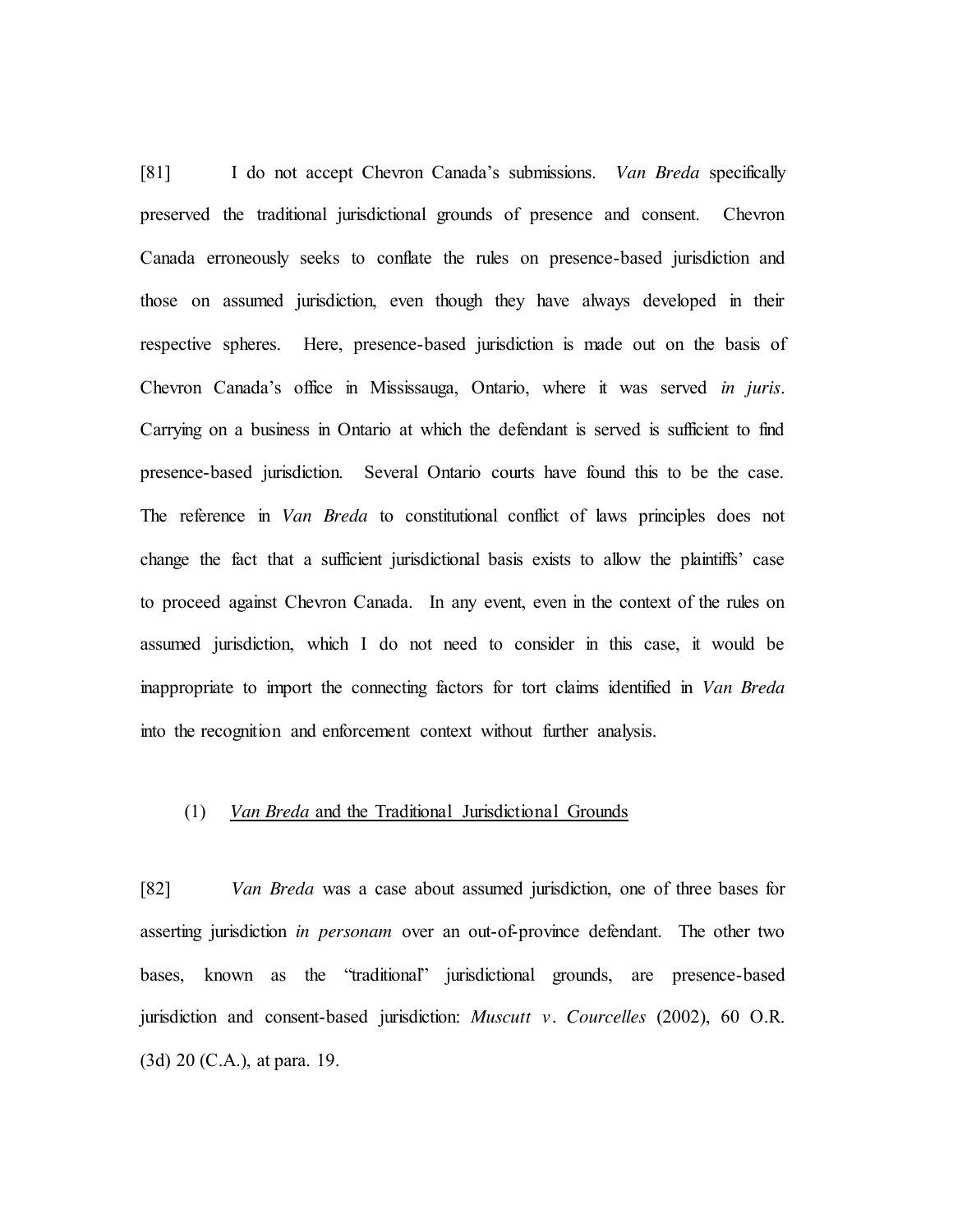[83] Chevron Canada's appeal concerns the traditional ground of presence. Presence-based jurisdiction has existed at common law for several decades; its historical roots "cannot be over-emphasized": S. G. A. Pitel and C. D. Dusten, "Lost in Transition: Answering the Questions Raised by the Supreme Court of Canada's New Approach to Jurisdiction" (2006), 85 *Can. Bar Rev.* 61, at p. 69. It "is based upon the requirement and sufficiency of personal service of the originating process within the province or territory of the forum (service *in juris*)": J.-G. Castel, *Introduction to Conflict of Laws* (4th ed. 2002), at p. 83. If service is properly effected on a person who is in the forum at the time of the action, the court has jurisdiction regardless of the nature of the cause of action: T. J. Monestier, "(Still) a 'Real and Substantial' Mess: The Law of Jurisdiction in Canada" (2013), 36 *Fordham Int'l L.J.* 396, at p. 449. Assumed jurisdiction, for its part, emerged much later and developed through the adoption of rules for service *ex juris*: Pitel and Rafferty, at p. 53. When a court finds that it has jurisdiction on this basis, that jurisdiction is limited to the specific action at issue before it.

[84] While *Van Breda* simplified, justified, and explained many critical aspects of Canadian private international law, it did not purport to displace the traditional jurisdictional grounds. LeBel J. explicitly stated that, in addition to the connecting factors he established for assumed jurisdiction, "jurisdiction may also be based on traditional grounds, like the defendant's presence in the jurisdiction or consent to submit to the court's jurisdiction, if they are established". In other words,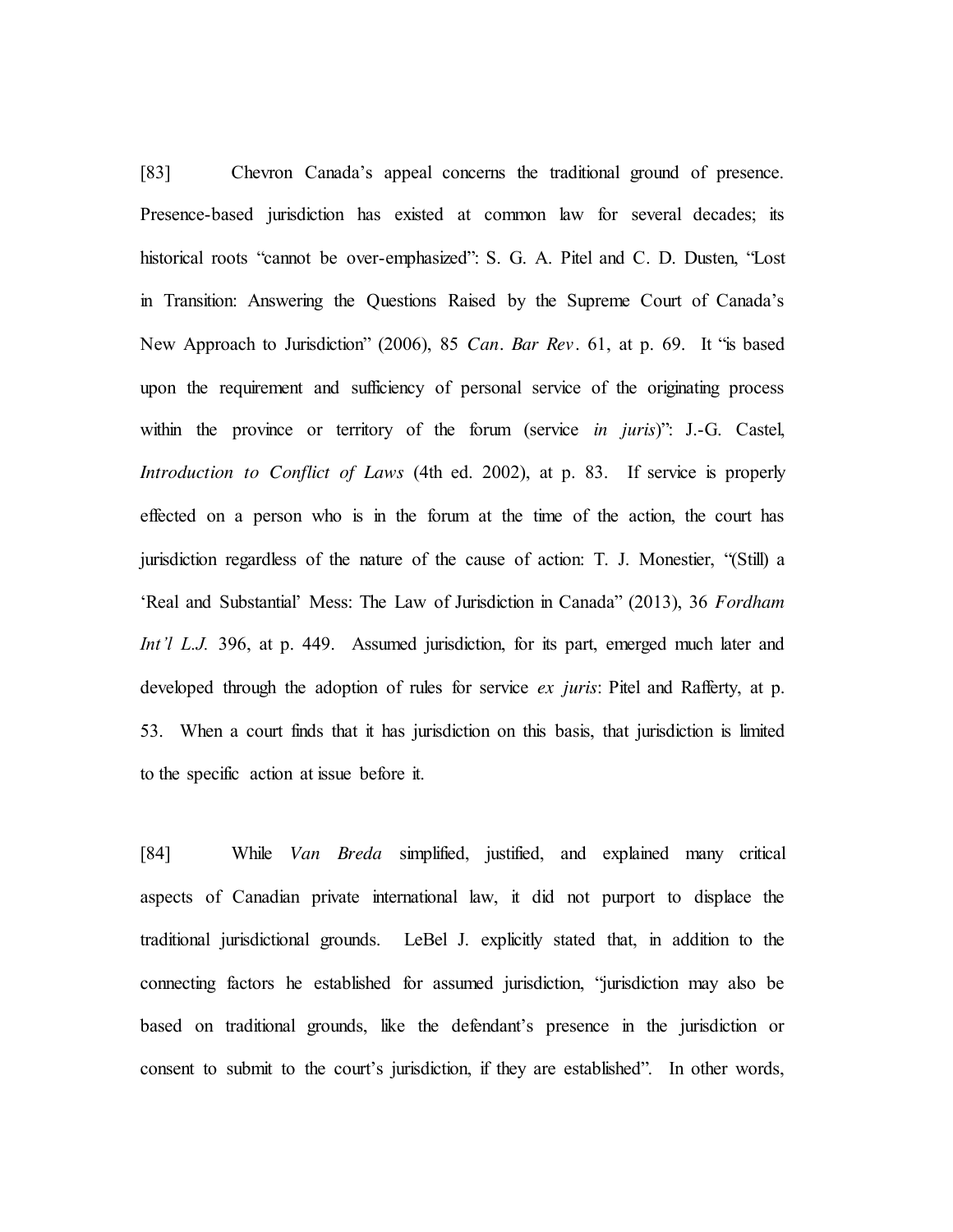"[t]he real and substantial connection test does not oust the traditional private international law bases for court jurisdiction": para. 79.

[85] To establish traditional, presence-based jurisdiction over an out-ofprovince corporate defendant, it must be shown that the defendant was carrying on business in the forum at the time of the action. Whether a corporation is "carrying on business" in the province is a question of fact: *Wilson v. Hull* (1995), 174 A.R. 81 (C.A.), at para. 52; *Ingersoll Packing Co. v. New York Central & Hudson River R.R. Co.* (1918), 42 O.L.R. 330 (S.C. App. Div.), at p. 337. In *Wilson*, in the context of statutory registration of a foreign judgment, the Alberta Court of Appeal was asked to assess whether a company was carrying on business in the jurisdiction. It held that to make this determination, the court must inquire into whether the company has "some direct or indirect presence in the state asserting jurisdiction, accompanied by a degree of business activity which is sustained for a period of time": para. 13. These factors are and always have been compelling indicia of corporate presence; as the cases cited in *Adams v. Cape Industries Plc*, [1990] 1 Ch. 433, at pp. 467-68, per Scott J., demonstrate, the common law has consistently found the maintenance of physical business premises to be a compelling jurisdictional factor: LeBel J. accepted this in *Van Breda* when he held that "carrying on business requires some form of actual, not only virtual, presence in the jurisdiction, such as maintaining an office there": para. 87.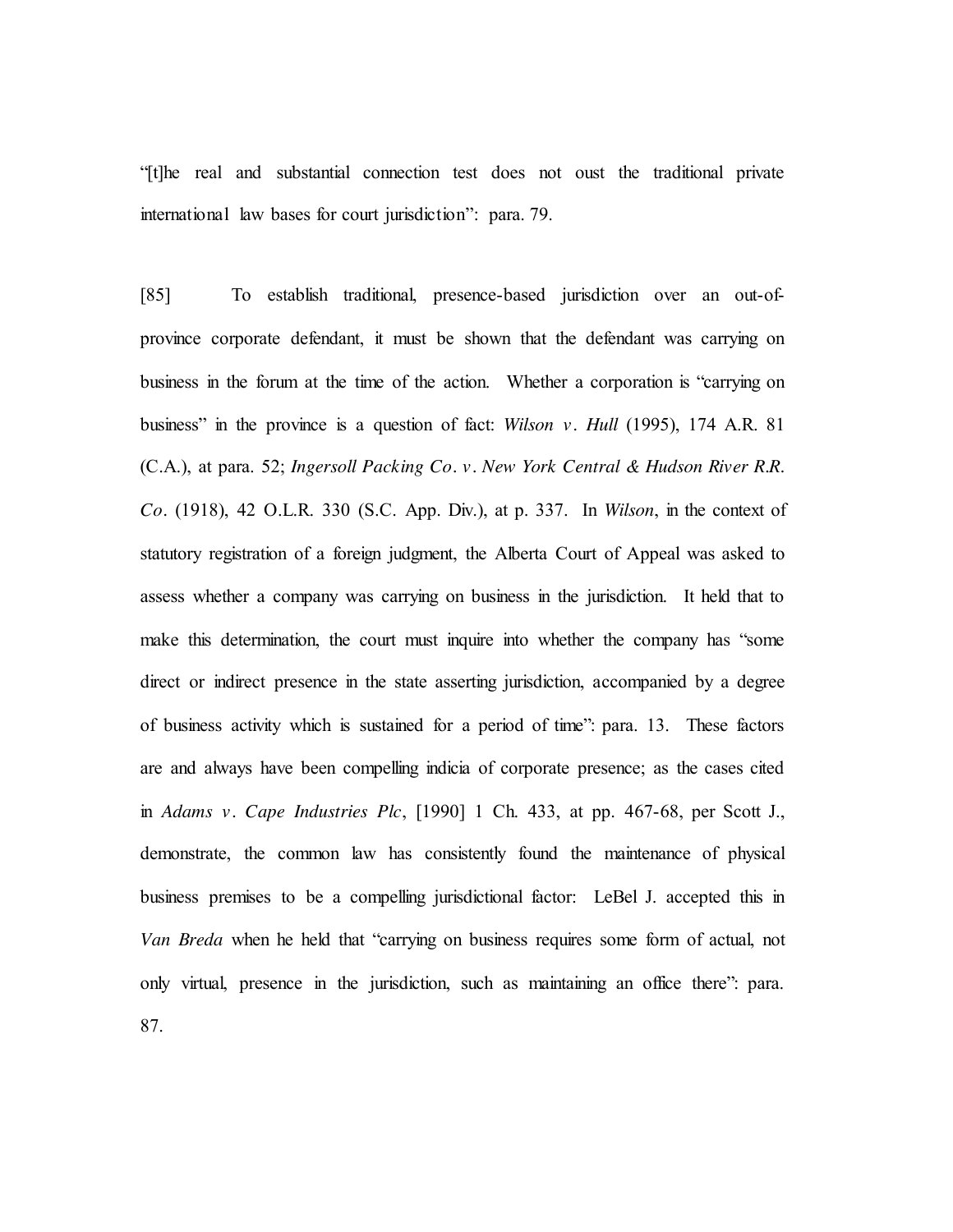[86] The motion judge in this case made the following factual findings concerning Chevron Canada's Mississauga office:

> Chevron Canada operates a business establishment in Mississauga, Ontario. It is not a mere "virtual" business. It runs a bricks and mortar office from which it carries out a non-transitory business with human means and its Ontario staff provides services to and solicits sales from its customers in this province. [para. 87]

These findings have not been contested. They are sufficient to establish presencebased jurisdiction. Chevron Canada has a physical office in Mississauga, Ontario, where it was served pursuant to Rule  $16.02(1)(c)$ , which provides that valid service can be made at a place of business in Ontario. Chevron Canada's business activities at this office are sustained; it has representatives who provide services to customers in the province. Canadian courts have found that jurisdiction exists in such circumstances: *Incorporated Broadcasters Ltd. v. Canwest Global Communications Corp.* (2003), 63 O.R. (3d) 431 (C.A.), at para. 36; *Prince v. ACE Aviation Holdings Inc.*, 2013 ONSC 2906, 115 O.R. (3d) 721, appeal dismissed and cross-appeal allowed 2014 ONCA 285; 120 O.R. (3d) 140; *Abdula v. Canadian Solar Inc.*, 2011 ONSC 5105, 92 B.L.R. (4th) 324, aff'd 2012 ONCA 211, 110 O.R. (3d) 256; *Wilson*; *Charron v. Banque provinciale du Canada*, [1936] O.W.N. 315 (H.C.J.).

[87] The motion judge's analysis was correct, and the Ontario Court of Appeal had no need to go beyond these considerations to find jurisdiction. As several lower courts have noted both prior to and since *Van Breda*, where jurisdiction stems from the defendant's presence in the jurisdiction, there is no need to consider whether a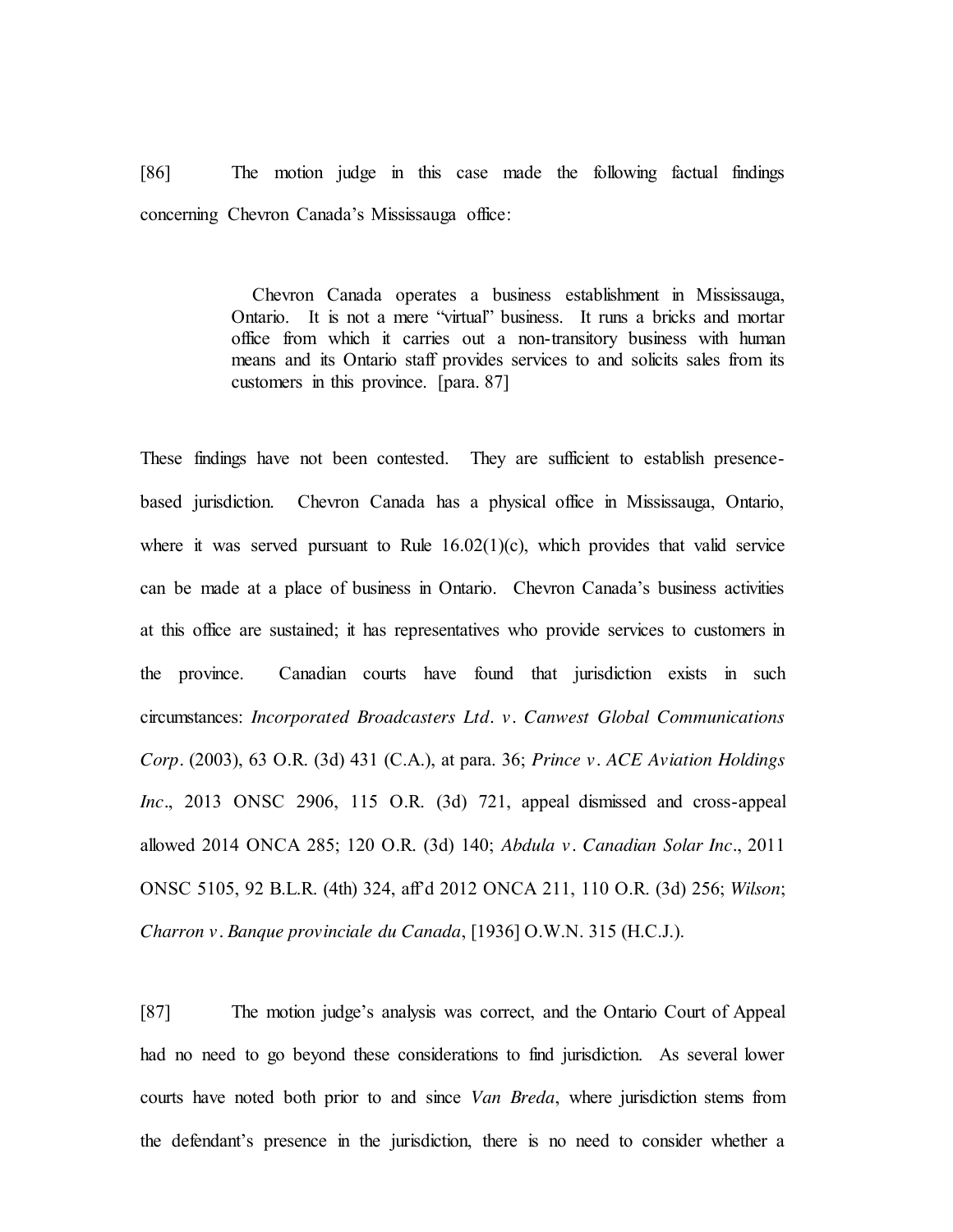real and substantial connection exists: *Incorporated Broadcasters Ltd.*, at para. 29, cited with approval in *Prince* (C.A.), at para. 48; *Patterson v. EM Technologies, Inc.*, 2013 ONSC 5849, at paras. 13-16. In other words, the question of whether jurisdiction exists over Chevron Canada should begin and end with traditional, presence-based jurisdiction in this case.

#### (2) Effect of the Constitutional Principles Developed in *Van Breda*

[88] Nonetheless, Chevron Canada adds constitutional flavour to its submissions, contending that LeBel J.'s comments in *Van Breda* on the prerequisites for assuming jurisdiction over corporate defendants should apply to all types of jurisdiction ― presence-based, consent-based, and assumed ― by virtue of the real and substantial connection test as a constitutional principle: Chevron Canada's factum, at paras. 42-50. As noted in my discussion of Chevron, LeBel J. articulated this constitutional principle as suggesting that "the connection between a state and a dispute cannot be weak or hypothetical", as such a connection "would cast doubt upon the legitimacy of the exercise of state power over the persons affected by the dispute": *Van Breda*, at para. 32.

[89] In my view, the real and substantial connection test as a constitutional principle does not dictate that it is "illegitimate" to find jurisdiction over Chevron Canada in this case. Chevron Canada has elected to establish and continue to operate a place of business in Mississauga, Ontario, at which it was served. It should therefore have expected that it might one day be called upon to answer to an Ontario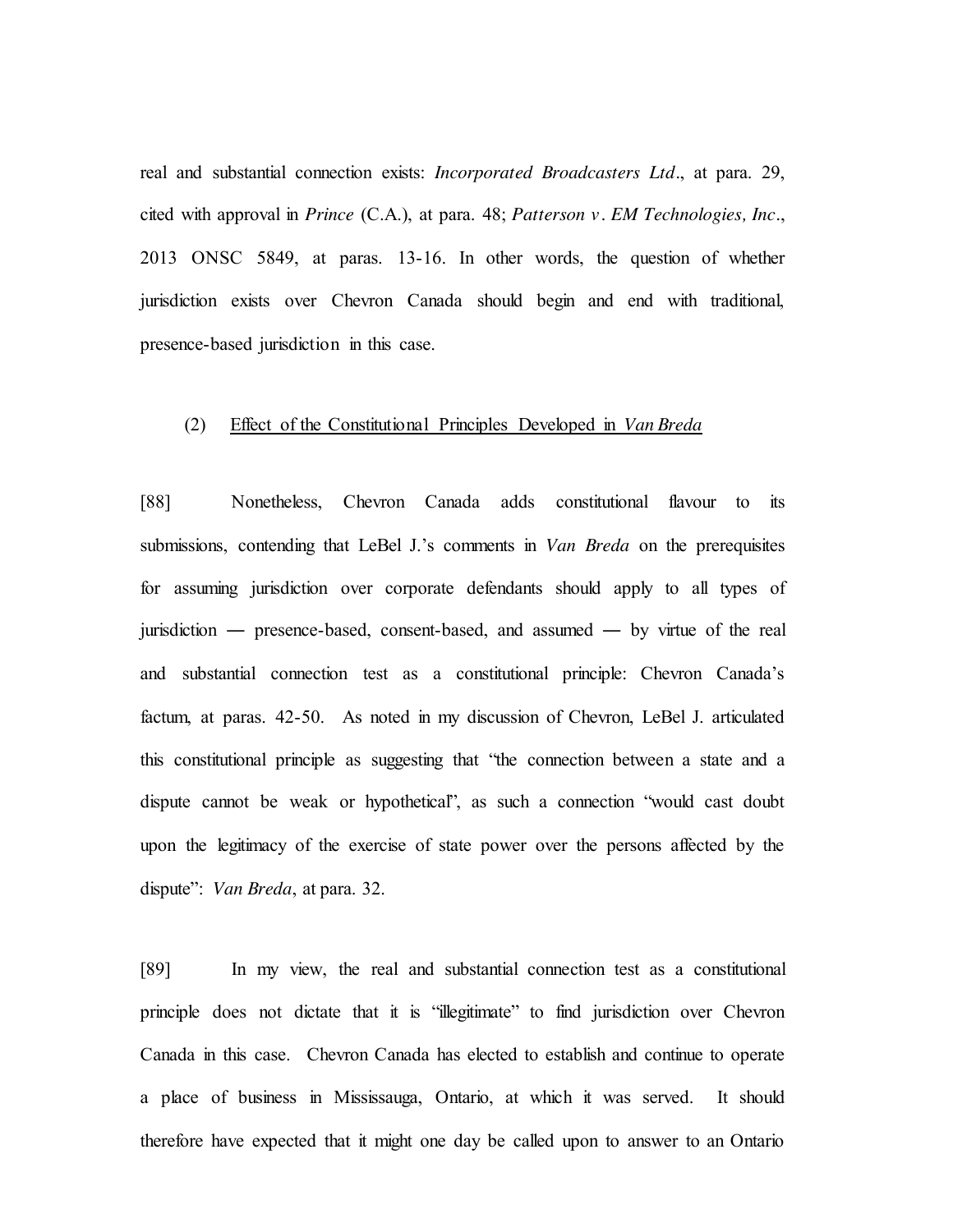court's request that it defend against an action. If a defendant maintains a place of business in Ontario, it is reasonable to say that the Ontario courts have an interest in the defendant and the disputes in which it becomes involved. As the Ontario Court of Appeal put it in *Incorporated Business Ltd.*, at para. 33, "[t]here is no constitutional impediment to a court asserting jurisdiction over a person having a presence in the province", at least as presence is established in this case. To accept Chevron Canada's submission to the contrary would be to endorse an unduly "narrow" view of jurisdiction, one towards which this Court has shown no prior inclination: J. Blom, "New Ground Rules for Jurisdictional Disputes: The *Van Breda* Quartet" (2013) 53 *Can. Bus. L.J.* 1, at p. 12. For Ontario courts to have jurisdiction over Chevron Canada in this case, mere presence through the carrying on of business in the province, combined with service therein, suffices to find jurisdiction on the traditional grounds. There is no need to resort to the *Van Breda* criteria for assumed jurisdiction in tort claims in such a situation. To accept Chevron Canada's submissions would be to permit a total conflation of presence-based and assumed jurisdiction. As Briggs has noted, "[c]ommon law jurisdiction draws a fundamental distinction between cases where the defendant is and is not within the territorial jurisdiction of the court when the proceedings are commenced": p. 112.

[90] Because jurisdiction over Chevron Canada exists on the basis of the traditional grounds, I need not consider how jurisdiction might be found over a third party who is not present in and does not attorn to the jurisdiction of the Ontario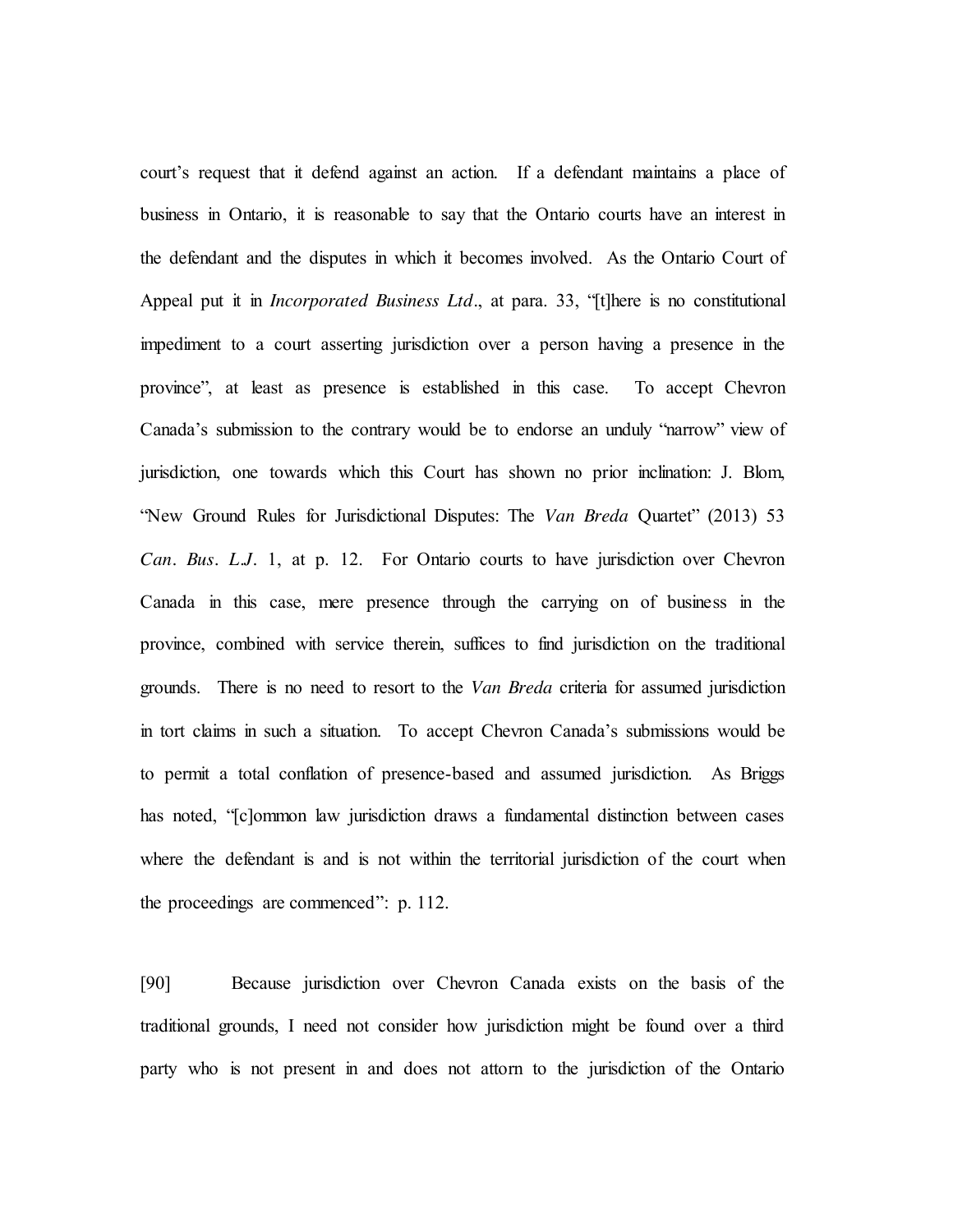courts, but who is alleged to be capable of satisfying a foreign judgment debt. I offer only two comments in this regard.

[91] First, it should be remembered that the specific connecting factors that LeBel J. established in *Van Breda* were designed for and should be confined to the assumption of jurisdiction in tort actions. His comments with respect to carrying on business in the jurisdiction, at paras. 85 and 87, were tailored to that context. The same is true of the examples he gave to show how the presumption of jurisdiction can be rebutted in respect of the connecting factors he identified. LeBel J.'s statement that the presumptive connecting factor of "carrying on business in the province . . . can be rebutted by showing that the subject matter of the litigation is unrelated to the defendant's business activities in the province" must be confined accordingly: para. 96. The connecting factors that he identified for tort claims did not purport to be an inventory covering all claims known to law, and the appropriate connecting factors can reasonably be expected to vary depending on the cause of action at issue.

[92] In the recognition and enforcement context, it would hardly make sense to require that the carrying on of business in the province relate to the subject matter of the dispute. The subject matter of recognition and enforcement proceedings is the collection of a debt. A debt is enforceable against any and all assets of a given debtor, not merely those that may have a relationship to the claim. For instance, suppose a foreign judgment is validly rendered against Corporation A in a foreign country as a result of a liability of its Division I, which operates solely in that country.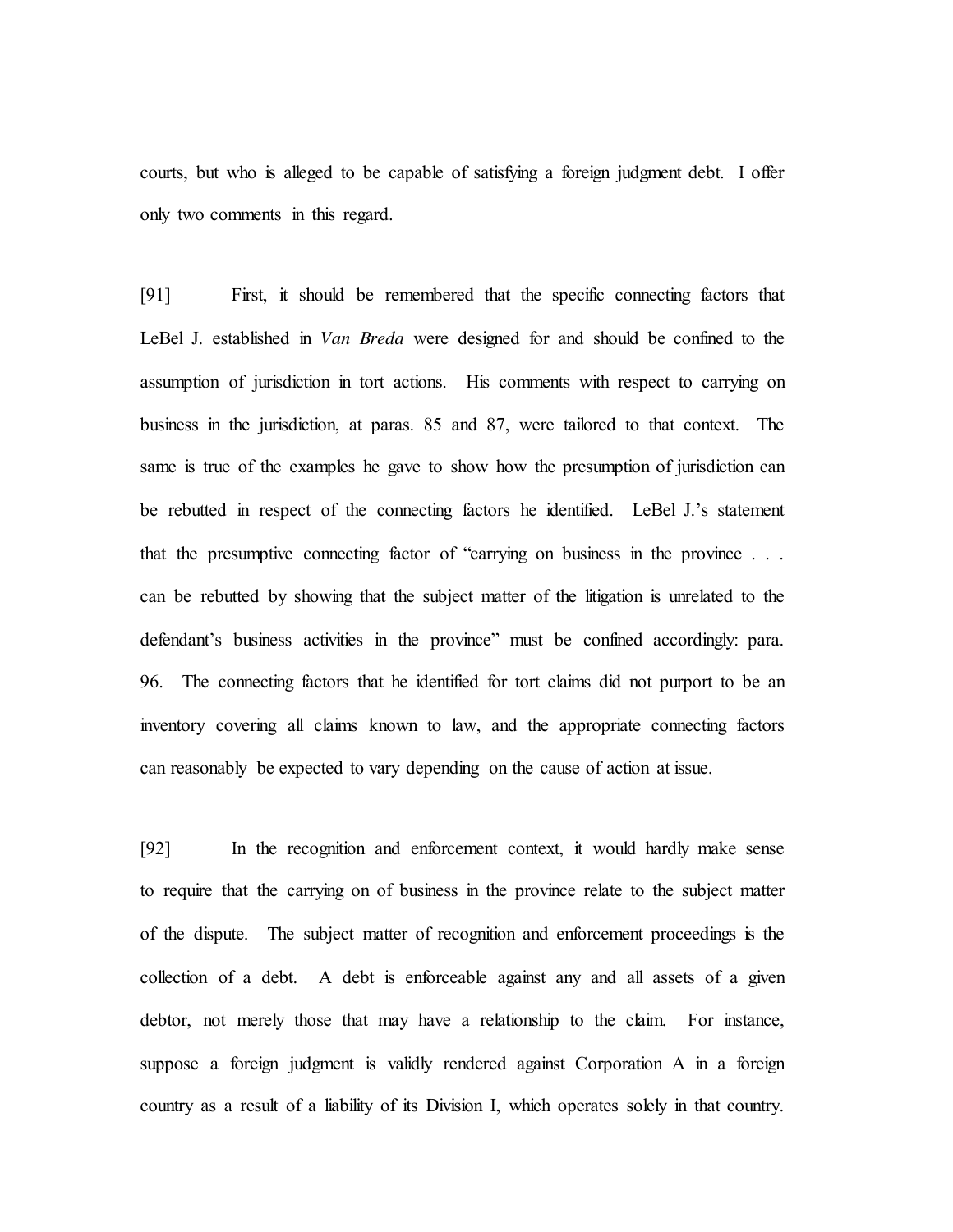If Corporation A operates a place of business for its separate and unrelated Division II in Ontario, where all its available and recoverable assets happen to be located, it could not be argued that the foreign judgment creditor cannot execute and enforce it in Ontario against Corporation A because the business activities of the latter in the province are not related to the liability created by the foreign judgment.

[93] Second, one aspect of the plaintiffs' claim in this case is for enforcement of Chevron's obligation to pay the foreign judgment using the shares and assets of Chevron Canada to satisfy its parent corporation's debt obligation. In this respect, the subject matter of the claim is not the Ecuadorian events that led to the foreign judgment to which Chevron Canada is a stranger, but rather, at least arguably, the collection of a debt using shares and assets that are alleged to be available for enforcement purposes. In an enforcement process like this for the collection of a debt against a third party, assets in the jurisdiction through the carrying on of business activities are undoubtedly tied to the subject matter of the claim. From that standpoint, seizable assets are not merely the subject matter of the dispute, they are its core. In this regard, the third party is the direct object of the proceedings. When a plaintiff seeks enforcement against a third party to satisfy a foreign judgment debt, the existence of assets in the province may therefore well be a highly relevant connecting factor of the sort needed for such an action to proceed. Indeed, it is hard to identify who, besides the province, would have jurisdiction over a company for enforcement processes against that company's assets in the province.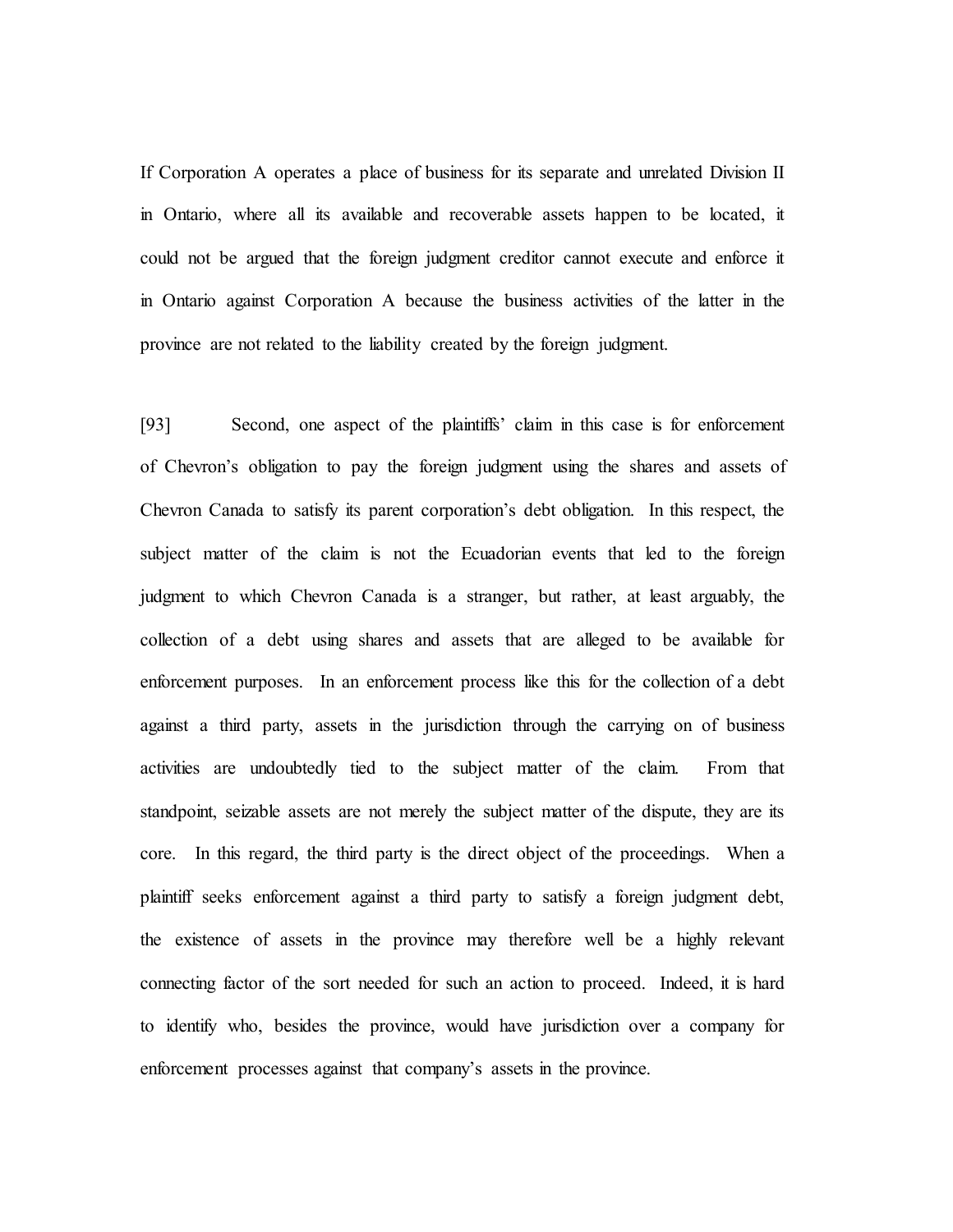### (3) Conclusion

[94] Chevron Canada was served *in juris*, in accordance with Rule 16.02(1)(c), at a place of business it operates in Mississauga, Ontario. Traditional, presence-based jurisdiction is satisfied. Jurisdiction is thus established with respect to it. As indicated for Chevron, the establishment of jurisdiction does not mean that the plaintiffs will necessarily succeed in having the Ecuadorian judgment recognized and enforced against Chevron Canada. A finding of jurisdiction does nothing more than afford the plaintiffs the opportunity to seek recognition and enforcement of the Ecuadorian judgment. Once past the jurisdictional stage, Chevron Canada, like Chevron, can use the available procedural tools to try to dispose of the plaintiffs' allegations. This possibility is foreign to and remote from the questions that must be resolved on this appeal.

[95] Further, my conclusion that the Ontario courts have jurisdiction in this case should not be understood to prejudice future arguments with respect to the distinct corporate personalities of Chevron and Chevron Canada. I take no position on whether Chevron Canada can properly be considered a judgment-debtor to the Ecuadorian judgment. Similarly, should the judgment be recognized and enforced against Chevron, it does not automatically follow that Chevron Canada's shares or assets will be available to satisfy Chevron's debt. For instance, shares in a subsidiary belong to the shareholder, not to the subsidiary itself. Only those shares whose ownership is ultimately attributable to the judgment debtor could be the valid target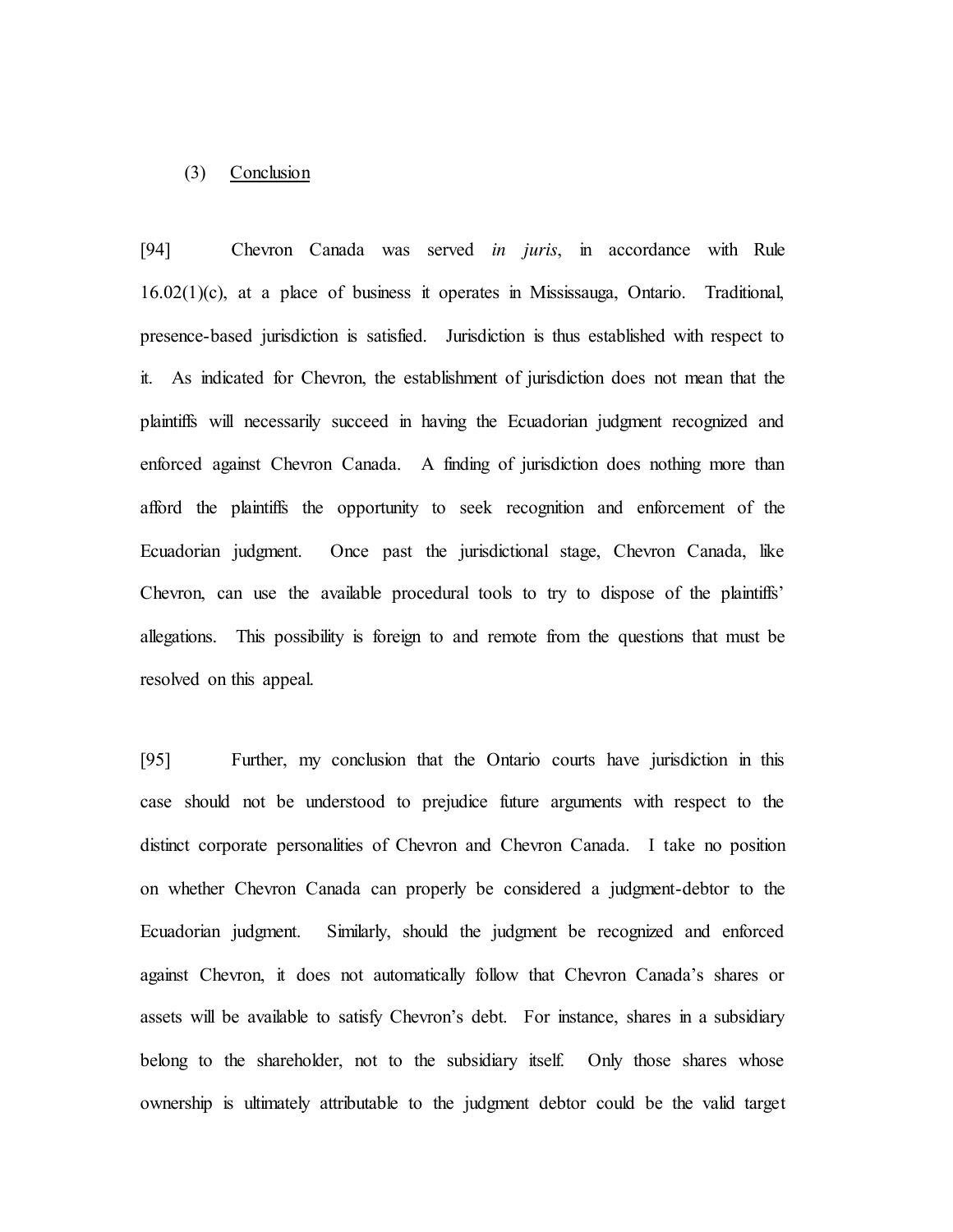of a recognition and enforcement action. It is not at the early stage of assessing jurisdiction that courts should determine whether the shares or assets of Chevron Canada are available to satisfy Chevron's debt. As such, contrary to the appellants' submissions, this is not a case in which the Court is called upon to alter the fundamental principle of corporate separateness as reiterated in *BCE Inc. v. 1976 Debentureholders*, 2008 SCC 69, [2008] 3 S.C.R. 560, at least not at this juncture. In that regard, the deference allegedly owed to the motion judge's findings concerning the separate corporate personalities of the appellants and the absence of a valid foundation for the Ontario courts' exercise of jurisdiction is misplaced. These findings were reached in the context of the s. 106 stay. As I stated above, the Court of Appeal reversed that stay, and this issue is not on appeal before us.

## VI. Disposition

[96] For these reasons, I would dismiss the appeal, with costs.

### *Appeal dismissed with costs.*